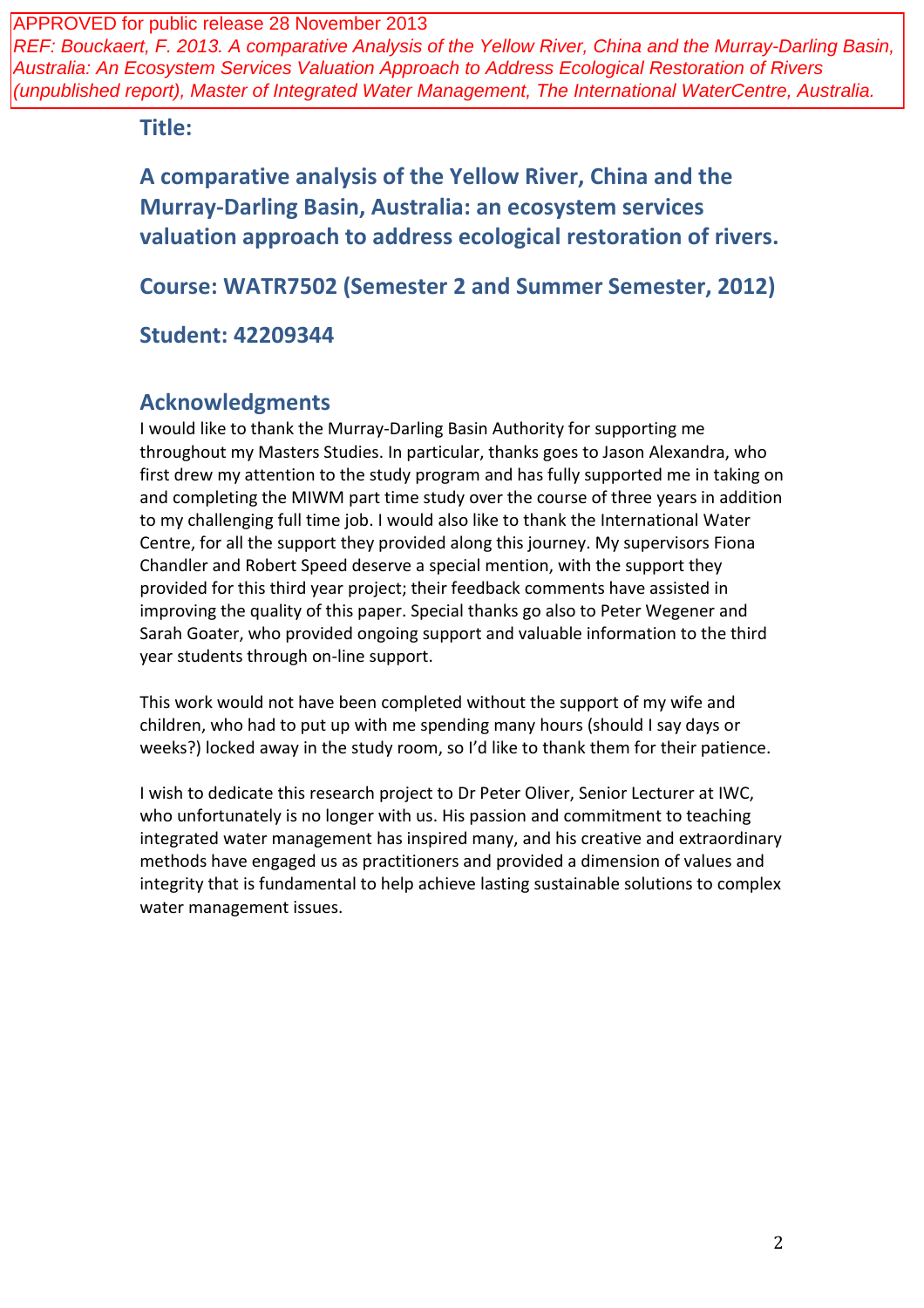# **Glossary of Acronyms**

| <b>ABS</b>      | <b>Australian Bureau of Statistics</b>                           |
|-----------------|------------------------------------------------------------------|
| <b>ACEDP</b>    | Australia China Environmental Development Program                |
| AusAID          | Australian Agency for International Development                  |
| <b>BBN</b>      | <b>Bayesian Belief Networks</b>                                  |
| <b>CCICED</b>   | China Council for International Cooperation on Environment and   |
|                 | Development                                                      |
| <b>CMA</b>      | Catchment Management Authority (Australia)                       |
| <b>CPC</b>      | Communist Party of China                                         |
| <b>CSIRO</b>    | Commonwealth Scientific and Industrial Research Organisation     |
|                 | (Australia)                                                      |
| EC              | Eco-compensation                                                 |
| EF              | <b>Ecosystem Functions</b>                                       |
| <b>ERC</b>      | Ecosystem Reporting Categories (Australia)                       |
| <b>ERP</b>      | <b>Ecological Restoration Program</b>                            |
| <b>EPBC Act</b> | Environmental Protection Biodiversity and Conservation Act 1999  |
|                 | (Australia)                                                      |
| ES              | <b>Ecosystem Services</b>                                        |
| <b>ICEAIMM</b>  | Information, Conceptualisation Eco-linking Accounting Investment |
|                 | Management Monitoring framework                                  |
| <b>IWC</b>      | International Water Centre (Australia)                           |
| <b>GDP</b>      | <b>Gross Domestic Product</b>                                    |
| GIS             | <b>Geographic Information Systems</b>                            |
| GL              | Giga Litre                                                       |
| <b>GTGP</b>     | Green to Grain Program (China)                                   |
| <b>HRS</b>      | Household Regulation System (China)                              |
| LAI             | Leaf area index                                                  |
| <b>MDBA</b>     | Murray-Darling Basin Authority (Australia)                       |
| <b>NESS</b>     | National Ecosystem Services Strategy (Australia)                 |
| <b>NFCP</b>     | National Forest Conservation Program (China)                     |
| <b>NSIP</b>     | National Sustainability Indicators Program (Australia)           |
| <b>NWC</b>      | National Water Commission (Australia)                            |
| <b>SLCP</b>     | Sloping Land Conversion Program (China)                          |
| <b>PES</b>      | Payment for Ecosystem Services                                   |
| <b>PRA</b>      | Probabilistic Risk Assessment                                    |
| <b>SDL</b>      | <b>Sustainable Diversion Limits</b>                              |
| <b>SEEAW</b>    | System of Environmental Economic Accounting for Water            |
| <b>SENCE</b>    | Socio-Economic Natural Complex Ecosystem (China)                 |
| <b>SES</b>      | Social-Ecological Systems                                        |
| SEQ ES          | South East Queensland Ecosystem Services approach (Australia)    |
| <b>UNEP</b>     | United Nations Environment Program                               |
| UNU IHDP        | United Nations University International Human Dimensions         |
|                 | Programme                                                        |
| <b>YRCC</b>     | Yellow River Conservancy Commission (China)                      |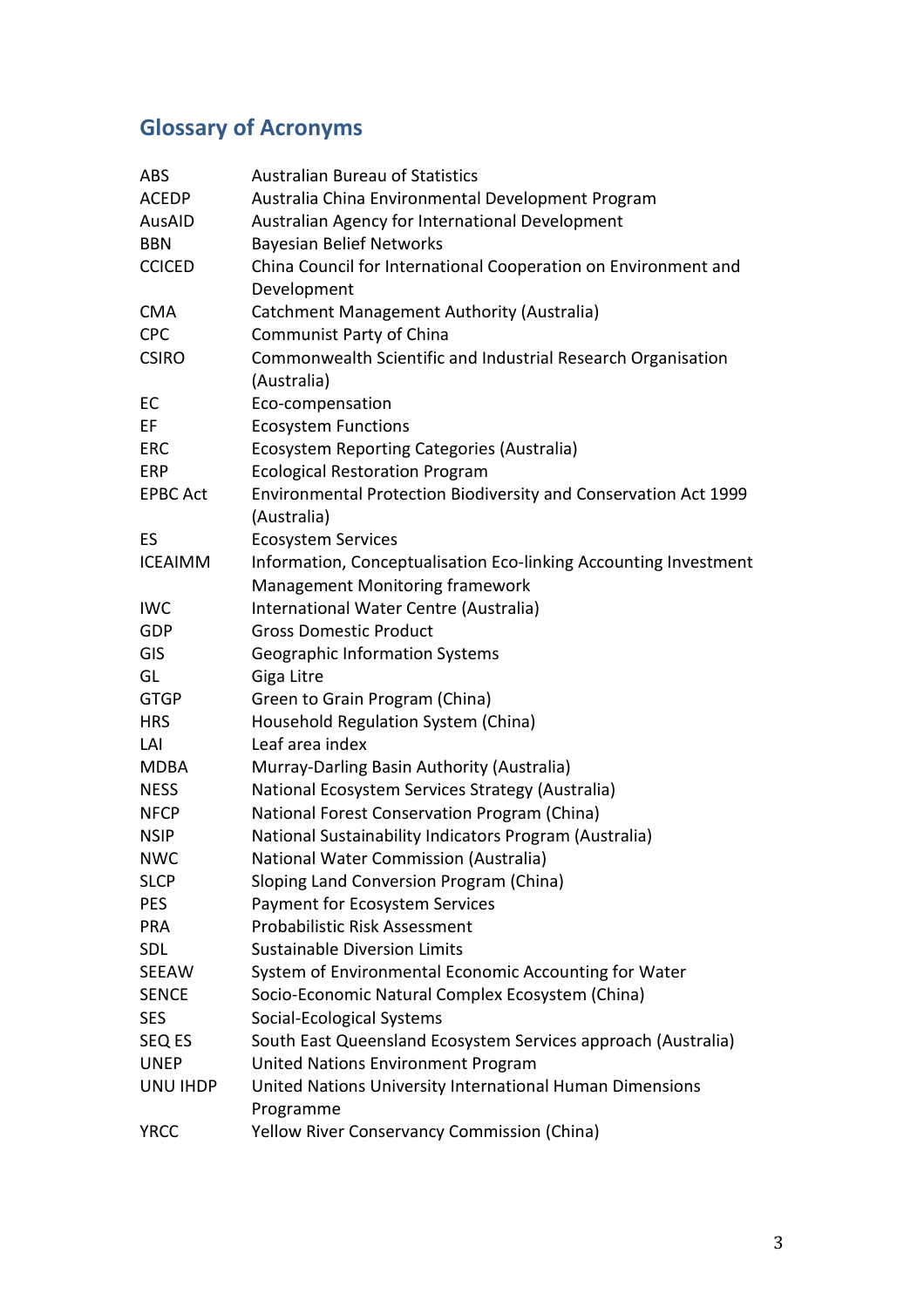# **Executive Summary**

Freshwater ecosystems have deteriorated at an alarming rate around the world in the last few decades. Many of the strategies being proposed at international forums to halt this decline rely on the concept of ecosystem services (ES). This concept proposes to integrate ecology and economy by quantifying and valuing ecosystems as natural capital, to encourage a more sustainable use and rational basis for tradeoffs between the various ES humans derive. The concept has been proposed in an international context, but applying it at national, regional and local scale presents significant challenges, which require an integrated water management approach.

In the first part of this desktop study, a literature review was undertaken to define the problem and analyse the usefulness of ES as a theoretical framework. This is followed by analysing case studies from China and Australia to investigate the level of uptake, the way the concept is implemented or applied, and the potential for knowledge exchange on the topic.

The key challenges of water management in China and the Yellow River Basin were explored by attending the  $5<sup>th</sup>$  International Yellow River Forum, which provided a broad overview of contemporary topics presented by a wide range of researchers. These challenges were linked to the concept of ES in China, and further research publications were identified that provided relevant analysis and recommendations on the topic. Similarly, key water management challenges were investigated and related to the work undertaken on ES in Australia and the Murray-Darling Basin.

The concept of ES can be viewed as a tool to assist with the protection of freshwater ecosystems, by:

- quantifying the extent and nature of the ES that are provided
- providing a framework where these services can be compared with other potential demands on the resource, some of which will compromise sustainability of the ecosystem
- value the ES in an economic context, so that trade-offs can be made based on a rational decision
- internalise the costs of degradation, to assist with identifying strategies for freshwater ecosystem protection

Implementing an ES framework requires an integrated water management approach. Valuation of ES will require input from stakeholders, participatory governance, and expert knowledge from ecologists, economists and hydrology modellers to define and quantify the trade-off decisions. In order to prioritise conservation and protection of freshwater ecosystems, ES frameworks are one useful tool, but require complementary measures to make it effective for ecosystem protection.

Based on an analysis of the literature a new framework is proposed. This framework links ES quantification with on-ground river restoration projects, and consists of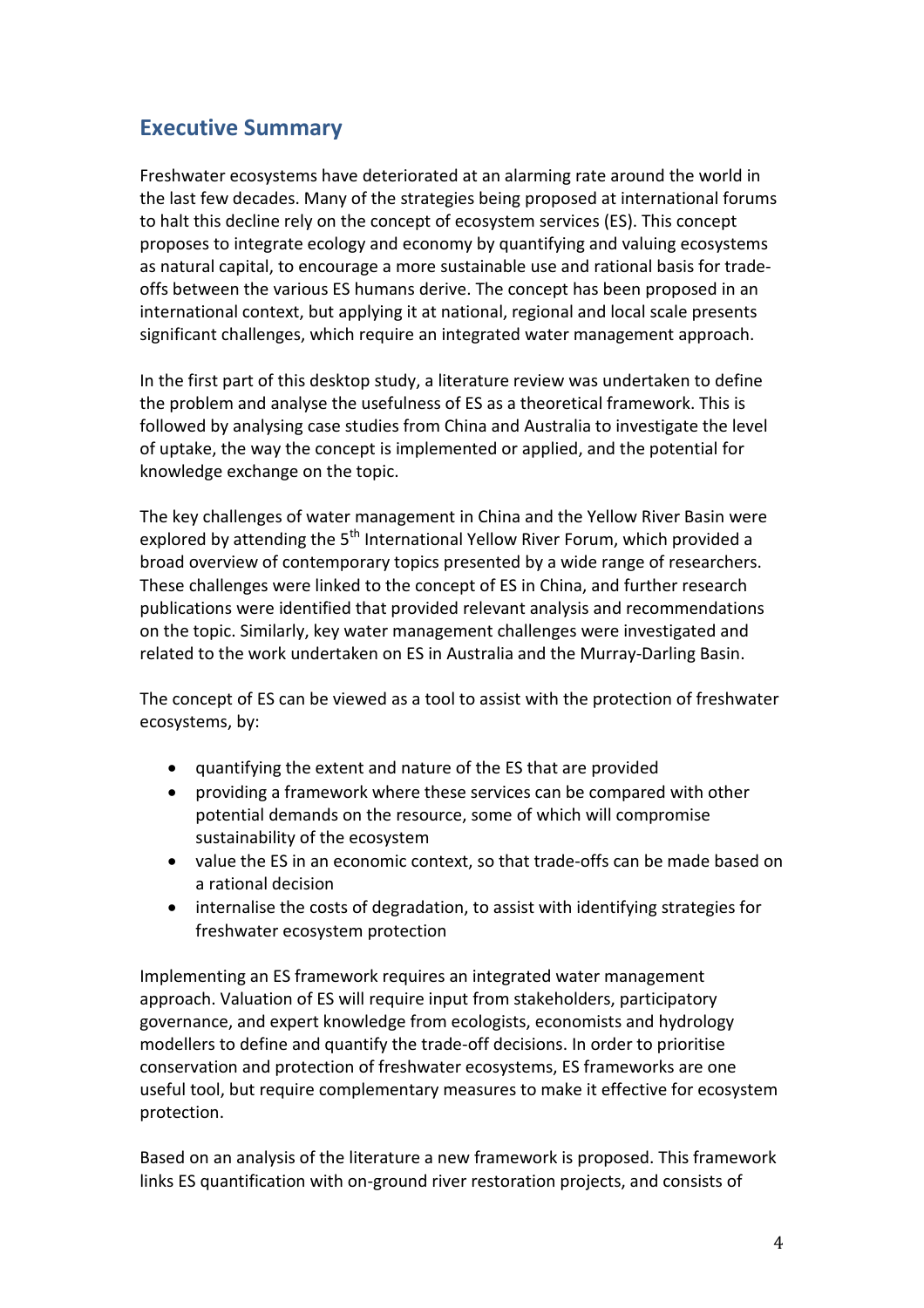seven stages: 1. Informing, 2. Conceptualising, 3. Eco-linking, 4. Accounting/Tradeoff, 5. Investing, 6. Managing and 7. Monitoring/Evaluation (ICEAIMM).

Examples of how the framework could be applied in the Yellow River Basin, China, and the Murray Darling Basin, Australia are provided. The proposed framework is then assessed for its strengths, weaknesses, opportunities and threats. The framework provides opportunities for Australia to demonstrate how ES can be linked from a global to a local scale, whereas China could promote its payment for ecosystem services (PES) and eco-compensation (EC) schemes. Finally, three key recommendations are proposed:

### **Recommendation 1:**

ES should be linked explicitly to restoration and conservation frameworks, in order to integrate the strategy of 'stock taking' and valuation of ecological capital with strategies to preserve and maintain this capital.

### **Recommendation 2:**

The proposed ICEAIMM framework provides a mechanism to integrate ES with ecological restoration and conservation. It is recommended to explore the use of this framework to implement Recommendation 1.

### **Recommendation 3:**

Dialogue should be maintained between Australia and China about water resource management, to foster opportunities for knowledge exchange, and to work jointly on integrating national ES projects under the international framework as proposed by the Millennium Ecosystem Assessment.

There are some things in the world we can't change  $-$  gravity, entropy, the speed of light, and our biological nature that requires clean air, clean water, clean soil, clean energy and biodiversity for our health and well-being. Protecting the biosphere should be our highest priority or else we sicken and die. Other things, like capitalism, free enterprise, the economy, currency, the market, are not forces of nature, we invented them. They are not immutable and we can change them. It makes no sense to elevate economics above the biosphere.

David Suzuki.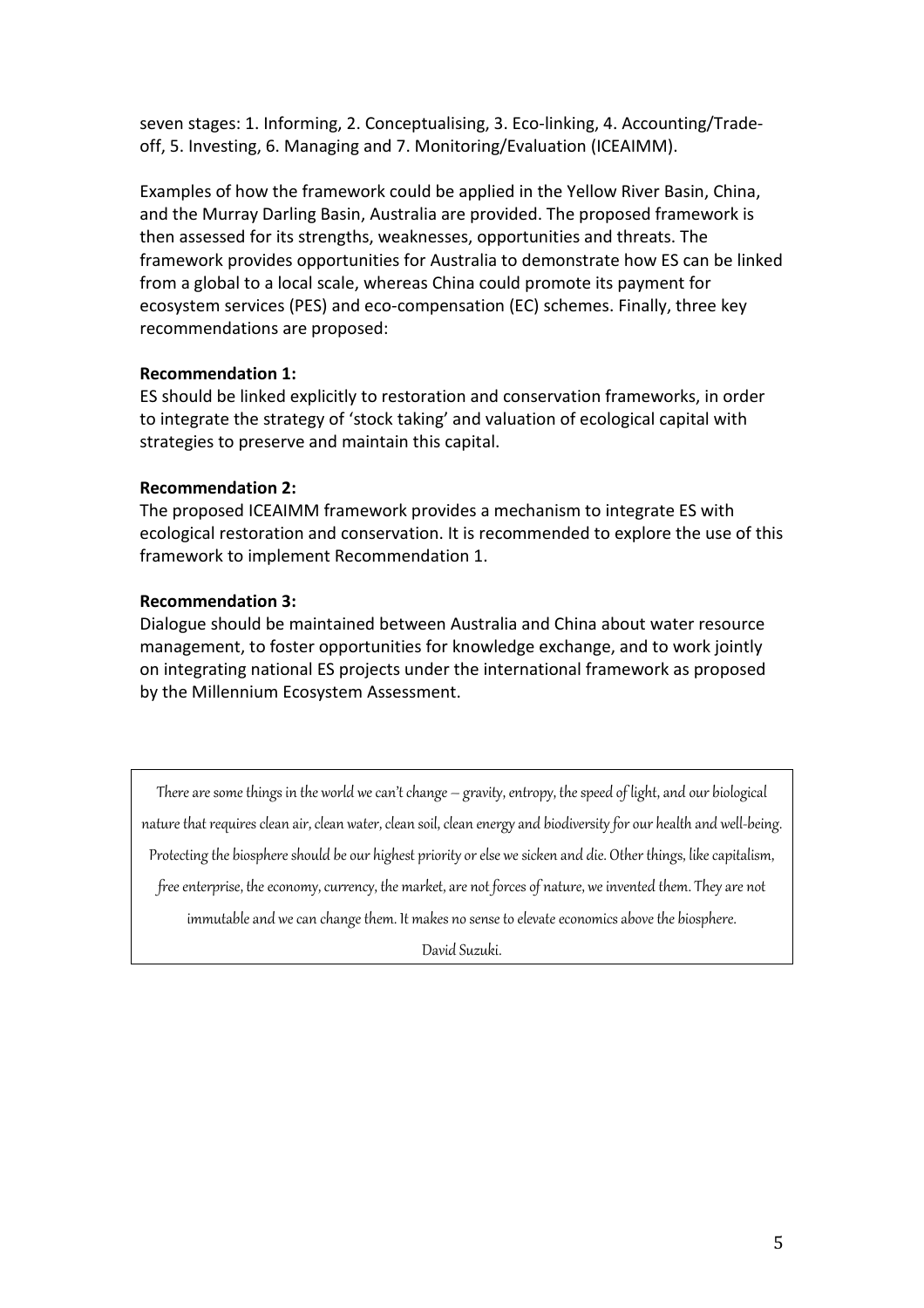| <b>Table of Content</b>                                                  |  |
|--------------------------------------------------------------------------|--|
|                                                                          |  |
|                                                                          |  |
|                                                                          |  |
|                                                                          |  |
|                                                                          |  |
|                                                                          |  |
| За.                                                                      |  |
| $3b$ .                                                                   |  |
|                                                                          |  |
| 4a.                                                                      |  |
| 4b.                                                                      |  |
| The Australia China Environmental Development Program17<br>4c.           |  |
| Ecosystem Services in<br>4d.                                             |  |
|                                                                          |  |
|                                                                          |  |
| 5а.                                                                      |  |
| 5b.                                                                      |  |
| South East Queensland ecosystem framework in local government. 23<br>5c. |  |
| 5d.                                                                      |  |
|                                                                          |  |
| A proposed ICEAIMM framework for integrating the ES concept with<br>6a.  |  |
| conservation, restoration and protection of freshwater ecosystems26      |  |
| Example of how ICEAIMM can be used in the Yellow River, China. 34<br>6b. |  |
| Example of how ICEAIMM can be used in the Murray-Darling Basin,<br>6c.   |  |
|                                                                          |  |
| 6d. SWOT analysis of the proposed ICEAIMM framework37                    |  |
|                                                                          |  |
|                                                                          |  |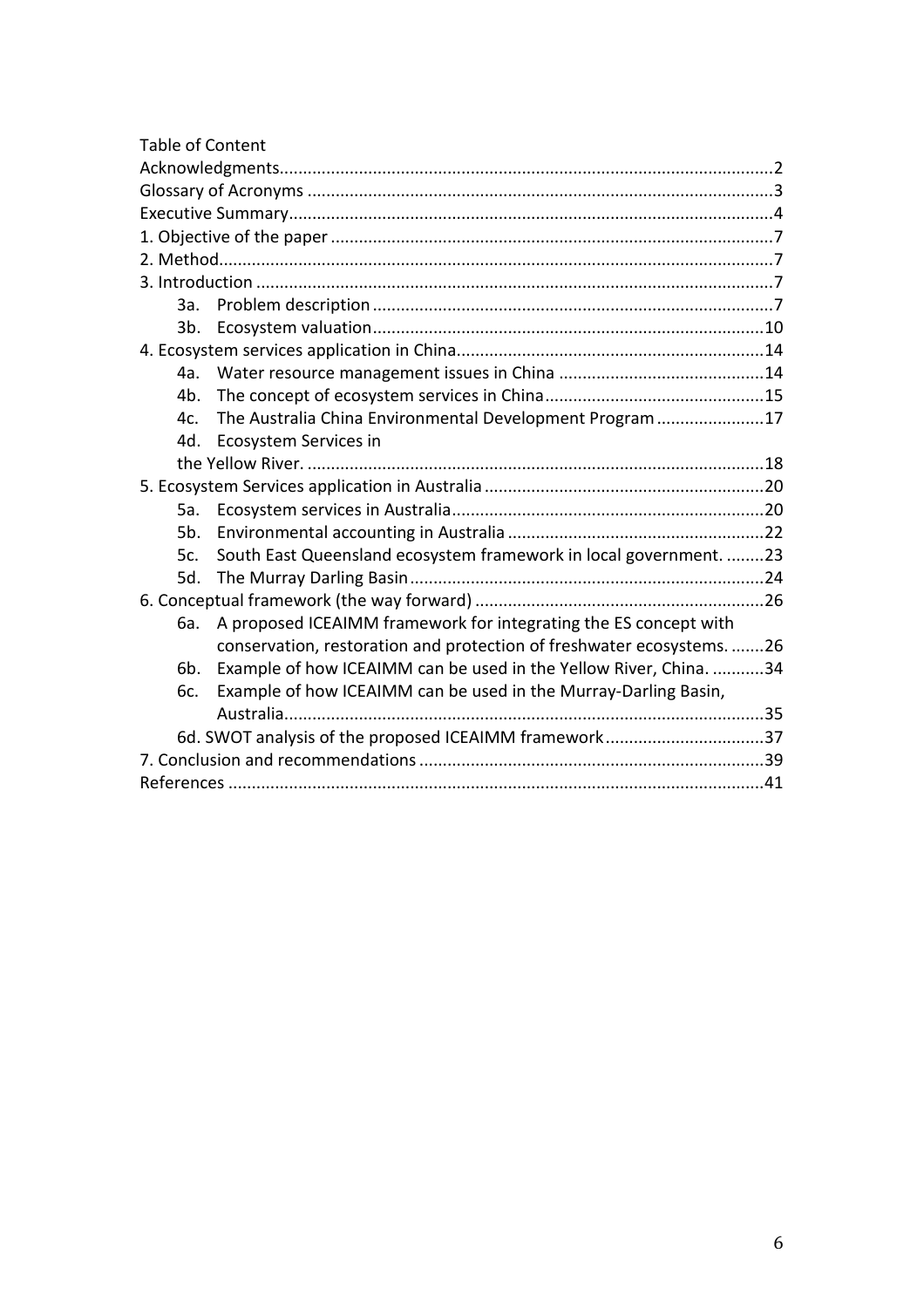# **1. Objective of the paper**

In this paper the ecosystem services (ES) concept is explored as a tool to assist with protecting our valuable freshwater ecosystems. The ES concept was proposed as part of the Millennium Ecosystem Assessment (2005) to assist with the protection of biodiversity for human well-being at a global scale. Implementing an ES framework on the ground requires an integrated water management approach. Case studies in China and in Australia are explored to examine:

- the level of uptake of the ES concept
- country and Basin specific application of the concept;
- a proposed integrative framework for the use of the ES concept with examples for application in Yellow River, China and Murray-Darling Basin, Australia;
- an evaluation of the strengths, weaknesses, opportunities and threats of the proposed framework
- the potential to link on-ground implementation back to national and global scale frameworks.

# **2. Method**

This work was undertaken as a desktop study. The usefulness of ES as a framework to assist with the protection of ecological capital was analysed by way of a literature review. Attending the 5<sup>th</sup> International Yellow River Forum enabled me to explore the key challenges of water management in China and in the Yellow River Basin. I linked these challenges to the concept of ES, and identified further research publications that provided relevant analysis and recommendations on the topic. Similarly, I investigated key water management challenges for Australia and the Murray-Darling Basin, and related this to the work undertaken on ES in Australia.

Implementation of an ES framework on the ground requires an integrated water management approach, for which a new integrative adaptive management framework is proposed. This framework combines ES with ecological restoration/conservation programs. The framework is applied to the Yellow River, China, and the Murray-Darling Basin, Australia, to illustrate how this can be used. Finally I discuss opportunities for integration at the global scale and the contributions China and Australia can make.

# **3. Introduction**

#### **3a.Problem description**

Freshwater ecosystems are in rapid decline worldwide, due to the pressures from excessive demand on this natural resource for multiple human uses. The living planet index, an indicator of the state of the world's biodiversity, indicates that the extinction rates since 1970 have been worst for freshwater species (50%), compared to terrestrial (30%) or marine species (30%) (Millennium Ecosystem Assessment 2005). Impacts are greatest in areas with high population densities, where water security is often a serious issue as well. However, securing water for consumption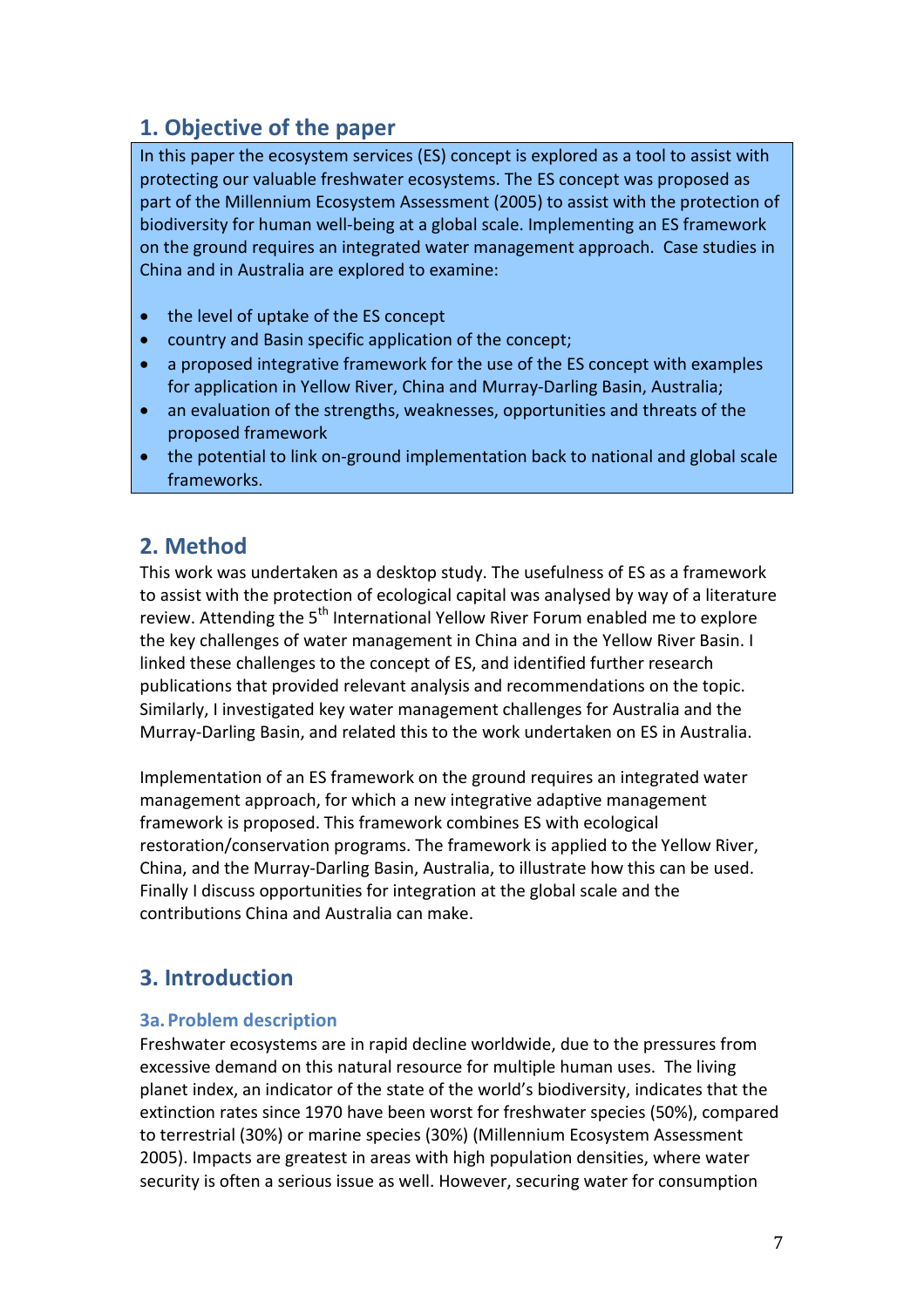often aggravates impacts on biodiversity and ecosystem functions through infrastructure development (Vörösmarty et al. 2010).

Global population growth has more than doubled in the last 40 years which, together with the rise in living standard, has accelerated pressure resulting in a range of adverse impacts, including: loss of biodiversity, declining condition of vegetation, salinisation, algal blooms, deteriorating water quality, invasive pest species, excessive sedimentation and erosion, loss of floodplain and wetland flows and habitat loss in general (De Groot 2012; Worldwatch Institute 2013; Millennium Ecosystem Assessment 2005).

With this realisation comes the awareness that ecosystems and their functions provide many beneficial ES to humans, and that there is a need to manage ecosystems in a sustainable way. Sustainable management of natural resources (and freshwater systems in particular) requires knowledge on:

- What ecological capital (the extent of a particular ecosystem and its biodiversity) is present, and how is its quantity changing over time?
- What are the pressures on this ecological capital with regard to required services?
- What is its current condition, and how is this changing over time, as a result of direct and indirect human impacts?

The concept of ES, provided by ecosystems and their functions, enables us to develop a typology to classify, take stock, assess and potentially quantify the value of this ecological capital for present and future generations (De Groot et al. 2002). ES provides the link between the complex functioning of ecosystems (which provide the supply of services) with human uses, demand and economic dependencies. Human demand is embedded in an economic system that has its own dynamic complexity.

Ecological economics is a relatively new discipline which attempts to value ecology, but does so by exploring a deeper understanding of the way in which economic activity depends on biophysical processes. This is done by integrated ecologicaleconomic modelling and assessment (Costanza 2008).

The concern for the degradation and sometimes failure of river systems to cope with the cumulative impacts of human water uses has prompted many governments around the world to monitor for ecosystem health as a first step in conservation and sustainable management. However, monitoring efforts are disparate, lack coherence and consistency, and are inadequate or non-existent when it comes to dealing with cross-border issues (Lindenmayer et al. 2012; Lindenmayer & Likens, 2009). As a consequence, it has been difficult to measure long term trends and hence the effectiveness of conservation programmes.

Concepts of ecosystem health have evolved from the Arcadian naturalness model, where nature is defined as 'pristine' and unimpaired from human actions (Schaeffer et al. 1988; Anderson 1991; Angermeier & Karr 1994; Wicklum & Davies 1995) over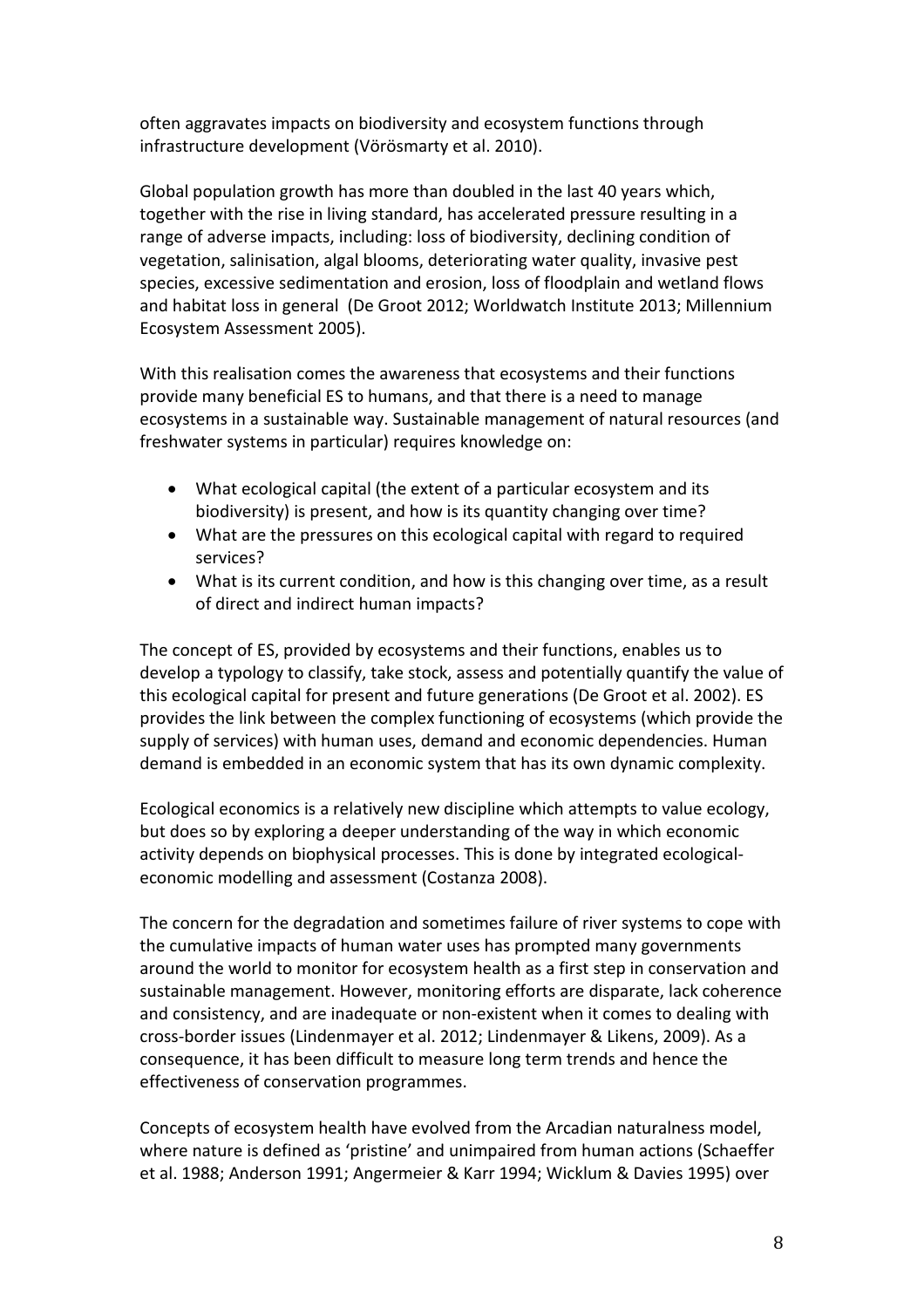systems theory – dynamic systems are irreducible fundamental units – (Wolfgram 1984), succession-to-climax models (Odum 1969), to non-linear dynamics, multiple equilibria and resilience (Holling 1973), the diversity-stability model – greater diversity equals greater stability (Batabyl 1998; Ferreira & Towns 2001), the emergy, exergy and ascendancy models – measuring energy to build and operate the system, and network complexity (Jorgensen 1997; Ulanowicz 1980; Ulanowicz 1986; Wulff et al. 1989) and finally the order, chaos and complexity – complexity emerges out of chaos (Kay 1984; Kay 1991) and the adaptive cycle model – cycling stages between *K* and *r* strategies (Holling & Gunderson 2002). Concepts dealing with stressors include the stress induced community tolerance concept and the multiple stressor index (Tockner et al. 2010).

Most of these conceptual models describe ecosystems that are characterised by all or parts of the following:

- The dynamics of the system are non-linear.
- Ecosystem functions are responsible for energy and material cycling through the system.
- States of equilibrium exist, but also states of non-equilibrium or even tipping points to other equilibria.
- Ecosystems constantly change; resilience or 'elasticity' is the degree of flexibility a system has to return to equilibrium.
- Systems are made up of networks of interacting populations.
- Controversy exists around whether greater biodiversity, which has intrinsic value in its own right, means greater resilience; this hypothesis remains unresolved.
- Ecosystems are open (nested) systems that can exist in states of nonequilibrium.
- Ecosystems are self-organising systems, with emerging properties resulting from interconnectedness.
- Ecosystems go through adaptive cycles which require transitions from chaos to order and vice versa in stages of:
	- o exploitation (*r* or production phase);
	- o conservation (*K* or accumulation phase);
	- o release (*Ω* or invention phase); and
	- o reorganisation (*α* or re-assortment phase).
- Human induced stressors can be identified and used to classify ecosystems for conservation management.

Given that ecological systems are dynamic, self organising systems that can alternate between different states, categorical statements about an ecologically "good" state for an ecosystem cannot be deduced from "objective" scientific arguments (Kuhn 1962). Therefore, ecological health cannot be defined by ecological criteria and is essentially a normative concept. Some propose that it can be determined by economic means alone (Hearnshaw et al. 2010), but this ignores the fact that our economic frameworks are ill equipped to account for complex, non-linear systems which may respond to human pressures in unpredictable ways. It also ignores the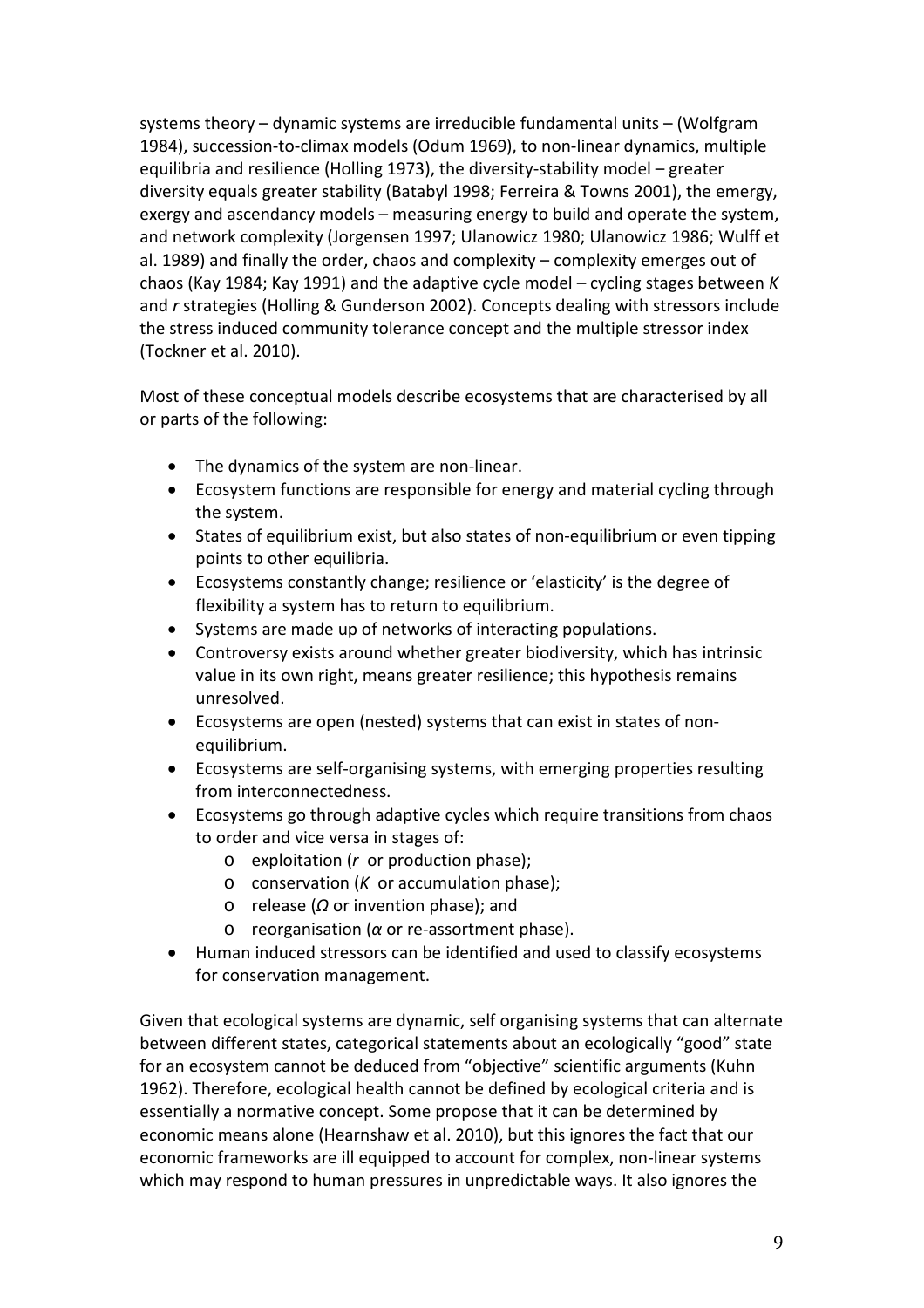fact that condition and extent of ecosystems are inextricably linked, given that ecosystems are self-organising systems for which a critical 'mass' of biodiversity is required.

ES can be defined as services providing benefits for humans in a direct or indirect way from biodiversity and ecosystem functions; these can be categorised as provisioning, regulating, cultural and supporting services (Millennium Ecosystem Assessment 2005). Provisioning services typically include direct natural resources 'goods', such as wood, water, fibre, fuel, fish and so on. In developing countries, subsistence economies typically will be highly dependent on these services (i.e. low income families may be dependent on it for their survival). Regulating services ensure that favourable conditions continue to exist (for example clean water, stable climate, control of disease vectors and so on). Cultural services include spiritual, aesthetic, recreational and education, whereas supporting services are those that maintain ecosystem provisions (soil formation, primary and secondary production, to name a few); the latter can be seen as ecosystem functions underlying all other services.

Mace et al. (2012) define the progression as ecosystem processes (e.g. soil formation, nutrient cycling, primary production, biomass and pollination) resulting in ES (e.g. clean water provision, crops, trees, water regulation), which translate into goods (e.g. drinking water, cereals, meat, timber, wild bird species, flood protection), which are then valued depending on added inputs and on context. Very few studies exist that link changes in biodiversity with changes in ecosystem functioning and changes in human well-being.

The relation between biodiversity and ES is complex. On the one hand biodiversity can be regarded as equalling ES (ecosystem services perspective), on the other, biodiversity can be regarded as one among many ES (biodiversity has intrinsic value – conservation perspective). Neither perspective is consistent with ecological science (Mace et al. 2012): the former ignores the intrinsic value of biodiversity, and the many processes other than those providing ES; the latter ignores the role of biodiversity in underpinning ES. The authors conclude that effective ecosystem management will require identifying and understanding the roles relevant for both optimisation of ES delivery and for the conservation of species, habitats and landscapes. They strongly advocate new approaches underpinned by ecological science, in order to understand and quantify trade-offs and synergies in these coupled human-environment systems (Mace et al. 2012). In a practical sense, the premise to conserve biodiversity to maintain ecosystem integrity is a valid working hypothesis that is adopted in most ES frameworks. When classifying and comparing ecosystems and their associated ES, it is important to ensure classification schemes are compatible in the way biodiversity is defined.

#### **3b.Ecosystem valuation**

From an economic perspective, ES to date have been considered externalities based on the assumption that their supply was limitless. The current rate of modification of those systems, rising pressures for water demand, and the resulting drying up of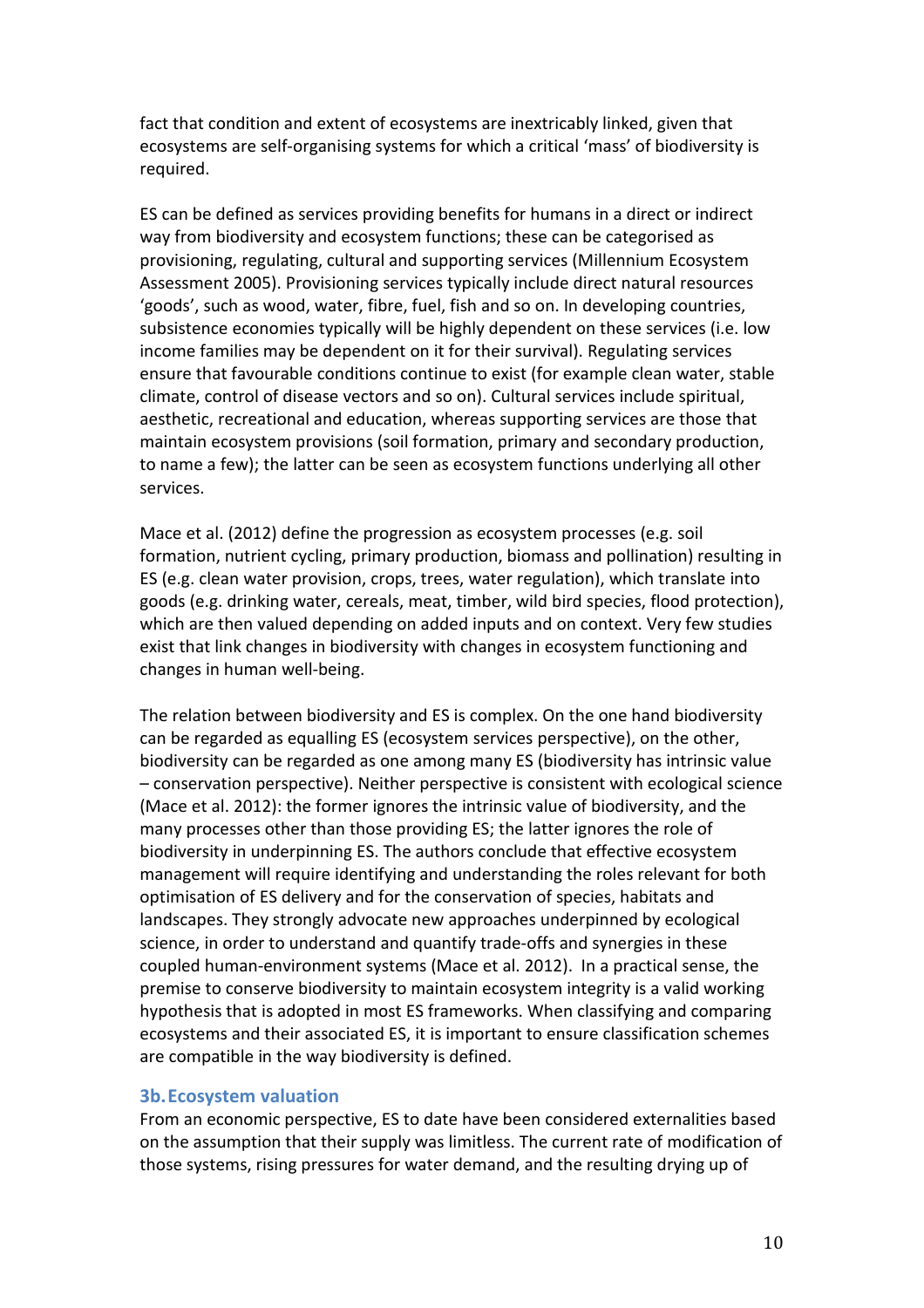rivers and collapse of lake systems illustrates that this assumption is flawed and needs to be revisited. In order to make decisions on their sustainable management, ecosystems and biodiversity need to be considered as ecological capital; this capital generates ES, many of which cannot be substituted by human-made systems or production, while others are crucial to our survival as a species.

However, internalising ecosystems and ES risks making them victims of the limitations of our current economic growth model, where marginal benefits and losses are determining the extent to which ecosystem capital is compromised on a global scale. This growth model is unlikely to be sustainable in the long term, given that we are depleting our ecological capital at an unprecedented rate, with extinction rates 1000 times that of the fossil record (Millennium Ecosystem Assessment 2005). Moreover, the intrinsic value of ecosystems cannot be valued in conventional economic terms.

Defining ecological systems in terms of ES is one stream of thinking that has attempted to quantify their value, starting by mapping and classifying various major ecosystems, in order to quantify their extent. However, standardising classification systems at a national and international level remains a high priority (Jian 2011). The ES research review in China by Zhang et al. (2010) classifies ecosystem types into seven major categories. Out of the 230 evaluations identified, most studies are on forests ecosystems (104), followed by regional ecosystems (48), wetlands (31), grassland (17), rivers (13), farmland (11) and marine ecosystems (6). The valuation of the 'products' is done by different methods, which makes their comparison dubious.

The ES concept is also difficult to reconcile with the current economic valuation techniques, which are reductionist in nature and fail to capture the value in terms of internal systems integrity. Yung En Chee (2004) has appraised the use of traditional economic valuation techniques to value ES (production value of ES, replacement/restoration value, travel cost method, hedonic pricing and contingent valuation or hypothetical market value), and concluded that a range of other techniques are required to address their shortcomings. Instead of top-down evaluation, the author recommends social learning, citizen science and participatory approaches, modelling and probabilistic risk assessment (PRA), and Bayesian Belief Networks (BBN) among others, used in the context of real world problems requiring multiple criteria and constraints. Everard et al. (2009) apply the concept of value chains to specific ES. A value chain provided by a natural ecosystem can be modified by intervention management, generated from collective visioning of a clearly articulated goal. This goal can take into account multiple interests and criteria, and is then used to 'back-cast' the step changes required in an adaptive management process, which reflects a desired value chain and provides desired ES. The planning process will need to be adaptive, as a linear command and control approach reduces variability and resilience, and hence creates imbalance (Briggs 2003). In addition, periodic revisions of the management plans against objectives will need to be integral to the adaptive management cycle, given the sobering lessons learned from past experiences where land care strategies based on causal attribution were proven not to work (Lefroy et al. 2012). Reasons for failure included poorly defined baseline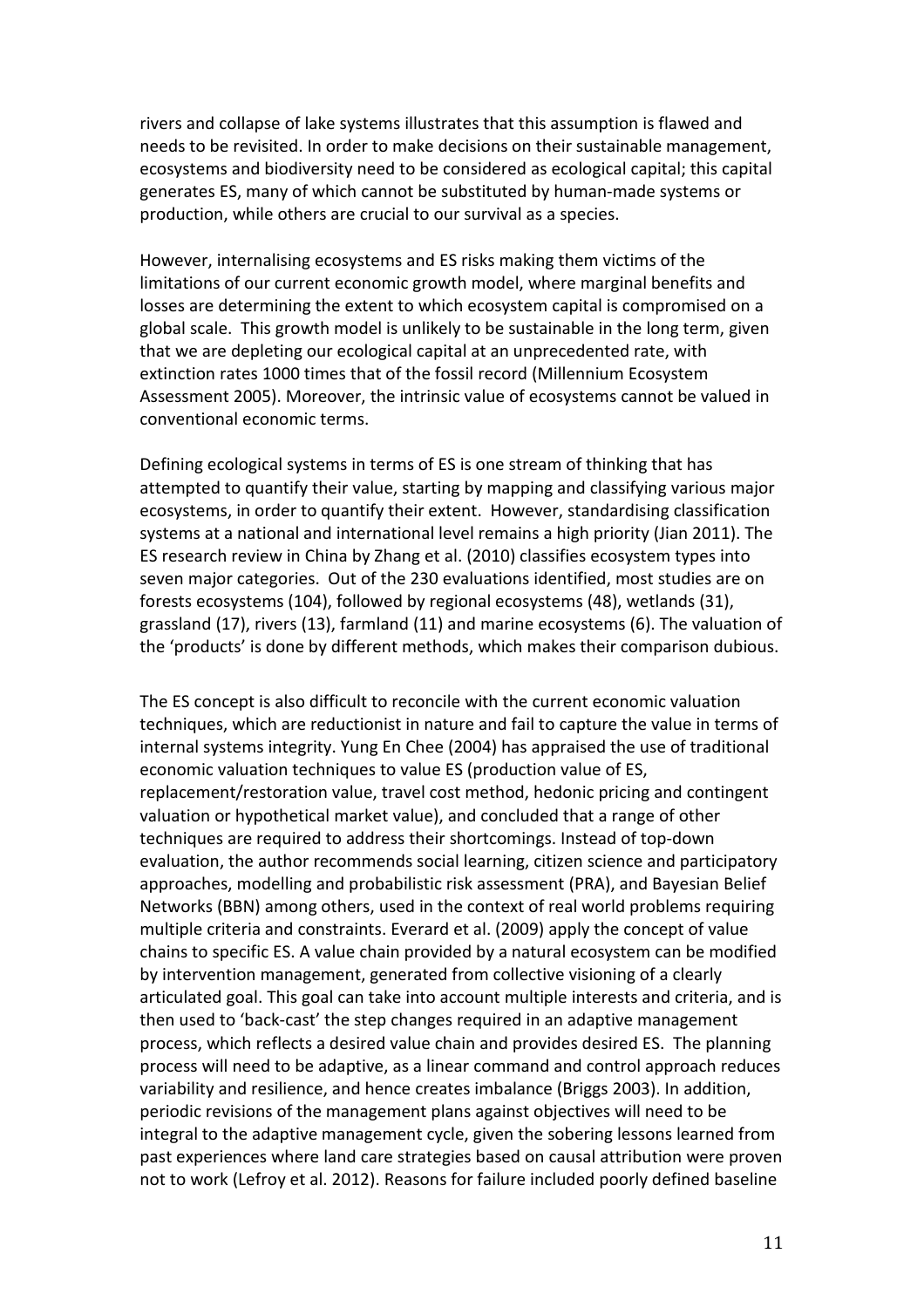conditions, interventions undertaken at the wrong scale and in the wrong locations, and multiple interacting drivers instead of singular cause and effect mechanisms. The study examined the effectiveness of three types of information (land managers experience, expert opinion and quantitative data) at three spatial scales (landscape pattern, property, and site scale). It concluded that qualitative data and social research 'trumped' in terms of accuracy despite ecologists' reservations about relying on this type of information (Lefroy et al. 2012).

The ES approach consists of measuring, mapping and valuing ES (Primmer & Furman 2012). Using this approach for management strategies depends on this quantification process, which faces considerable challenges:

- Collecting information on extent and ecosystem functions will always remain incomplete and provide a picture of past up to present condition. This information may not be helpful in determining future ecosystem responses to human pressures, given that ecosystems are dynamic systems that can respond in non-linear ways. Human pressures may significantly reduce our capacity to manage for sustainable outcomes or conservation.
- Spatial heterogeneity means that ES are rarely accessible in a homogenous way, and are often not proportional to ecosystem size (De Groot et al. 2012). In fact ecotones (borders of different biomes) often provide more diversity and hence services than the ecosystem 'interiors'. These areas are often highly valued and consequently modified by humans (floodplains are a good example, where the nutrient rich depositions provide fertile soils for agriculture). Costanza et al. (1997) state that it is important to map the precise delineations of ecosystem boundaries. However, the spatial delineation of ecosystems will depend on the resolution and may overlook the importance of ecotones which are often at greater risk of human modification (for example riparian vegetation is frequently at greater threat of degradation from cattle grazing and weed infestations than either terrestrial or aquatic vegetation).
- Valuation of ES faces challenges regarding a wide range of valuation methods, difficulties in isolating values (which may result in double accounting), values that are time and location specific (and do not include unknown future values), beneficiaries at different scales, selection bias of value estimates, interactions between service use and influence of management (De Groot et al. 2012) and ecological knowledge gaps on species and the habitat niches they occupy in an ecosystem. Braat & De Groot (2012) suggest that in order to better understand quantitative relationships among aspects of biodiversity, ecosystem components and processes, functions and services, two potential indicators are required:
	- o State indicators: describing which ecosystem process or component is providing the service and its quantity (e.g. biomass or leaf area index LAI);
	- o Performance indicators: describing how much of the service can be used in a sustainable way.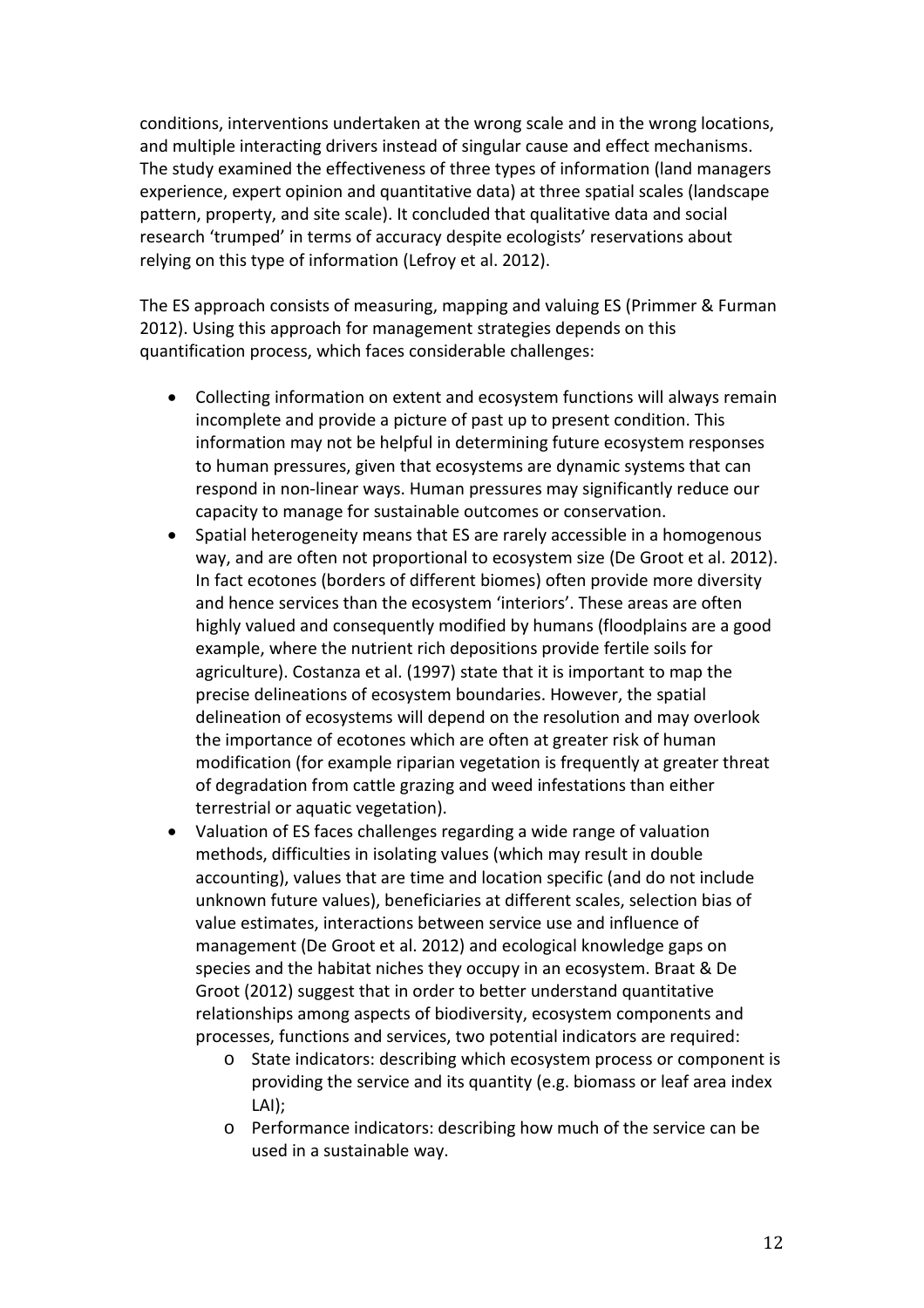While the development of the ES concept is still in its infancy in many parts of the world (due to the challenges listed above), operationalising them faces its own set of challenges. Primmer & Furman (2012) discuss how measuring, mapping and valuing could integrate sector specific knowledge in the context of operationalising ES in Finland. Key findings from their discussions are:

- Measuring all or a very broad range of ES is unrealistic. Moreover, in many cases additional information does not directly lead to use of this additional knowledge.
- Therefore, operationalising of ES valuation techniques requires more work in governance settings, rather than distinct research activities; it should build upon existing knowledge systems and governance arrangements but aim at communications across ecosystem and sector boundaries.
- Knowledge production should be organised to service collectively identified minimum knowledge needs that would serve many sectors and many actors governing many ecosystems.
- Measuring and mapping should be supplemented with more detailed local level analysis of ES.

The use of the ES concept to protect and restore ecological 'capital' is only one step in a very complex process, concerned with quantification. Other, but equally important dimensions are cost effectiveness of rehabilitation planning and implementation, systemic and long term condition monitoring, protection strategies, the international and national governance context, private/public ownership of ecological assets, and stakeholder participation. Hermoso et al. (2012) discuss the low success rate of river rehabilitation, and propose a systematic decision support system for river rehabilitation that offers integrated solutions to stakeholders using optimisation methods that show the best trade-off between a set of competing objectives. This process based method should be used at the catchment scale and be part of an adaptive management cycle. Further, we need to be conscious of the characteristics of complex systems, which are open-ended, difficult to define, and have solutions that are dependent on how the problem is formulated (Rittel & Webber 1973).

Internalising ES into the current economic framework will require active policy development and creation of incentive schemes. Further, there will be a need to link ES quantification internationally (similar to the schemes addressed to curb carbon emissions in response to climate change), so that we can assess ES that are operating on a global scale.

It is clear from the problem description as outlined above that singular disciplinary perspectives are not sufficient to manage freshwater ecosystems in a sustainable way. Integrated Water Resource Management will need input from ecological science, economics, social learning, hydrology, engineering, stakeholder engagement, good governance and policy setting to reconcile human demands and trade-offs for the various uses of water and water related ES, at a variety of spatial and temporal scales.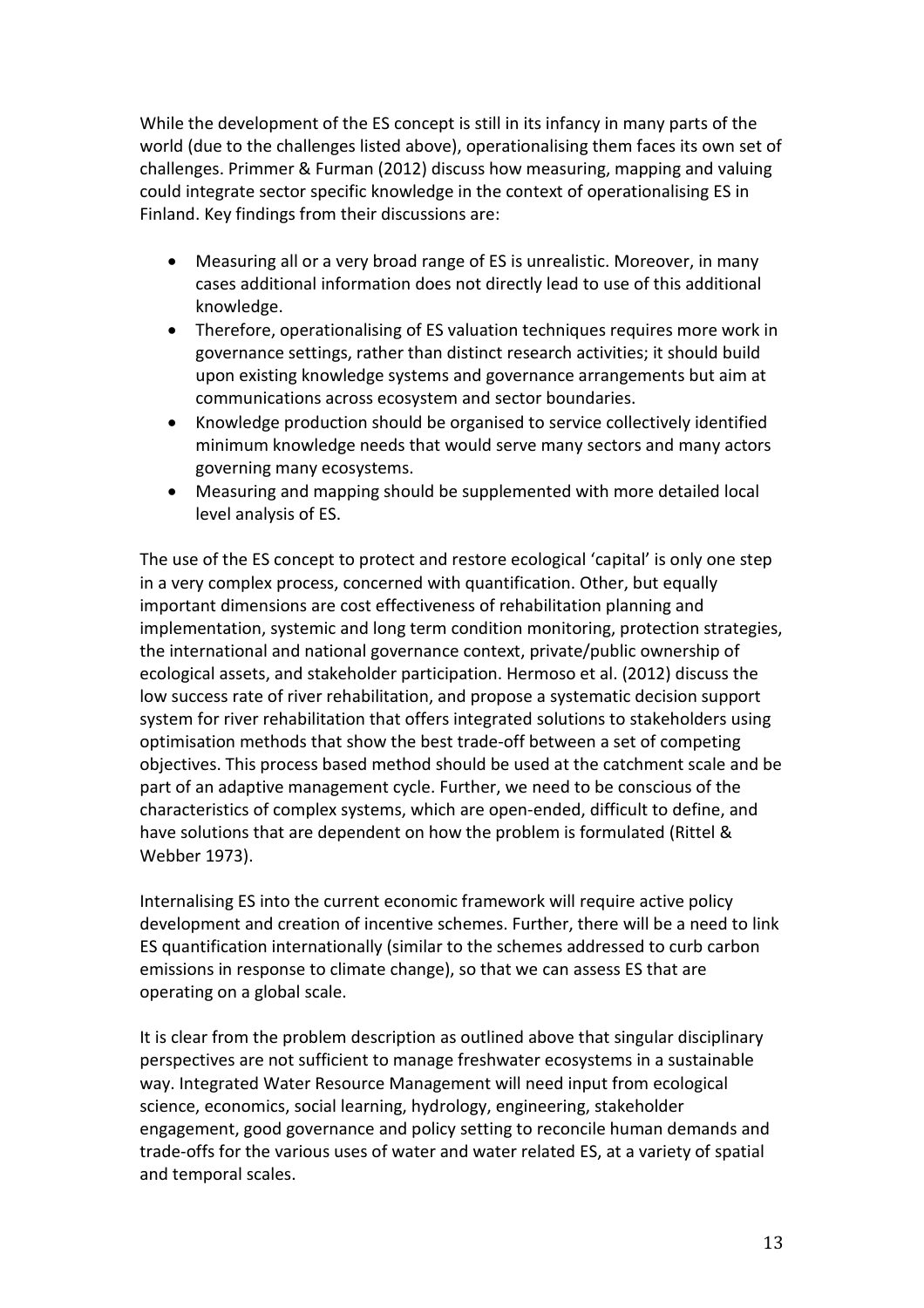# **4. Ecosystem services application in China**

#### **4a.Water resource management issues in China**

The China Council for International Cooperation on Environment and Development recommended the need for Integrated River Basin Management as a way to solve ecological degradation issues in the nation (CCICED 2004).

The urgency of the need to address water management issues including ecological protection and conservation was recently recognised by the Chinese Government, which released the No.1 Policy document in 2011 entitled:

**"Decision of the Central Committee of CPC and the State Council on Accelerating the Water Conservancy Reform and Development"** (CPC Central Committee 2011).

This strategic document is important as it is the first time that the annual policy released by the Chinese government addresses water reform as a priority objective, with clearly defined targets to be achieved over the next five to ten years. It identifies population pressures, scarcity of water resources, uneven spatial and temporal distribution, water pollution and frequent flooding as bottlenecks for sustainable development, and lists water conservancy as a national priority.

The document lists a wide range of measures to be undertaken as part of water governance reform (30 articles), but its wide scope makes it difficult to ascertain which of those will take priority in terms of decision making, governance support and resource allocation. At the 5<sup>th</sup> International Yellow River Forum in Zhengzhou, (September 2012) some priorities were presented, known as the 'three red lines': (a) strengthen water resources development and utilisation and control the total amount of water use, (b) promote water use efficiency, and (c) control of water pollution and effluent discharge to within carrying capacity (Guoying 2012).

Liu & Speed (2009) discussed the legal and institutional frameworks that exist for dealing with the three principal challenges in water resource management in China: water scarcity (b), pollution (c) and flood control (a). Competing water demand across agriculture, urban and industrial water uses and the inequitable distribution of water across many regions in China requires targeted water allocation plans, which are currently embedded within legal frameworks at basin/regional level, abstractor level and within public water supply systems.

Shen & Speed (2009) identified problems with integration and consistency across the three allocation levels in the context of determining environmental flows. Ecological flow requirements are poorly understood in China and where allocations are made they are usually set as a fixed percentage (or volume) of the total water resource. The aspirational targets under water resource allocation plans mean that they are often not fully implemented. Regulatory instruments should therefore replace aspirational targets and an inventory of key ecological assets and their flow requirements should be determined, together with a quantification of consumptive water use requirements (volumes, reliability and options for supply) (Shen & Speed 2009).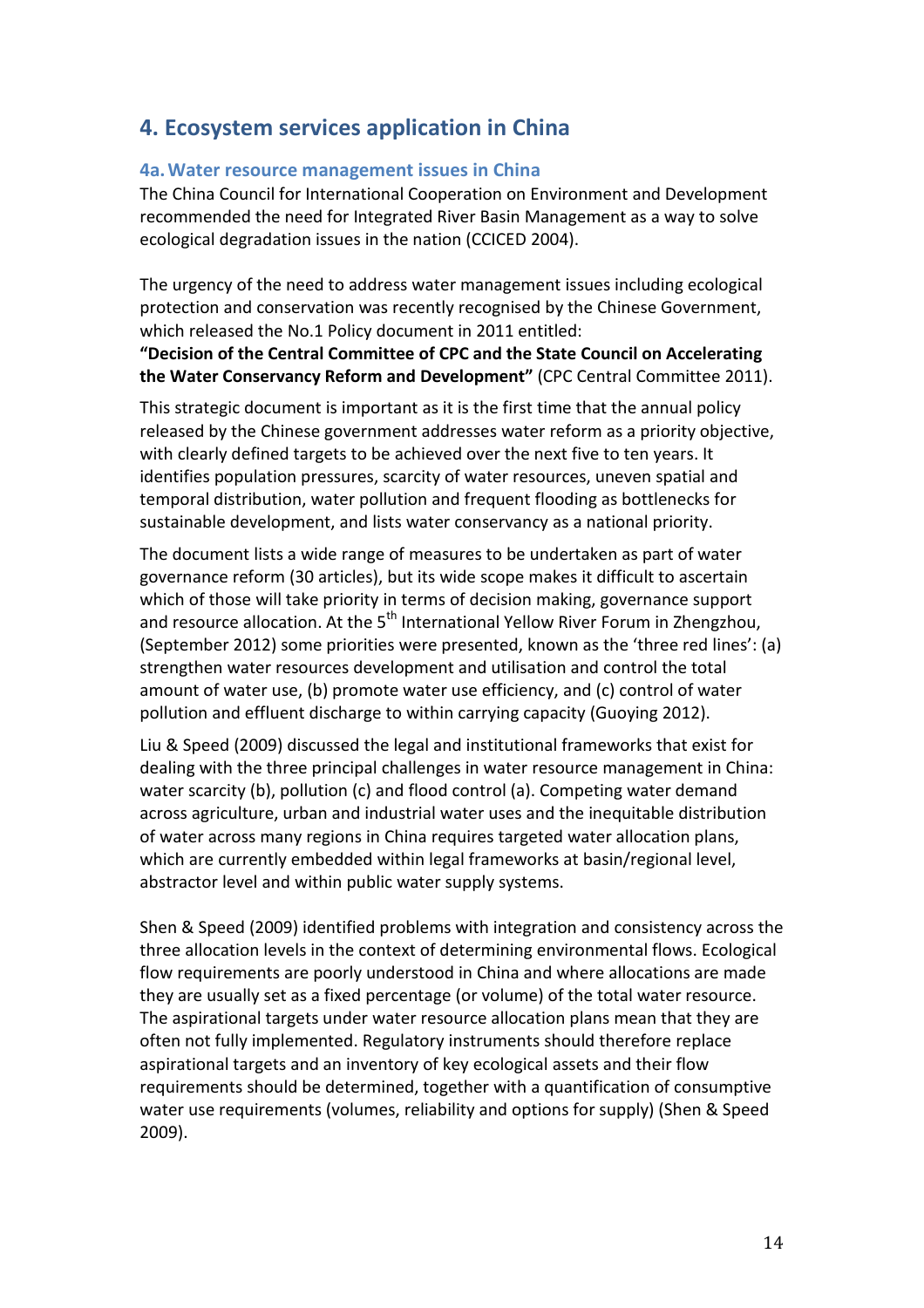The concept of ES in water resource management is closely linked with the idea of environmental flow regimes required to support ecological structures and functions, which in turn will provide services including clean water for consumption. The latter is the most critical service required by humans, and many debates therefore quickly focus on the amount of water that can be allocated for consumptive use, and tend to overlook the importance of non-consumptive uses which can nevertheless constitute an important part of the economy (e.g. tourism).

In China, water demand has increased by 32% between 1980 and 2007, and has produced competing uses across inequitable spatial scales. Agriculture is still the main water user (65%) followed by industry (23%) and domestic use (12%) (Liu & Speed, 2009). Increased water demand, which has reduced assimilative capacity, and the doubling of wastewater discharge during that period has resulted in severe degradation of the water quality, with more than half the cities in China no longer fully complying with drinking water standards (Zhang et al. 2010). In addition, water shortages are frequently common, and projects are being planned for South-North water diversions, including from the Yangtze River to the Yellow River (Dong et al. 2011).

### **4b.The concept of ecosystem services in China**

The concept of ES, as defined in an international context, gets translated in China in a different way than in other parts of the world. Since people have inhabited China for many thousands of years, the concept of viewing the environment as separate from humans (which was developed in an international context) is difficult to embed in Chinese thinking about natural resource management. In China, the definition of ecological water requirements would include "not only maintenance of biodiversity and natural ecosystem function, but also maintenance of landscape as a place for human habitation and livelihood" (Giordano et al. 2004).

In 1996, the State Council of the People's Republic of China recognised the potential for using economic and ecological compensation, as well as payments for environmental services to protect natural resources and restore ecological functions. Eco-compensation (EC) is hence a well established concept in China, and large sums of money have been spent with China leading the way in the use of EC schemes. The Natural Forest Conservation Program (NFCP) and the Grain to Green Program (GTGP) are the most well known; they covered 97% of China's counties and are the largest payment for ES programs in China and in the world in terms of scale, payment, and duration (Liu et al*.* 2008). However, there are also successful eco-compensation projects related to freshwater ecosystems, such as the Huangshan industrial restriction initiative (China Green News, 2013).

EC in China is broadly defined as an institutional arrangement that regulates the distribution of ecological and economic interest among all stakeholders. In reality, it is mainly used for compensating stakeholders for economic opportunities lost as a result of government policy decisions for the management of natural resources, and is far less common for payment for ecological services (PES) (White 2011).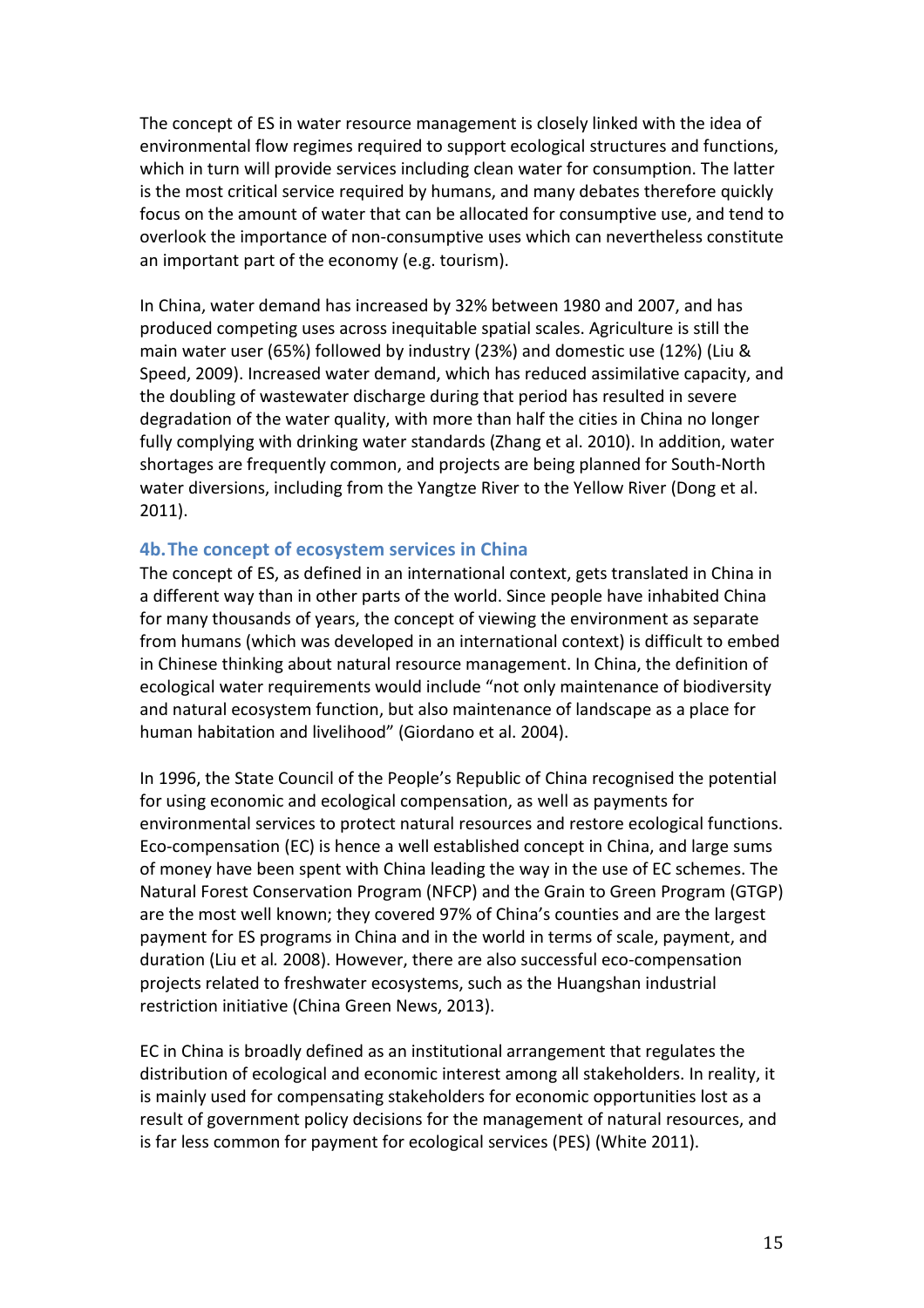The indicator categories developed for forest ecosystem assessments are water conservation, soil conservation, carbon fixation and oxygen release, nutrient accumulation, atmospheric environmental purification, action of forest against natural calamities, biodiversity conservation and forest recreation. Many of these indicator categories are also relevant for freshwater ecosystems, where they could be applied to measure functional and structural integrity of the latter. There is certainly potential to develop standardised classification systems and indicators across the various ecosystems in China, as recommended by Zhang et al. (2010), who also advocate that in future assessments regional dynamic models need to be constructed to reflect the spatial heterogeneity of ecosystems, and a comprehensive accounting system for valuation and environmental decision-making tailored to the Chinese context.

Yin and Zhao (2012) explore the concept of 'payment for ecosystem services' (PES). They advocate that in order for these investment schemes to be effective, they need to be integrated with ecological restoration programs (ERP). The complex interaction between ecosystems and socio-economic systems requires an integrated approach, along a diagnostic action framework developed by Ostrom (2007) for dynamic socialecological systems (SES). The framework identifies four components that influence a particular action situation: (i) the resource system (ecosystem), (ii) the resources services and units (ES), (iii) the governance system and (iv) the actors. Importantly each of those components will influence an action with feedback loops that can make outcomes differ from intended purposes. The framework is nested within a larger spatial and temporal socio-economic as well as ecological context.

Yin & Zhao (2012) apply this framework analysis to the Sloping Land Conversion Program (SLCP), better known as 'Grain for Green', one of several large ERPs launched in China, which subsidised farmers to undertake restoration activities in 25 provinces in the last decade. Several unintended effects of the program were identified, which could have been avoided by using a systems approach for research and planning:

- Large scale implementation without pilot projects;
- Poor consultation with actors (farmers);
- Not integrated with farming management practices;
- Poor administrative budgeting;
- Poor selection of indicators to measure restoration outcomes;
- Monoculture conversion with poor effectiveness results;
- Accelerated erosion on abandoned land plots.

The authors conclude that successful restoration programs require an integrative assessment across multiple spatial scales which embraces both environmental (ecosystem productivity and stability) and socio-economic (cost effectiveness, labour transfer and livelihood enhancement) changes in an interdisciplinary fashion. Dong et al. (2011) identified poor criteria for payment as a deficiency that needs to be resolved for most PES programs; they developed improved criteria, identified water related ecosystem service users as clearly identifiable beneficiaries and developed a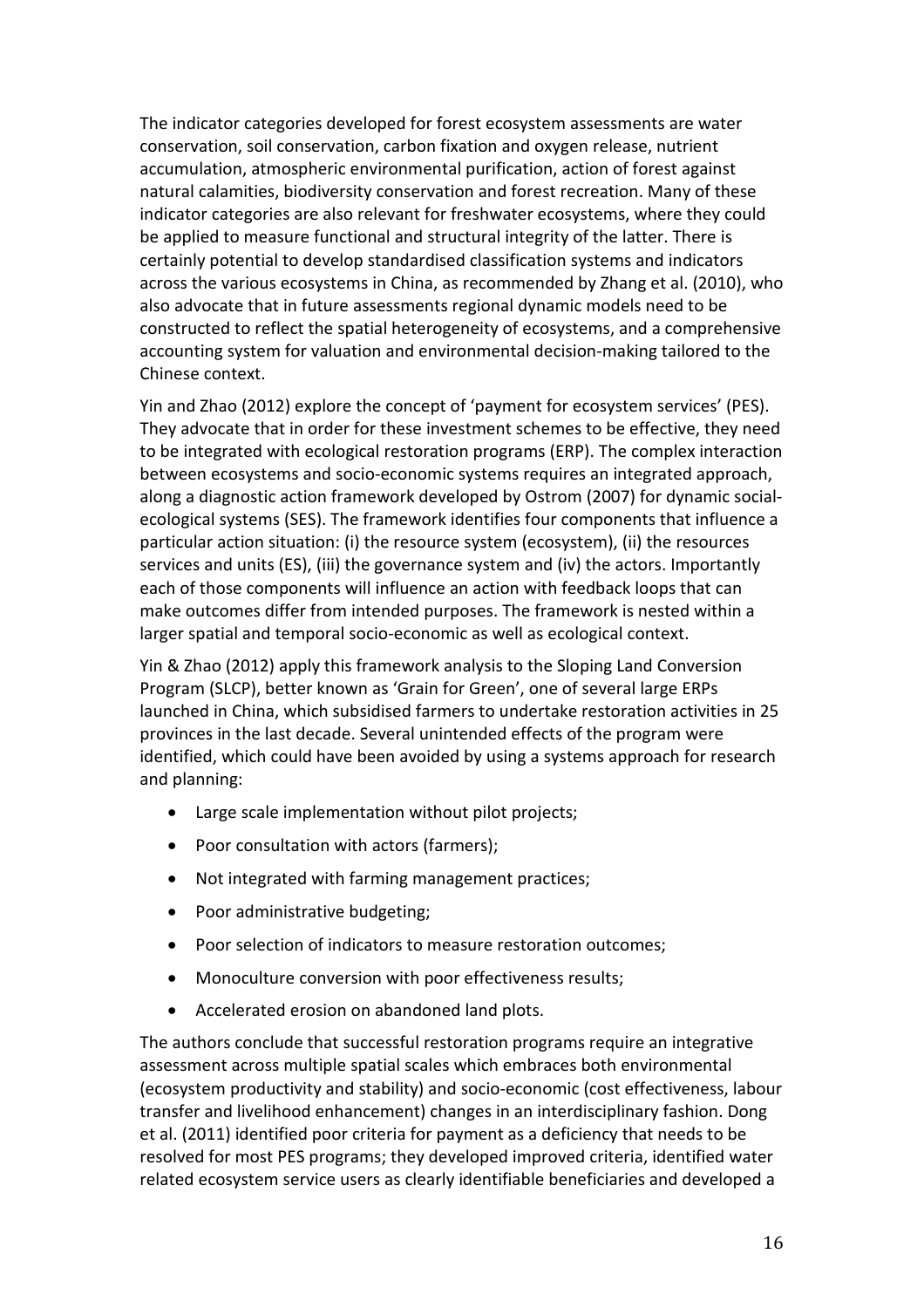watershed criteria model for the Middle Route Project of South-to-North Water Diversion.

# **4c. The Australia China Environmental Development Program**

The Australia China Environmental Development Program (ACEDP) that ran from 2007 to 2012 included a large eco-compensation project in partnership with the Chinese Ministry of Environmental Protection, the Ministry of Water Resources and the Australian National University. Its aim was to assist acceleration of nationwide EC mechanisms by providing EC policy options and mechanisms. The project undertook an analysis and review of environmental, natural resource and agricultural policy and regulations, public administration principles, current EC and PES programs. It ran two EC and PES case studies in China in trans-boundary river systems, and two in Australia (White 2011). Recommendations emerged from the project in five key areas:

- Design principles should be based on public policy and regulation theory and principles of public administration, have clear and measurable EC policy objectives, the implementation mechanism should be reliable, predictable, open and transparent, accountable, efficient and effective, and include the principle of subsidiarity, which states that decisions need to be made at the lowest possible level.
- $\bullet$ Priorities should focus on trans-boundary tributaries and lakes, national key ecological areas and major inter-basin transfer projects. The initial focus should be on ES related to water yield, quality, flood detention and erosion control, in areas used for large city domestic water supplies.
- Financing EC schemes should be based on self financing. Mechanisms could include a national EC fund financed through variable rate water abstraction charges (increased over 10-20 years), and incentives using tax concessions for industries, regions and individuals adopting water saving and water quality protection technologies.
- Governance and management recommendations include establishment of integrated cross sectoral and jurisdictional organisations for trans-boundary catchments, key ecological sites and inter-basin water transfers, and a system of water entitlements at province, municipal and local level.
- Assessment frameworks need to be created as a matter of urgency, to ensure public funds are well spent, ecosystem functions are being protected and improved, and desired environmental and social outcomes are achieved.

A model framework and an assessment tool were developed, to assess the suitability of selected projects, targeted ES are being delivered, equality and socially coordinated growth is being achieved, and ES schemes are efficient and effective.

Overall, the major findings from this project were that the case studies, run as cooperative learning exercises, were an effective way for capacity and partnership building.

Other related projects from the AusAID funded ACEDP program were environmental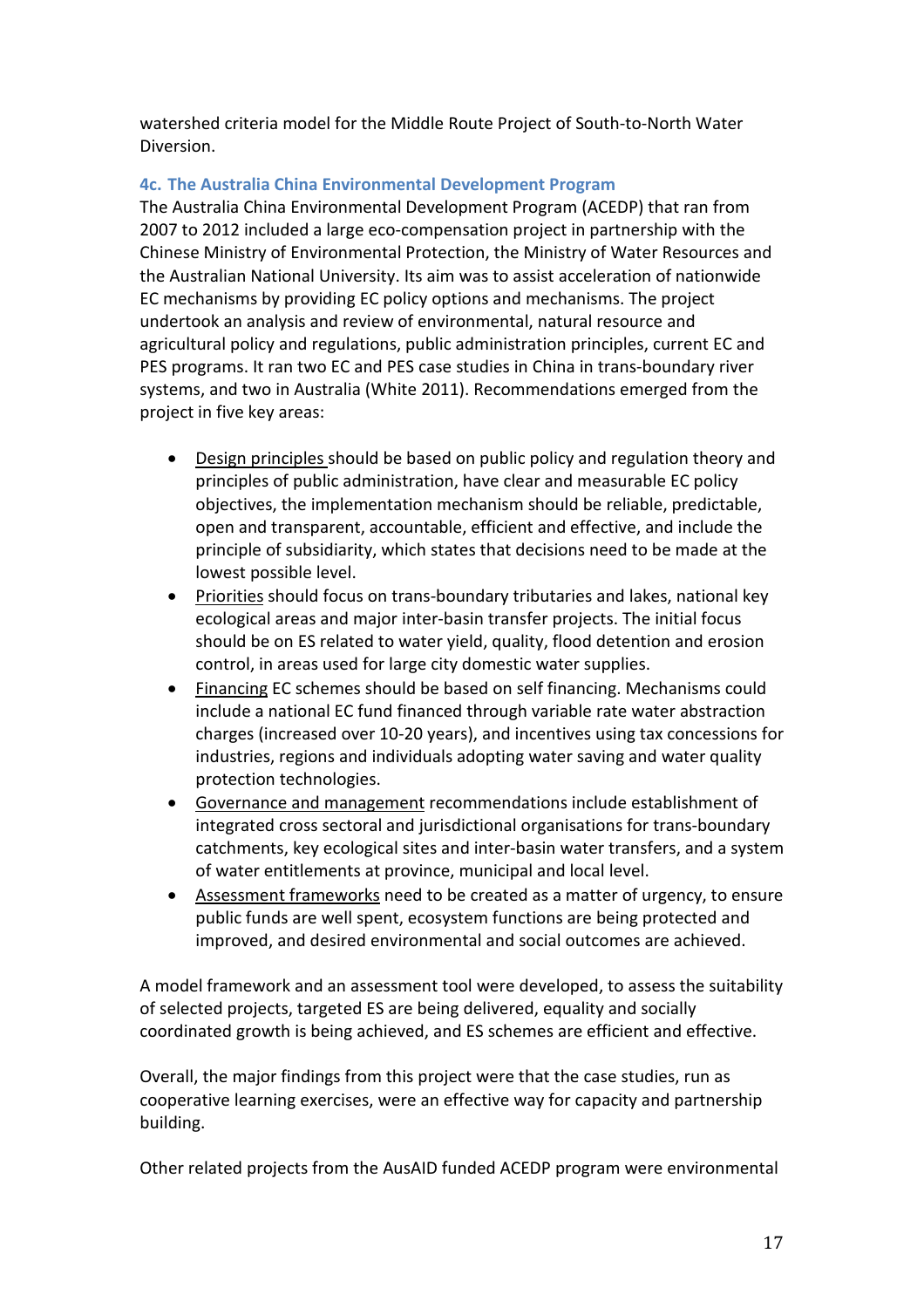flows and river health projects (Speed et al. 2011). They are relevant because PES needs to be integrated with ecological restoration and monitoring if the aim is to protect, restore and manage ecological capital in a sustainable way. The findings from the ACEDP synthesis report, which did an evaluation of all 23 projects that were part of the program, was that international collaboration over the five years offered complementary approaches with significant potential to build on the engagement, though new funding mechanisms would need to be identified (AusAID 2012). The ACEDP program has contributed to environmental and water reform, not only technically but also by advancing concepts of adaptive management, subsidiarity principle, transparency and genuine public participation in China.

### **4d.Ecosystem Services in the Yellow River.**

The Yellow River features as an important natural resource as well as a cultural and historic icon in China. It is considered the river around which the Chinese nation took shape, and has been named the 'cradle of the Chinese civilisation', as well as 'China's sorrow', due to the massive floods that have caused so much hardship in Chinese history. The Yellow River is the second longest river in China (>5400km long) and its catchment contains about 9 per cent of the population of the nation and 17 per cent of its agricultural area (Giordano et al. 2004). The river can be divided into three main reaches. The upper reach consists of two parts: the river's origin in the Bayenkala mountains to Lanzhou contributes 56% of the total run-off (Song 2011), followed by the part that runs north into the Ningxia/Inner Mongolian plains and the Gobi Desert, where evaporation rises to levels several times that of precipitation, and the river becomes a net consumer of runoff (World Bank 1993). The middle reach runs through the Loess plateau, responsible for the majority of its huge sediment load. The lower reach, which has a suspended river channel relative to the surrounding floodplain, runs through the most populated area of the Basin (Song 2011).

The Yellow River has undergone a rapid transition since the 1970s, as a result of accelerated economic development, with incremental and unintended change requiring an integrated management approach (Webber et al. 2008). The key management challenges resulting from increasing demand are related to ES people have been relying on for many hundreds of years:

- Water provision for drinking water purposes and for irrigation along its main course in a equitable way
- Discharge of waste waters (mainly household and agricultural wastewaters in the past, but increasingly also industrial wastes)
- Environmental flows for the wetlands in the lower delta of the river
- Mitigation of flooding through erosion control and management of sediment deposition in the lower reach

The arid and highly variable climate has been magnified in the last 40 years, and has resulted in no-flow days in the middle and lower reaches of the river, affecting among others the fragile lake ecosystems in the river delta, continued risk of flooding in the lower reach, and water pollution, which is accelerating rapidly.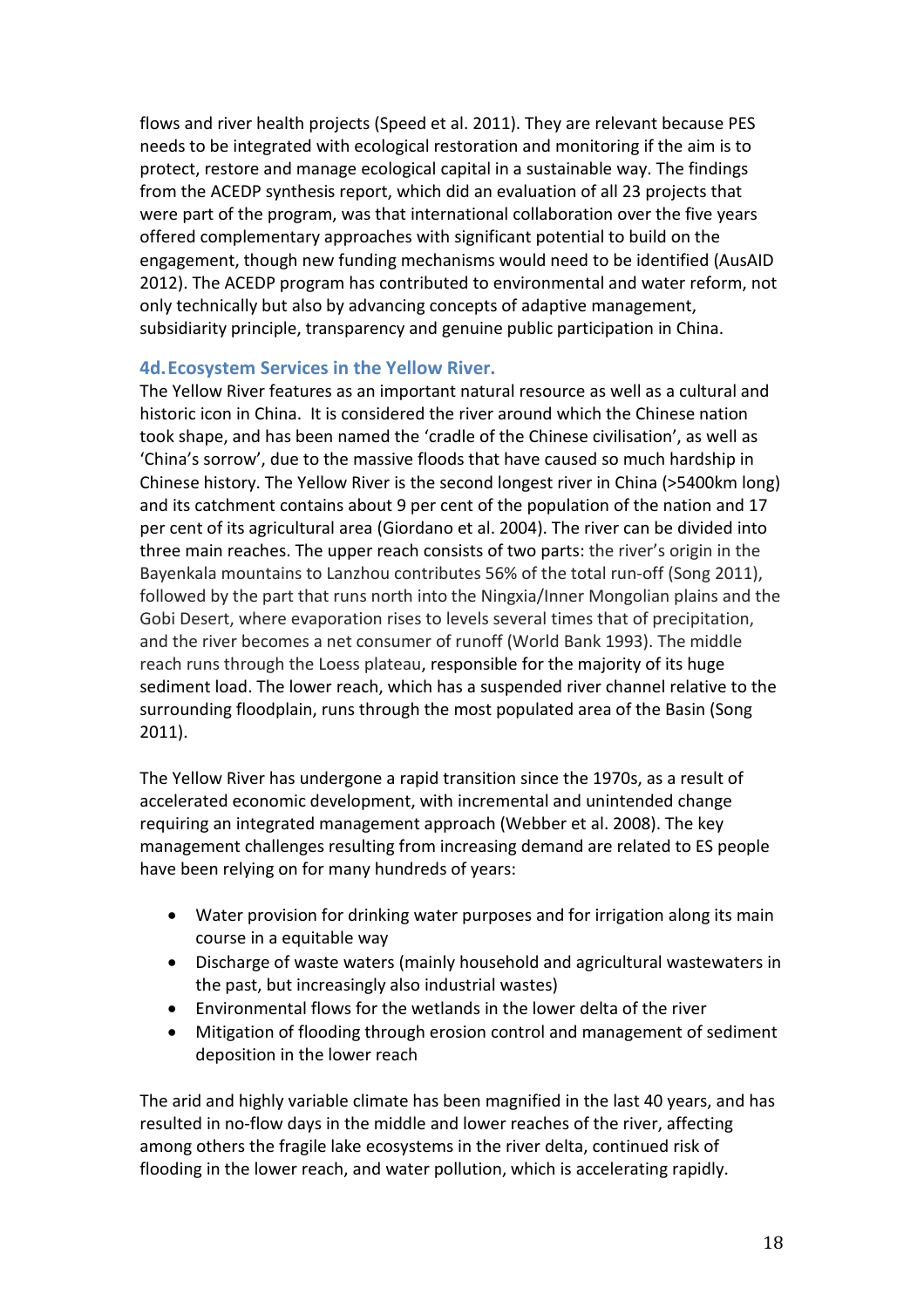### Webber et al. (2008) identify four key drivers of this change:

- 1. Household responsibility system (HRS), which created the possibility for farmers to increase their income by intensifying agricultural production. This has not only increased competition for irrigation water but also undesirable features, such as fertilizer run-off, among other things.
- 2. Urbanisation, which has reduced allocations for agriculture, decreased aquifers around the city, and shifted demand to less efficient crops as a result of higher income.
- 3. Industrialisation, which has increased water demand and significantly contributed to water pollution.
- 4. Changing geography of agriculture, resulting from industrialisation in the South, with agriculture shifting towards the drier parts of China and hence increasing irrigation demand.

The authors conclude that these changes are taking part in a national context (thus are driven by external changes relative to the Yellow River Basin), and have had a negative impact on management cost (water transfer solutions) and ecological cost.

The Sloping Land Conversion Program (SLCP) was a Payment for Ecological Services restoration program that attempted to improve soil stabilisation and reduce erosion through providing financial incentives for converting cropland on steep slopes to grassland and forest (Zhang et al. 2010). A significant reduction in suspended sediment load would be a long term management aspiration to reduce the risk of flooding in the lower Yellow River, which occurs as a result of the combination of a suspended stream bed and narrowing stream channel. However, relevant indicators used under the SLCP program such as water and soil conservation nutrient accumulation, would need to be integrated in a water ES framework by measuring the same parameters in the river, and setting targets that mirror what is required on land. Water quality targets will also need to be integrated with quantitative targets.

A water allocation regime for the Yellow river will need to reconcile several competing water uses, including irrigation, urban and industrial water supply, and environmental flows. Shen and Speed (2009) discuss the many water allocation management challenges in China and in the Yellow River in detail. Among other things, they identified the need for including environmental flows into allocation plans, based on in-stream ecological requirements, which can be integrated through water resource management models and decision support tools. Defining environmental flows based on in-stream ecological requirements is relatively new to China, and would complement the current definition which focuses on flows required for sedimentation flushing (AusAID, 2010).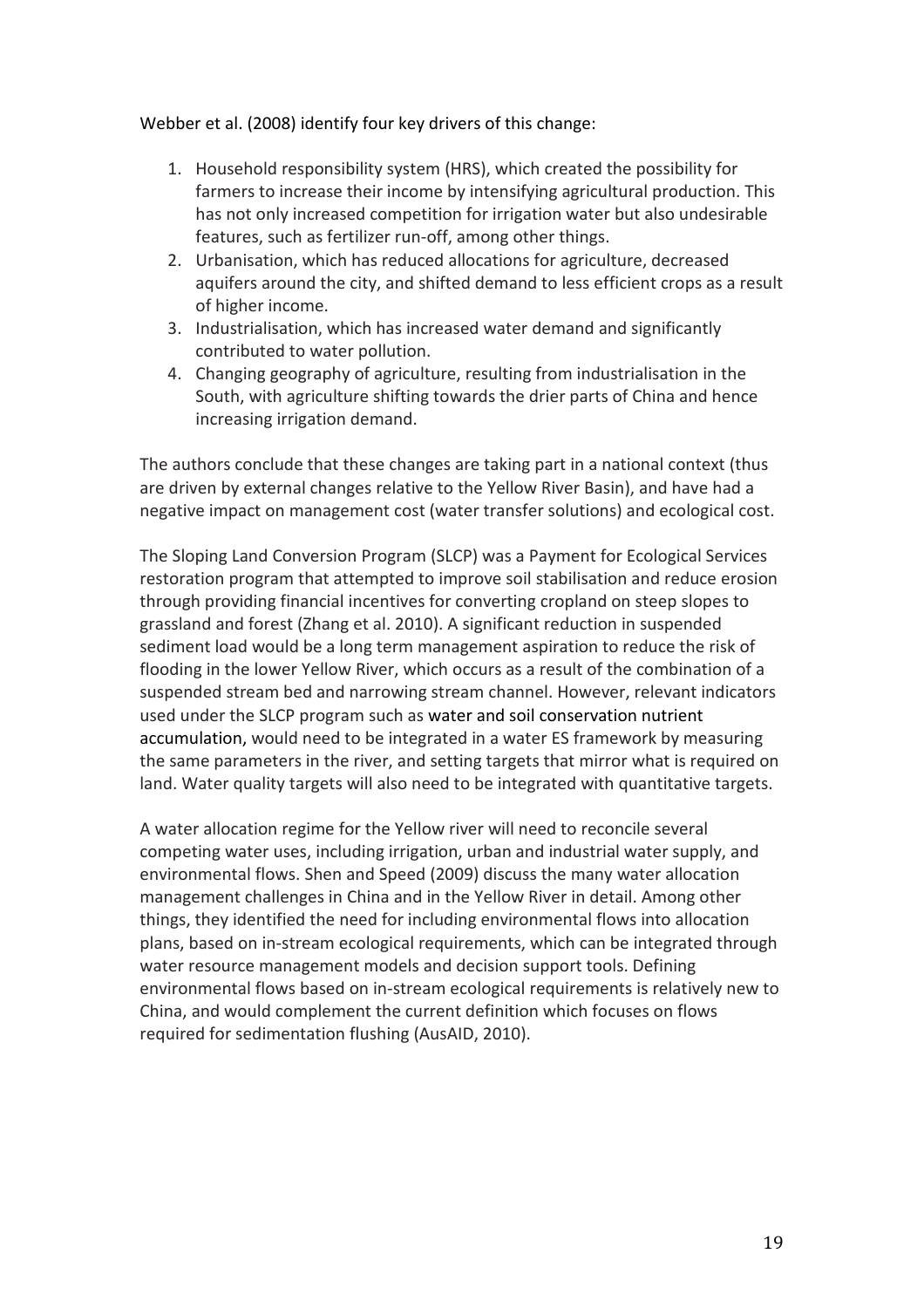# **5. Ecosystem Services application in Australia**

### **5a. Ecosystem services in Australia**

In Australia, Pittock et al. (2012) provide some insights in how the ES concept has been applied nationally. Pioneering approaches have been applied in better valuing ES, such as conserving catchments for water supply. In integrated catchment management, a wide range of stakeholders have been engaged for managing natural resources using an ecosystem framework; this has also been extended to regional land use policy, including larger scale developments such as indigenous land and sea management institutions. But using ES frameworks in facilitating dialogue within and between state and federal governments has been much less successful, resulting in a lack of commitments in implementing policy to prevent the ongoing decline of ecosystems at the larger spatial scales. ES have been managed piecemeal (e.g. water markets), creating new externalities between, for example, water and forest mechanisms. Many of the ES that have been obtained in Australia have resulted from converting ecosystems for agricultural production. But the adoption of illsuited European agricultural practices has resulted in the long term decline of many ES, including salinisation, eutrophication and so on. The authors conclude that at the heart of ecosystem decline is the view of biodiversity competing with socioeconomic benefits, resulting in compromises which further degrade ecosystem condition (Pittock et al. 2012).

There is certainly a tendency to simplify important debates on natural resource management issues to key contrasting benefits and required trade-offs, rather than considering a more comprehensive view of all beneficial ES and potential trade-offs. Such a view would nuance the debate considerably and reduce the possibility of the debate being high-jacked by powerful interest groups. The National Water Commission advocates such an approach, in a publication covering the ES best practice approach (National Water Commission 2012a), where it is postulated that the trade-off should be seen as between water consumptive use versus public nonconsumptive ES benefits (in addition to the protection of ecosystems). Increasing the consumptive use of water also increases the risk of system failure (ecosystem processes and functions), with concomitant loss of ES. In its publication a benefits table (matrix) is proposed to achieve the trade-off, which uses program logic (a series of interlinked logical steps) to populate the table in a number of sequential steps (Appendix 1).

Whereas this approach provides a more logical approach for looking at ES it is problematic for a number of reasons:

- The non-inclusion of intrinsic value of ecosystems and the concept of tradeoffs suggests the dichotomy between humans and ecosystems continues; beneficiaries other than humans (fauna and flora, ecosystems themselves) are not counted in the valuation process.
- Valuation is context specific and cannot be generalised or extrapolated over different spatial scales. In addition, it is costly and time consuming and hence cannot be undertaken in a comprehensive manner. It is therefore unrealistic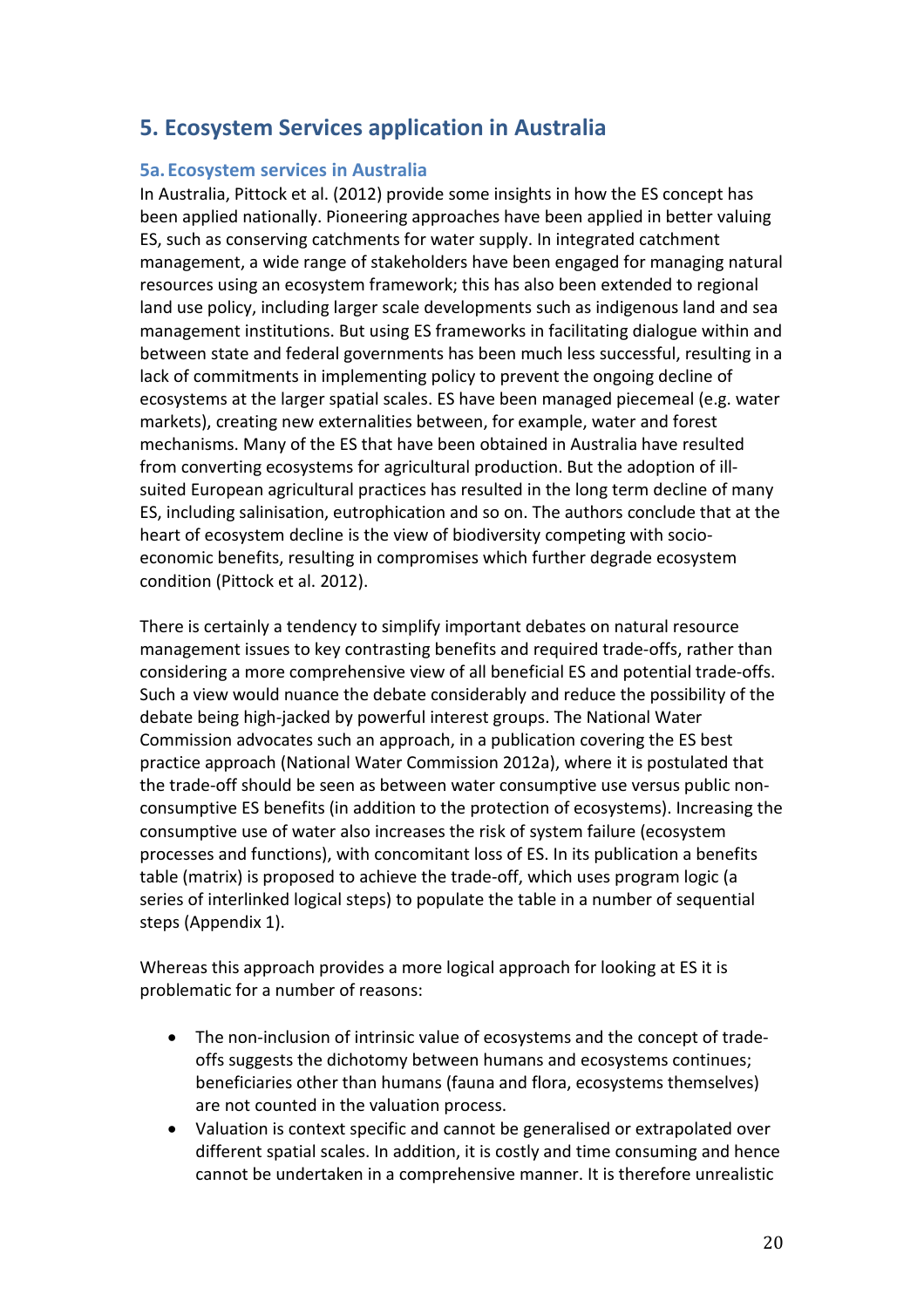to assume that this valuation tool will be adopted as a standardised approach for water planning purposes, nor that it will be applied comprehensively.

- The tool advocates populating the benefits table with input from beneficiaries. This begs the question who decides who are the beneficiaries, and how are these selected for participatory planning? This process is not explained in any detail, and adds further complexity to the planning cycle.
- The protection of ES is not addressed explicitly in the benefits table. It is assumed that reducing consumptive water use will result in better environmental outcomes, but ways to measure this or look at other pressures on these systems are not discussed. Therefore, environmental outcomes are tied to specific objectives assumed to correlate with key ecosystem functions (such as maintaining x% of flow.) rather than broader ecosystem protection or restoration. This narrow definition of ecosystem health needs to be complemented by landscape scale baseline assessments and planning for adaptive management.

Future directions advocated in this work are not less problematic:

- Translating ES concepts into planning practice is recognised as 'cutting edge' work (Daily & Matson 2008). Given the findings from Pittock et al. (2012) on how little the uptake has been in Australia, one is left to wonder if there will be sufficient momentum to make this conceptual approach more influential.
- More information is required on non-commercial and less tangible benefits, resilience or sensitivity of a 'service', and on existing information for a local area. Given that this approach is costly, the question arises what capacity will be available to accomplish these objectives.
- Spatial mapping of processes, services and benefits supplied by aquatic systems is required.
- Dealing with complexities will require making simplifications. This is already occurring by assuming linear responses. We know however that interactions are often non-linear and that tipping points exist (Holling 1973; Holling & Gunderson 2002). The risk of simplified assumptions is that they take on a 'life of their own', and that management actions based on them may not adequately protect the ecosystems that are intended to be safeguarded.
- Decision criteria for reasonable investments should be based on values rather than valuation in the narrow economic sense only. Problems arise because the benefits table only deals with contemporary beneficiaries. The table does not assign values for future uses (which may often be unknown). Therefore the trade-offs will be biased towards current stakeholders (if these can be selected in an equitable way, see point above).
- The other (complementary) approach is resilience thinking (Smith 2012), which may be better suited to deal with future prospects of an ecosystem. Resilience can be defined as the ability to absorb disturbances and reorganise into a better configuration while still retaining fundamental characteristics of a particular ecosystem (Smith 2012).
- Accounting and performance based systems, when linked with water accounts, can potentially combine top-down and bottom up approaches in a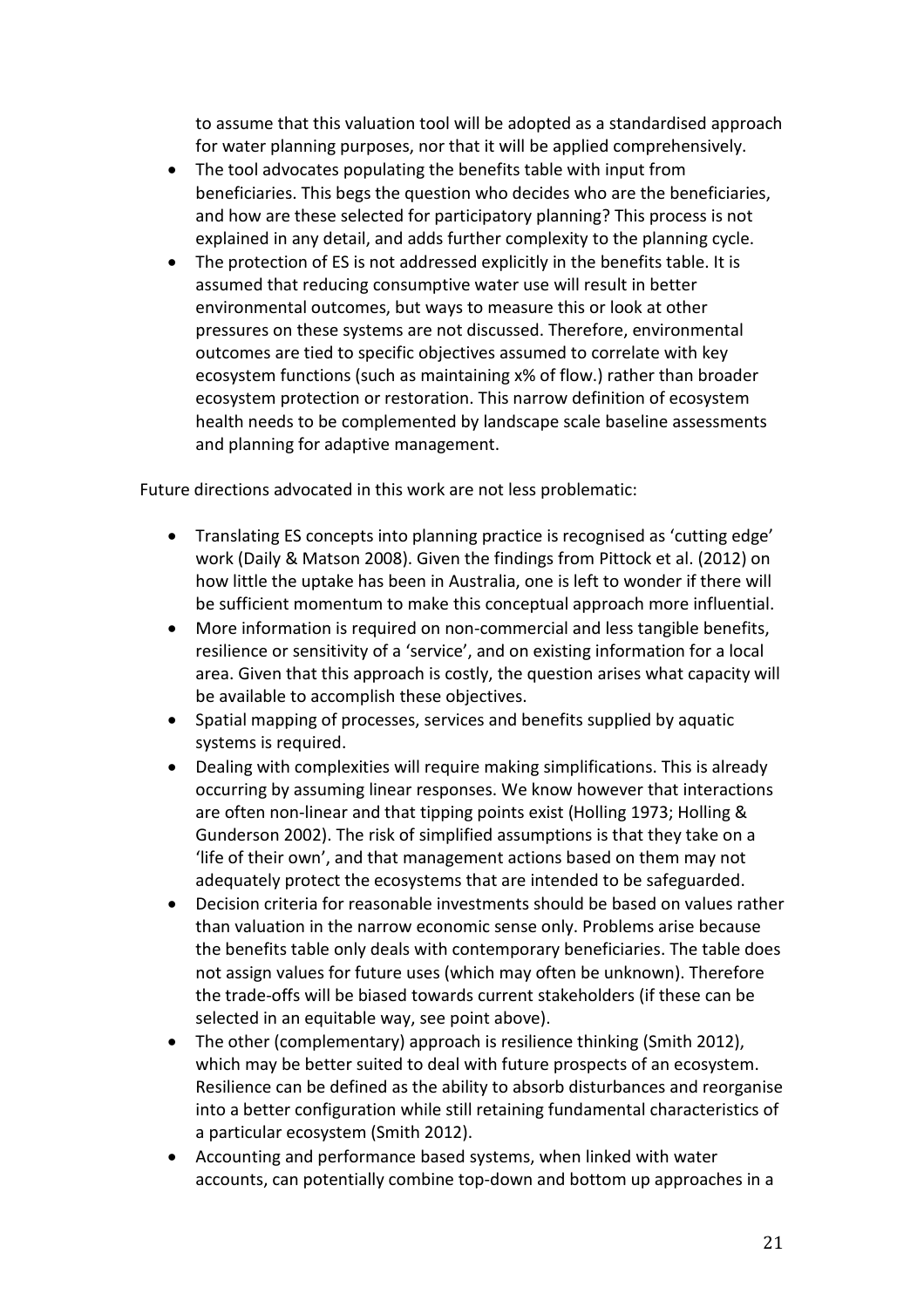governance mechanism. This leads us to a discussion of environmental accounting.

# **5b.Environmental accounting in Australia**

Environmental accounting in the water sector in Australia is based on the SEEAW framework, as advocated by the Inclusive Wealth Report (UNU-IHDP & UNEP 2012). The United Nations System of Environmental Economic Accounts for Water (SEEAW) is an important step forward in understanding flows (abstraction, consumption and return flows) and stocks (including groundwater resources, lakes and snowpack) which are harder to assess. SEEAW is multi-sectoral, distinguishes between consumptive and non-consumptive uses of water, is hydrologically consistent and can be applied at various spatial scales (UNU-IHDP & UNEP 2012). The framework has been adopted by the Australian Bureau of Statistics (ABS 2012]. The Bureau of Meteorology is also using the framework to collect systematic data on water assets.

Despite SEEAW actively been promoted internationally, Australia seems to be the only country where detailed implementation plans and progress seems to be available. However, even in a sophisticated and highly developed economy such as Australia the framework remains difficult in application. For example, forestry, a key area of water diversion is not included in the water accounting framework. Studies by Zhang et al. (2001) suggest that plantation reforestation is a considerable consumer of runoff, which will reduce the annual runoff in parts of the catchment.

Quantifying stocks accurately is another challenging area. The accounting strategy, which aims to generalise the state of the resource in terms of efficient use, does not account for what is needed to maintain ES, so the framework will need to be extended to account for the environment. In conditions of scarcity and competition, the hydrologic context is critical, and simplistic statements about saving water, reducing losses and increasing efficiency do not translate across sectors. Valuing water can also not be disaggregated from time, location, quality and precedent conditions; spatial and temporal distribution further complicates this task. For example, sustainability at the national level may not reflect sustainability at local or regional scales. Accounting problems are further complicated by the fact that many water uses are non-consumptive, linked to water quality, and difficult to quantify in natural landscapes due to a series of complex relationships, involving soil moisture, evaporation rates, microclimatic conditions, and so on. We rarely know the precise relations ship between:

- Aggregate water availability and physical output;
- Marginal relationship between water availability and economic output;
- Price to be assigned to non-financial impacts of water use and consumption.

The National Sustainability Indicator Program (NSIP), announced as a measure under the *Sustainable Australia - Sustainable Communities: a Population Strategy for Australia* in the 2011-12 Budget, aims to use the environmental accounting information to provide regular reporting on sustainability. It measures indicators related to human and social capital, natural capital and economic capital, as well as a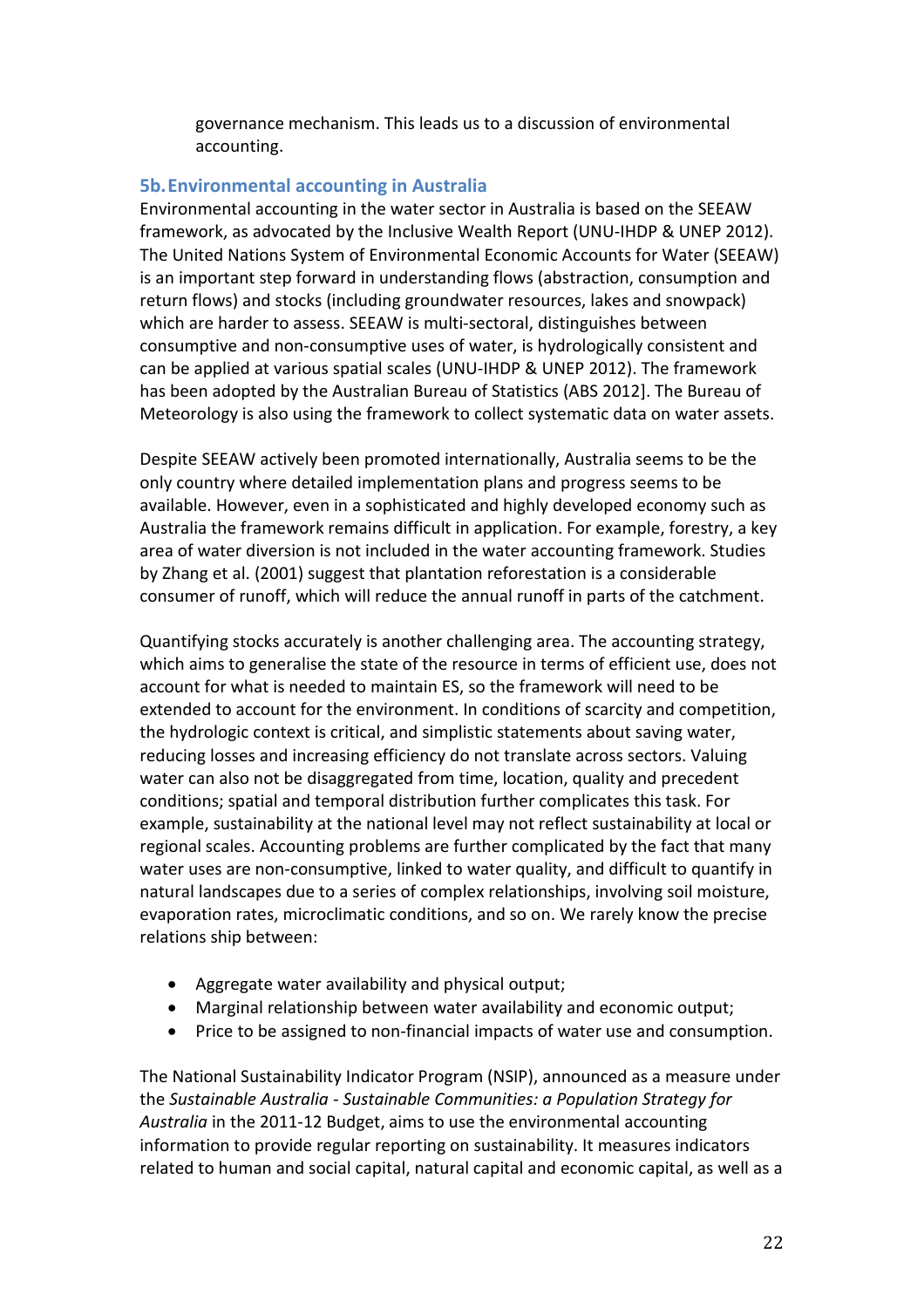number of contextual indicators. The indicators of the program relevant to aquatic ES are provided in Table 1 below:

|  |  |  |  |  | Table 1: NSIP categories and indicators. |
|--|--|--|--|--|------------------------------------------|
|--|--|--|--|--|------------------------------------------|

| Category                          | <b>Indicator</b>                 |
|-----------------------------------|----------------------------------|
| Land, ecosystems and biodiversity | Extent of native vegetation      |
|                                   | Ground cover                     |
|                                   | Ecosystem protection (protected  |
|                                   | areas)                           |
| <b>Water Quality</b>              | Water consumption                |
|                                   | Water availability to meet       |
|                                   | demand                           |
| <b>Natural Resources</b>          | Fish stocks                      |
|                                   | Timber resources                 |
|                                   | Mineral and fossil fuel reserves |
| Contextual                        |                                  |
| Land use                          | Land use change                  |

While environmental accounting has been identified as necessary to inform better management of our resources (including our natural resources), the current scope as exemplified in this table is by no means a guarantee that adequate information will be collected at the appropriate spatial and temporal scales. Large information gaps still exist, as will become evident from discussing the Murray-Darling Basin.

# **5c. South East Queensland ecosystem framework in local government.**

Some important work, based on the Millennium Ecosystem Assessment (2005), was undertaken to develop the South East Queensland Ecosystem Services Framework (Maynard et al. 2010). The framework was developed with direct participation from experts, stakeholders and the community through a series of workshops, to make it relevant to regional stakeholders and maximise future adaptation in local planning and management processes. It consists of four main components:

- 1. Ecosystem Reporting Categories (ERC); 32 (ecosystem types)
- 2. Ecosystem functions (EF); 19
- 3. Ecosystem Services (ES); 28
- 4. Constituents of human well-being

Lack of sufficient quantitative data necessitated the use of a multi-criteria analysis where interactions between the four components were scored on a scale of 0-5 (none – strong). Three matrices were developed, to explore the relationships between the four components. Matrix 1 combines ERCs with EF (32x19); matrix 2 combines EF with ES (19x28), while matrix 3 multiplies the scores from matrix 1 and 2 to obtain constituents of human well-being. Work is proceeding on introducing different value weights. The ERCs and EF were also mapped in GIS (32 and 19 maps respectively), and overlays were also produced (one map combining all ERCs and one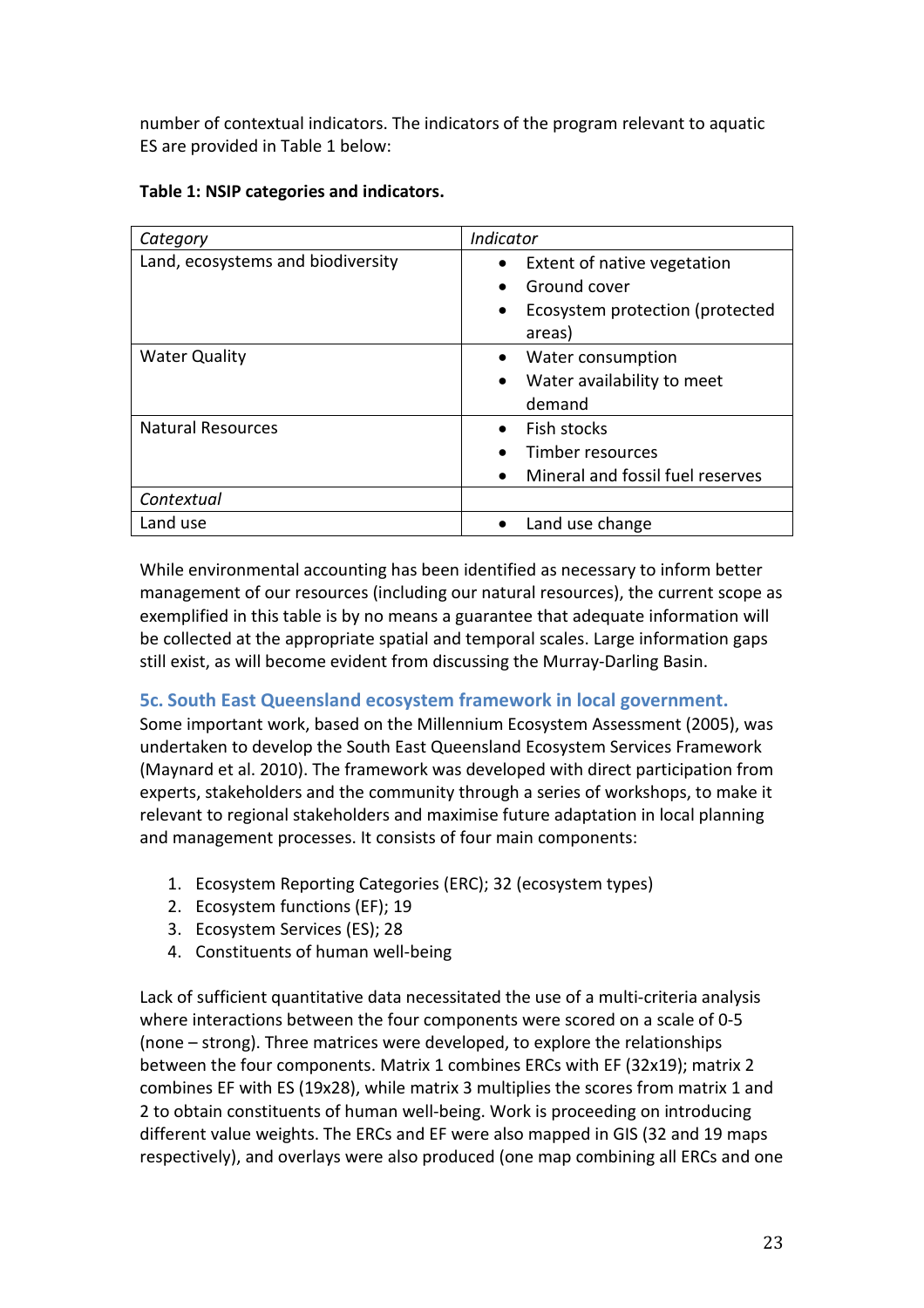map combining EFs). Work is progressing on mapping ES. The conclusions the authors draw from the project are:

- Constructing a framework based on the Millennium Ecosystem Assessment is possible;
- Expert knowledge is necessary to fill data gaps, to provide local level knowledge and for maximal acceptance of the final product;
- Agreement on definitions, classification and general structure is essential;
- There are limits to the level of detail that can be achieved; this is a broad brush approach;
- Matrices can be used to comprehensively assess ecological attributes;
- Generating maps provides a first cut prioritisation of areas based on ecological significance;
- This work was supported by Agenda 21 for adoption at the national scale through the National Ecosystem Services Strategy (NESS).

The project, and the subsequent adoption for inclusion in the local government planning process (Dewar 2012) highlights that full integration into existing policy, planning and management strategies is complex and will require dedicated effort.

At the local government scale, the study found that relying on council natural resource management spatial data layers presents a 35% risk of inaccuracy in defining ecosystem functions. Dedicated resources are required to comprehensively integrate high ecosystem function value maps which are required to identify uses, set priorities and assess degree of fragmentation. Further, workshops are needed to link ES of local communities to political, scientific and community views for integration in council planning.

At the national scale, a mismatch exists between this work and the work of the National Water Commission (2012), which was developed at the same time. Whereas the SEQ ES approach is practical and applied, the NWC's benefits table remains a theoretical tool that provides a much less comprehensive framework. In addition, funding remains a big problem at national and state government level, and without it, many valuable frameworks such as the SEQ ES approach cannot be extended to other catchments and sub-catchments.

# **5d.The Murray Darling Basin**

A study by CSIRO (2012) discusses ES and economic benefits in the context of restoring aquatic ecosystems in the Basin. It identifies freshwater (for drinking) and habitat for biodiversity as the most recognised ES by the community. Benefits from ES are direct and indirect; the former can be valued but considerable challenges remain. Comparing the cost of environmental flows (estimated at \$542m annually) with the value of restoring floodplain vegetation, waterbird breeding, native fish and improving the Coorong, Lower Lakes and Murray Mouth (estimated to be worth between \$3b and \$8B), it is clear that there are considerable benefits in allocating more water for the environment. Other estimated values (that cannot be added due to the risk of double counting) are carbon sequestration (\$120m - \$1b), aesthetic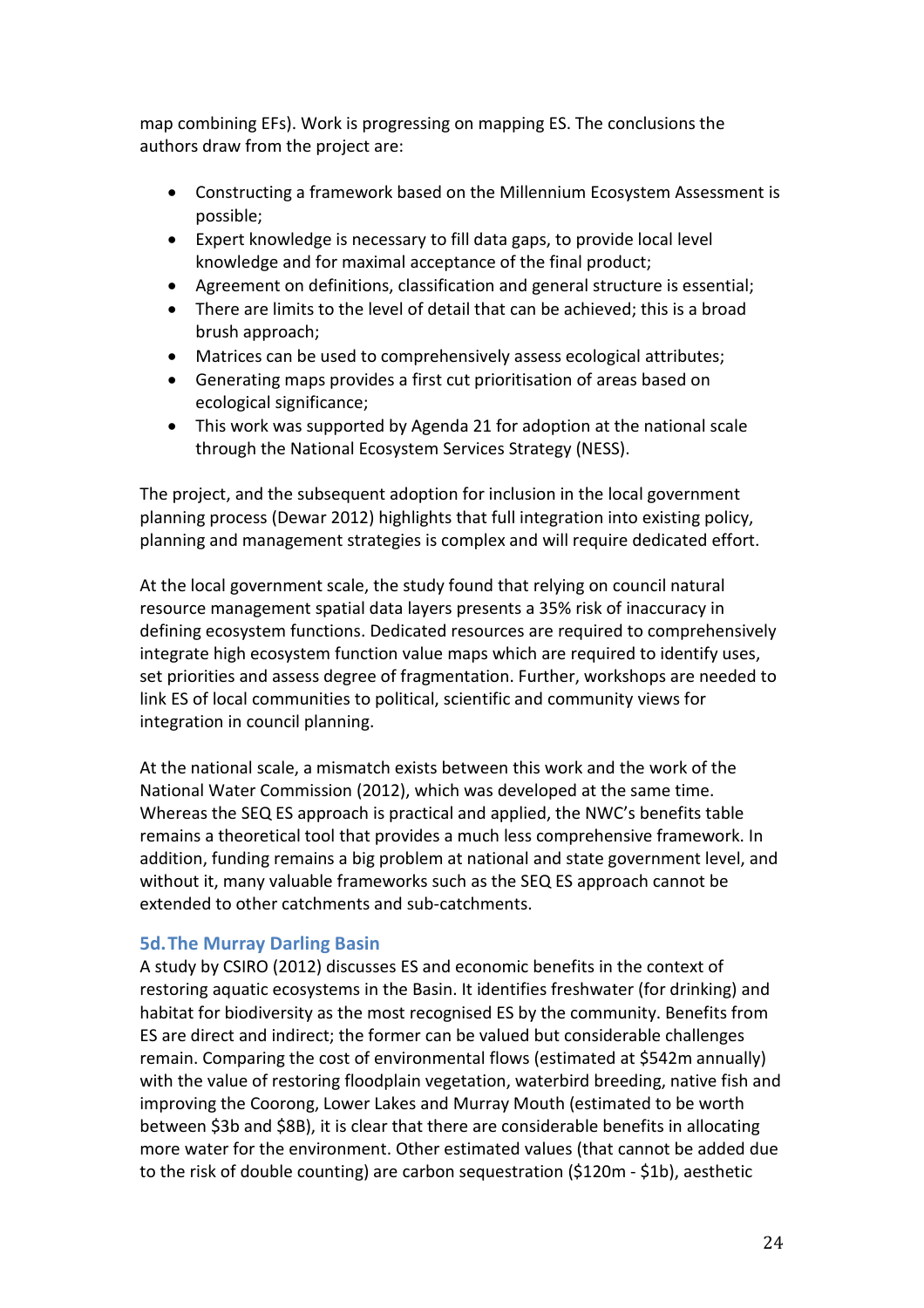appreciation (\$330m), tourism (\$160m) and avoiding damage and treatment of freshwater (\$30m).

The concept of ES has been applied in the Murray-Daring Basin through determining *key environmental assets, key ecosystem functions, productive base and key*  (estimated) *environmental outcomes* as part of environmentally sustainable level of take (Water Act 2007 s4[1]). Here, the debate has focused mainly on the over allocation of water for consumptive use and the need to restore the balance for environmental flow allocations through long term sustainable diversion limits (SDL).

The Basin Plan, which has recently been approved in Parliament, aims to return 2,750 GL of surface water by 2019 to the environment, a number that was derived from modelling environmental flow requirements necessary to achieve local environmental targets for 122 key environmental sites (hydrological indicator sites). These sites reflect the need for sustainable water use through key environmental flows at Basin and catchment scales, and key environmental assets (Murray-Darling Basin Authority 2012). *Key environmental assets* were defined using 5 criteria (Murray**-**Darling Basin Authority 2011):

- The water**-**dependent ecosystem is formally recognised in, and/or is capable of supporting species listed in, international agreements;
- The water**-**dependent ecosystem is natural or near**-**natural, rare or unique;
- The water**-**dependent ecosystem provides vital habitat;
- The water**-**dependent ecosystem supports Commonwealth, State or Territory listed threatened species and/or ecological communities;
- The water**-**dependent ecosystem supports or is capable of supporting significant biodiversity.

The number of wetlands occurring in the Basin is estimated to be around 30,000. There is no comprehensive list so further work will be required to comprehensively assess all of those. At present, the list of wetlands used is based on: Ramsar declared wetlands; wetlands listed on the Directory of Important Wetlands; High Conservation Value Aquatic Ecosystem sites; Icon sites established under The Living Murray Initiative; published and unpublished literature (e.g. jurisdiction management plans); and spatial data bases (e.g. the EPBC Act 1999 threatened species spatial layer).

The preliminary inventory identified over 2400 assets based on these criteria, for which insufficient information is currently available to determine environmental watering requirements. The indicator site approach was therefore developed, which assumes that a good spatial representation of indicator sites is the best interim solution to ensure environmental watering requirements for key environmental assets are met. A list of 14 *key ecosystem functions* was determined based on how they could be best influenced by environmental flows within the current knowledge and time constraints. These functions were also linked to the Functional Process Zones, established by Whittington et al. (2001), and allowed the hydrologic indicator site approach to be used to determine water requirements for key functions. The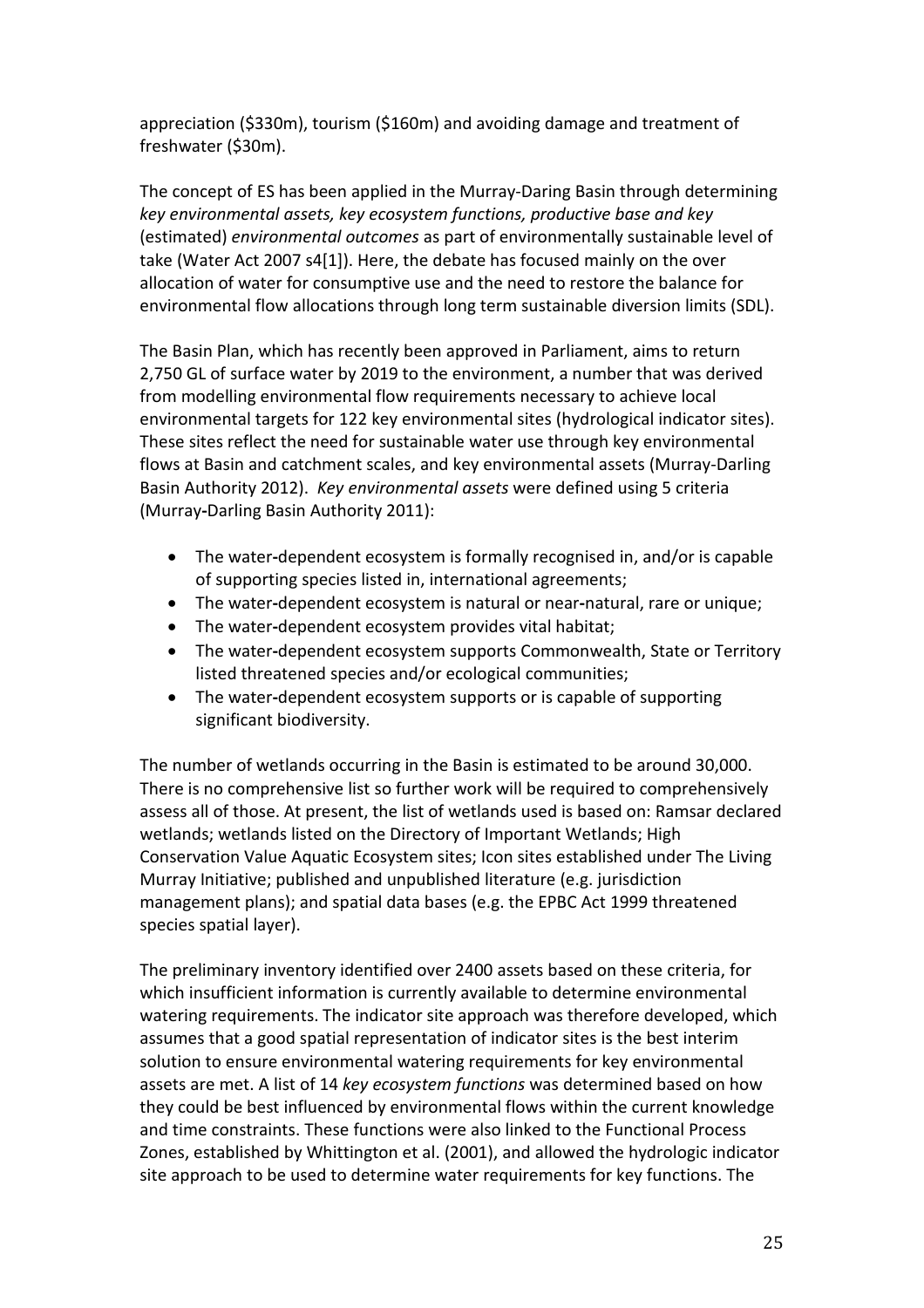*productive base* is not defined by the Water Act (2007), but broadly it equates to ensuring that ES are supported (Reid-Piko et al. 2010); the terms are therefore treated synonymously.

The Murray-Darling Basin Authority (MDBA) considers that by providing environmental water requirements for ecosystem assets and functions, productive base requirements will also be supported, given that the ES concept is still in development and the relationship between biodiversity and ES is not sufficiently understood (Murray**-**Darling Basin Authority 2011). Environmental outcomes are defined under the Act to include ecosystem function, biodiversity, water quality and water resource health. Outcomes are defined at the Basin scale and for each of the 18 catchment regions of the Basin. They are related to beneficial outcomes for native fish, waterbirds and water dependent vegetation communities, and to the Ramsar listed wetlands such as the Murray mouth, Coorong and Lower Lakes and the icon sites along the Murray.

Most ecological targets are defined in terms of providing opportunities (e.g. recruitment for fish) based on flow regimes for which flow indicators have been developed; they are not (yet) quantified in terms of outcomes for those ecological groups. An ecological monitoring framework is also yet to be established. Environmental water has already been bought back on the water market through voluntary acquisitions by the Commonwealth Environmental Water Holder. Environmental watering plans are currently being developed, to optimise environmental flow releases to meet the targets as defined in the Basin Plan.

# **6. Conceptual framework (the way forward)**

# **6a.A proposed ICEAIMM framework for integrating the ES concept with conservation, restoration and protection of freshwater ecosystems.**

Implementing the ES framework requires a clear link to ecosystem restoration, conservation and protection of freshwater ecosystems for it to be meaningful as a tool for ecosystem protection. While ES enable us to quantify extent and nature of services, assess its level of sustainability, internalise the cost of degradation and define which trade-offs are desired, we need further measures to protect ecological capital to restore sustainable management of our freshwater resources. The Chinese SENCE model (Figure 1) recognises that human services are embedded in a larger bio-physical system (Wang & Paulussen 2007); this illustrates our ultimate dependency on vital services such as freshwater for our well-being, and hence the need to protect them for present and future generations.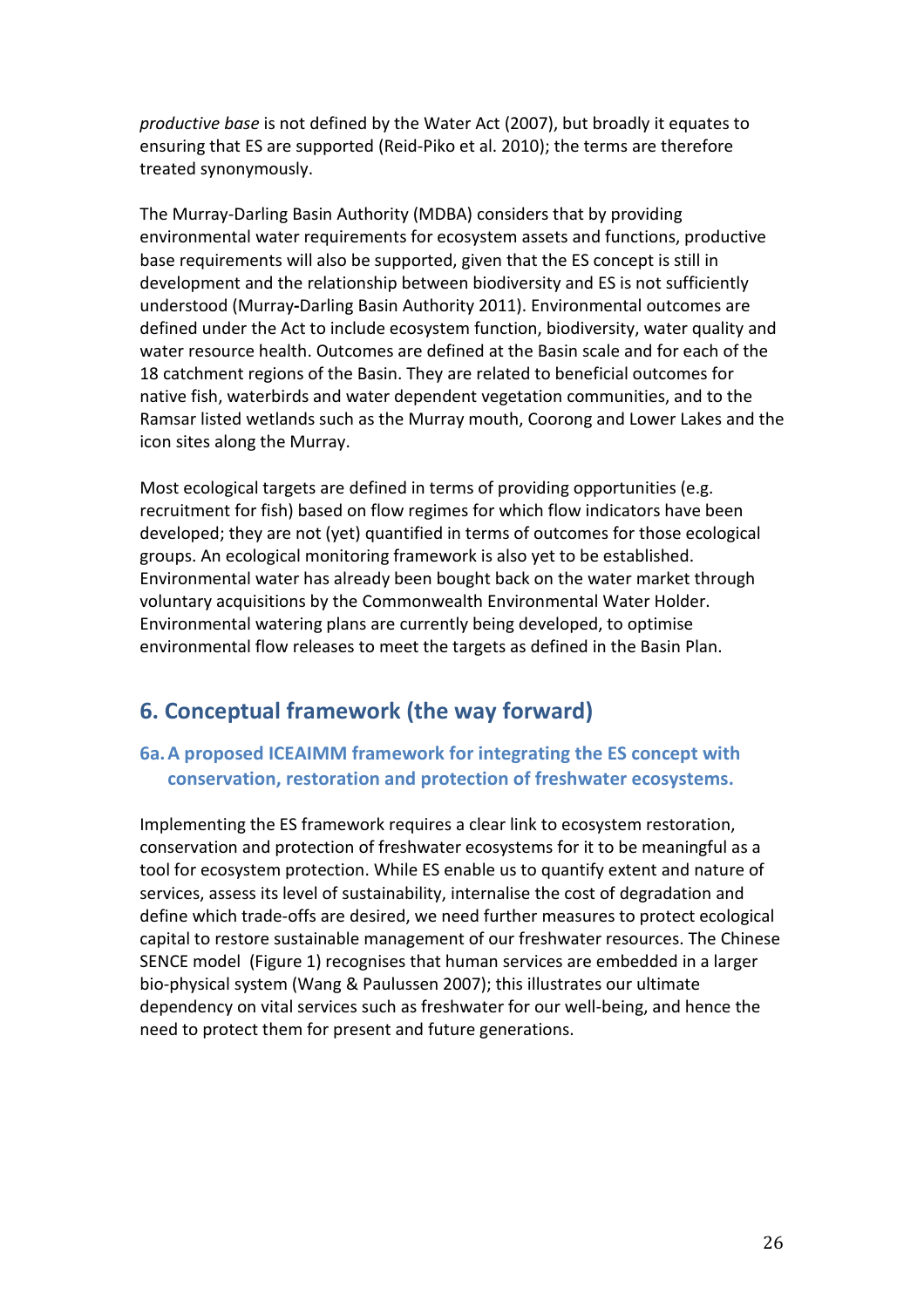

#### **Figure 1. Social-Economic Natural Complex Ecosystem (SENCE) and its sustainability dimension (adapted from Wang & Paulussen 2007).**

In this section, I propose a framework that is based on collective visioning of quantity and quality of services at the catchment scale by beneficiaries, experts and decision makers. The framework requires stakeholder participation and ownership, but also needs a solid foundation in science and be fully integrated in existing governance structures. The framework integrates a number of principles that were highlighted by various authors:

- 1. Trade-offs on ES to be defined in a participatory way, to ensure beneficiaries are involved in the decision making process (National Water Commission 2012a; Maynard et al. 2010; Dewar 2012)
- 2. Targets for restoration, conservation and protection of the freshwater ecosystem need to be defined in a participatory way and linked to adaptive management plans (Everard et al. 2009; Yung En Chee 2004)
- 3. A logical framework approach, where the relationships between each of the steps is made explicit (IWC 2010; National Water Commission 2012)
- 4. Ability to create incentive schemes (PES and EC) for conservation and restoration of ecosystem functions.
- 5. A decision support system for integrated solutions for river rehabilitation (Hermoso et al. 2012).
- 6. Capacity to integrate outcomes at different spatial scales, including building on national and international accounting methods, in order for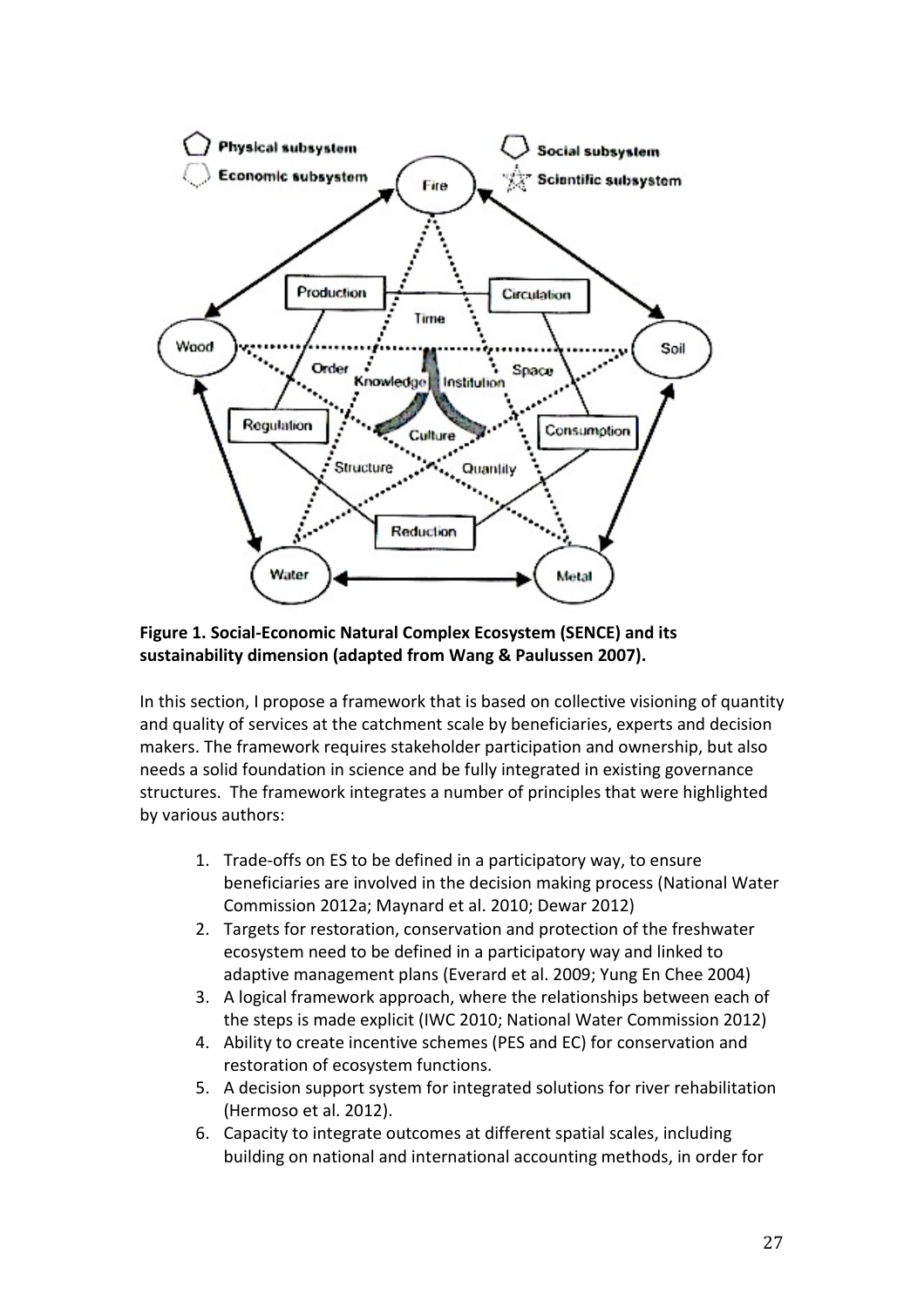alignments between national and global initiatives to occur (UNU-IHDP & UNEP 2012; Millennium Ecosystem Assessment 2005; ABS 2012)

- 7. Provide opportunities to generate studies that link changes in biodiversity with ecosystem functions and changes in human well-being (Mace et al. 2012) as part of an adaptive management cycle.
- 8. Build upon existing knowledge systems and governance arrangements and aim at communities across ecosystems and sector boundaries (Primmer and Furman 2012).
- 9. Spatial heterogeneity (Zhang et al. 2010) and a more detailed local level analysis to complement measuring and mapping at larges scales (Primmer and Furman 2012).
- 10. Principle of subsidiarity (decisions are made at lowest possible levels) (White 2011).
- 11. Non-linear ecosystem responses require an adaptive management framework to periodically re-evaluate assumptions on pressures, restoration investments and so on (Holling & Gunderson 2002).

The proposed framework, presented in Table 2 below, consists of seven stages: 1.Informing, 2. Conceptualising, 3. Eco-linking, 4. Accounting/Trade-off, 5. Investing, 6. Managing and 7. Monitoring/Evaluation (ICEAIMM).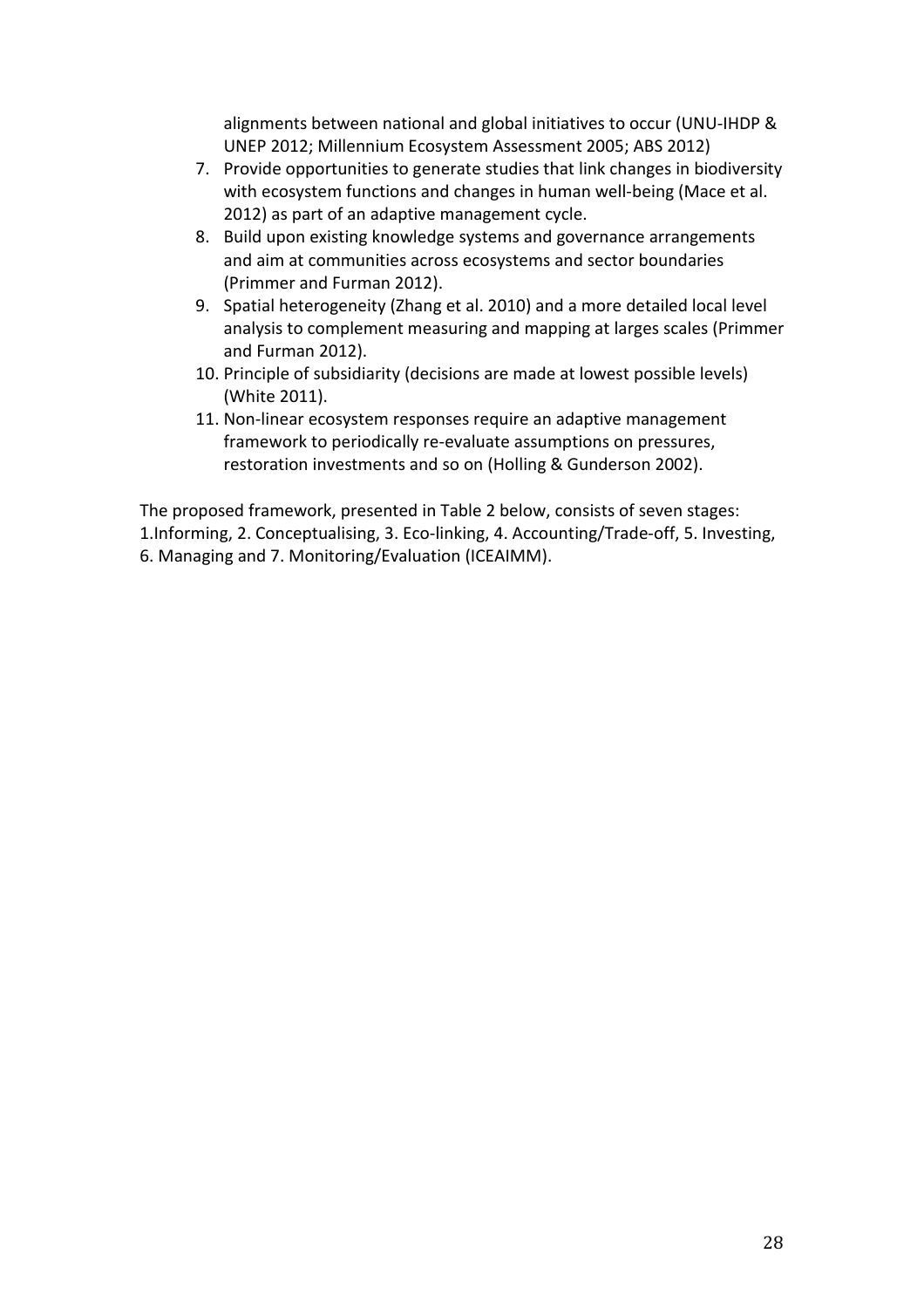| <b>Stage</b>       | <b>Function</b>         | Stakeholders/providers       | Description                                   | Potential and available         |
|--------------------|-------------------------|------------------------------|-----------------------------------------------|---------------------------------|
|                    |                         |                              |                                               | tools                           |
| 1. Informing       | Data gathering and      | Government agencies          | Classifying the main ecosystems present in    | National statistics,            |
|                    | statistics, indicators, | and departments (e.g.        | a country, and the quantity of this natural   | environmental                   |
|                    | reporting,              | <b>Bureau of Meteorology</b> | capital that is available. Indicator of       | accounting; international       |
|                    | automated data          | in Australia, or             | quantity, to be standardised on a             | datasets, remote sensing;       |
|                    | production, similar     | Department of                | national/international scale. Environmental   | data from existing (and         |
|                    | to weather bureau       | Environment in China)        | accounting tools are required.                | ongoing) monitoring             |
|                    | data.                   |                              |                                               | programs.                       |
| 2. Conceptualising | Identification of key   | Interdisciplinary            | Identifying the main ecosystem functions      | Social learning tools           |
|                    | ecosystem functions     | researchers, with a          | that we assume need to be maintained to       | <b>Bayesian Belief Networks</b> |
|                    | of each of the          | particular focus on          | keep the ecosystems in good condition,        | Eco-hydrology modelling         |
|                    | classified categories   | ecological research;         | based on best available                       | tools                           |
|                    | and their               | evidence based               | information/science. This needs to be done    | Existing ecological             |
|                    | interactions (from      | management                   | in an integrative way across all ecosystems   | monitoring programs and         |
|                    | step 1)                 | experience and social        | (terrestrial, aquatic and marine), as the     | studies                         |
|                    |                         | learning.                    | functions often link different (open ended)   |                                 |
|                    |                         |                              | systems.                                      |                                 |
| 3. Eco-linking     | Identifying socio-      | Consultation between         | Identifying the main ES that are derived      | State indicators and            |
|                    | economic                | key                          | from these ecosystems and their current       | performance indicators          |
|                    | dependencies on ES      | stakeholders/beneficiar      | demand. Includes potential future ES as       | (Braat & De Groot 2012)         |
|                    | at 'nested' spatial     | ies, government              | well as those currently used. If potential ES | Benefits table (NWC             |
|                    | scales                  | (managers) and               | cannot be identified, the precautionary       | $2012$ ) (=LFA)                 |
|                    |                         | researchers.                 | principle should be applied. The less         | Social learning tools           |
|                    |                         |                              | tangible ES here need to be identified as     | <b>Bayesian Belief Networks</b> |
|                    |                         |                              | adequate conservation of representative       | Participatory Rural             |

# **Table 2: The ICEAIMM framework, designed to integrate ES and ecological restoration projects in a management framework.**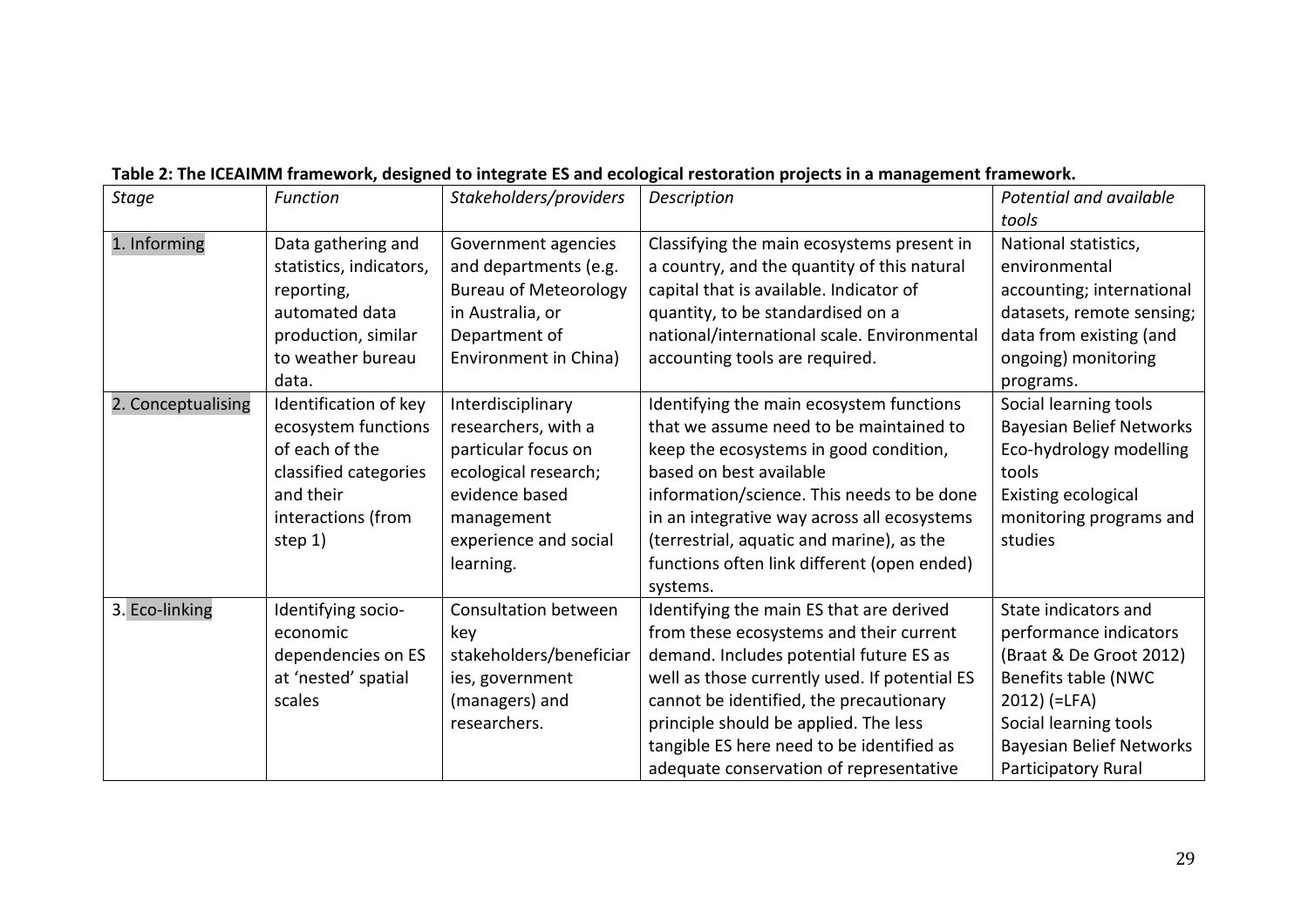|                   |                       |                           | biodiversity and ecosystem conservation      | Appraisal tools (PRA)      |
|-------------------|-----------------------|---------------------------|----------------------------------------------|----------------------------|
|                   |                       |                           | areas (public non-exclusive uses).           |                            |
| 4.                | Environmental         | Consultation between      | Identifying areas with conflicting interests | Accounting and             |
| Accounting/Trade- | accounting            | key                       | or which are out of balance                  | modelling tools, GIS,      |
| off               | (demand/supply        | stakeholders/beneficiar   | (demand>capacity, or supply>demand). At      | remote sensing imagery,    |
|                   | balance).             | ies, government           | this stage the requirements to maintain or   | information from           |
|                   |                       | (managers) and            | restore an ecosystem need to be quantified,  | previous stages.           |
|                   |                       | researchers.              | and areas for trade-offs need to be          |                            |
|                   |                       |                           | earmarked.                                   |                            |
| 5. Investing      | Restoration and       | Top down planning         | Identifying & prioritising restoration       | Existing ecological        |
|                   | conservation          | approach, requiring       | programs, trade-offs. Providing security to  | restoration programs       |
|                   | management            | government                | all stakeholders, including the environment, | (ERP) can be evaluated in  |
|                   | programs.             | commitment but also       | using decision support systems.              | the light of identified    |
|                   |                       | buy in on the ground      |                                              | requirements.              |
| 6. Managing       | Management plans      | All relevant participants | Engineering and operations programs,         | Adoption of and            |
|                   | are worked out in     | (includes engineers,      | integration with restorations and            | rationalising existing     |
|                   | detail and            | hydrologists, managers,   | conservation programs.                       | ERPs; existing tools and   |
|                   | implemented by a      | CMAs, volunteers,)        |                                              | information as for         |
|                   | range of participants |                           |                                              | previous stages            |
| 7. Monitoring and | Monitoring,           | Managers, data            | Monitoring program should collect regular    | <b>Existing monitoring</b> |
| evaluating        | evaluation and        | analysts, key program     | information on ecological condition and      | programs may be looked     |
|                   | adaptive              | leaders                   | trend, and on the use of ES. At a            | at to see if they can be   |
|                   | management            |                           | predetermined frequency, this information    | used or provide baseline   |
|                   |                       |                           | should be analysed and evaluated; steps are  | data.                      |
|                   |                       |                           | described in more detail below.              |                            |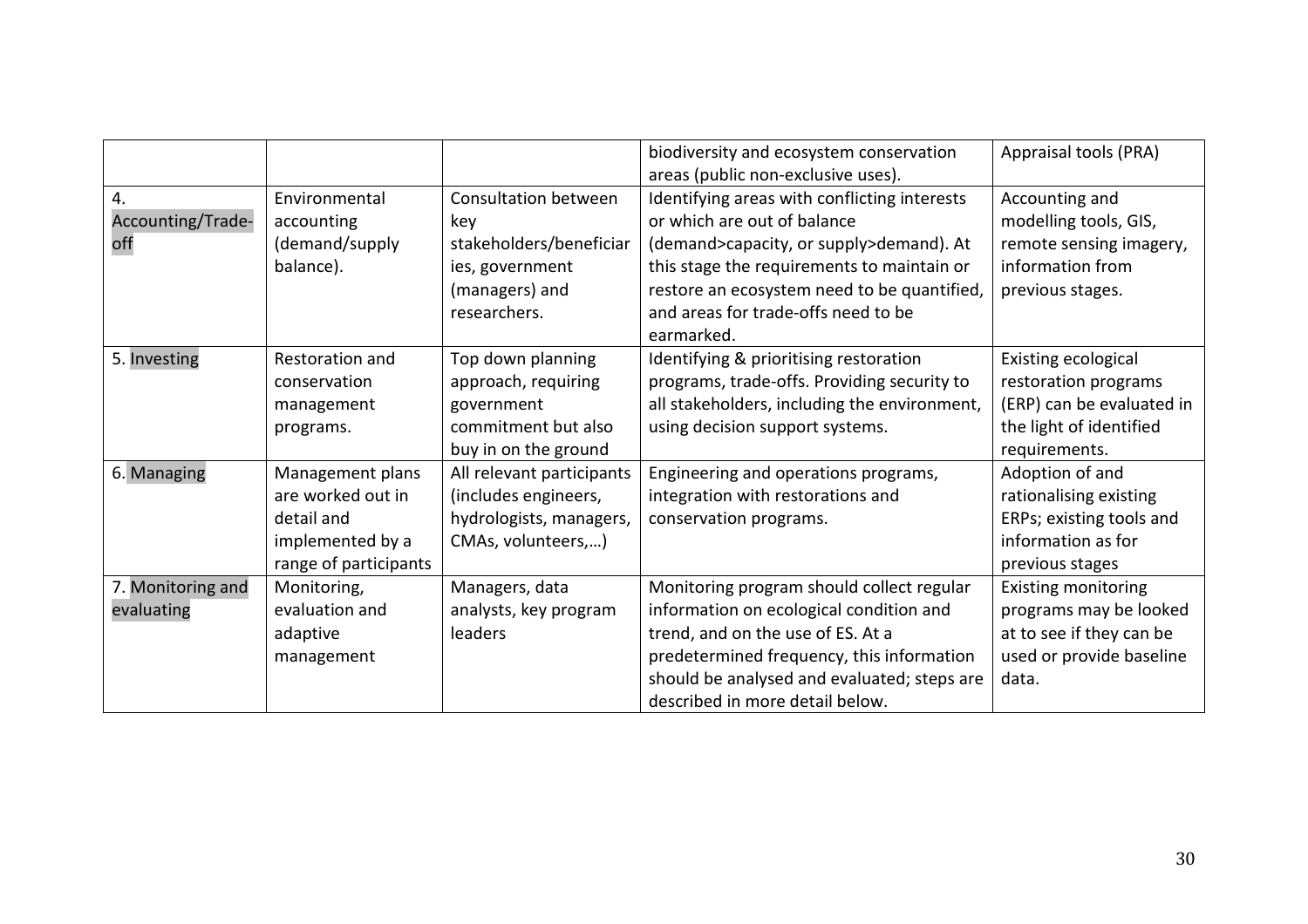- 1. The informative stage corresponds to the various attempts of governments to 'take stock' of the current environmental assets. It is important that this stage develops adequate measurable indicators that allow standardised comparisons across the range of ecosystems that have been classified and quantified in terms of extent. The environmental accounts should also be compatible with the international ES framework, and with the 'State of the World' annual reports issued by the Worldwatch Institute in the last couple of decades. There will be a balance between developing an accounting framework that is adequate for the purposes of national, regional, catchments and local assessments, and compatibility with international classification systems.
- 2. In the conceptualising stage, identifying the main ecosystem functions that need to be maintained to keep the ecosystems in good condition, based on best available information/science will require bringing together information and studies from various sources on different ecosystems. Ideally, this task should start from the information provided in step 1, and zoom in on more detail as required. Dewar (2011) provides a good example of how this is done at the regional and local level in South East Queensland. For example, if the national environmental accounting system classifies a number of terrestrial, aquatic and marine ecosystems, their key functions can be examined initially. The interlinking between those will then require researchers to focus on ecotones (for example floodplains and riparian vegetation between terrestrial and aquatic ecosystems, mangroves between terrestrial/aquatic and marine ecosystems). Even if there is insufficient information available on the interlinking functions, it will be important to identify these in the most comprehensive manner. They will become crucial in terms of management and trade-offs, as human consumption may leave the remaining capacity unable to maintain functionality for one or more ecosystems.
- 3. Eco-linking here stands for linking ecology with economy. The task requires information on a wide array of economic information collected in Step 1, including current landuse, permits, size of cities and average quantities of water supply, hydroelectricity, agriculture, mining, aquaculture and silviculture. The analysis requires an examination of all ES people depend on that originate in their country and their current demand. This requires engagement from government with the key actors (stakeholders) to understand current dynamics and links and includes potential future ES that are known to come online in the near future. If potential ES cannot be identified, the precautionary principle should be applied (e.g. high biodiversity is valuable, even if potential value is currently unknown). Key actors can be defined as those who rely on ES for their livelihood (subsistence or income generating reliance) and their professional representation organisations or those for whom a particular service is essential (e.g. drink water supply). Identifying key stakeholders is as challenging as identifying key ecosystem functions and services; some simplifications are unavoidable if we want to commit to some management implementation. The less tangible ES here need to be identified as adequate conservation of representative biodiversity and ecosystem conservation areas (public non-exclusive uses).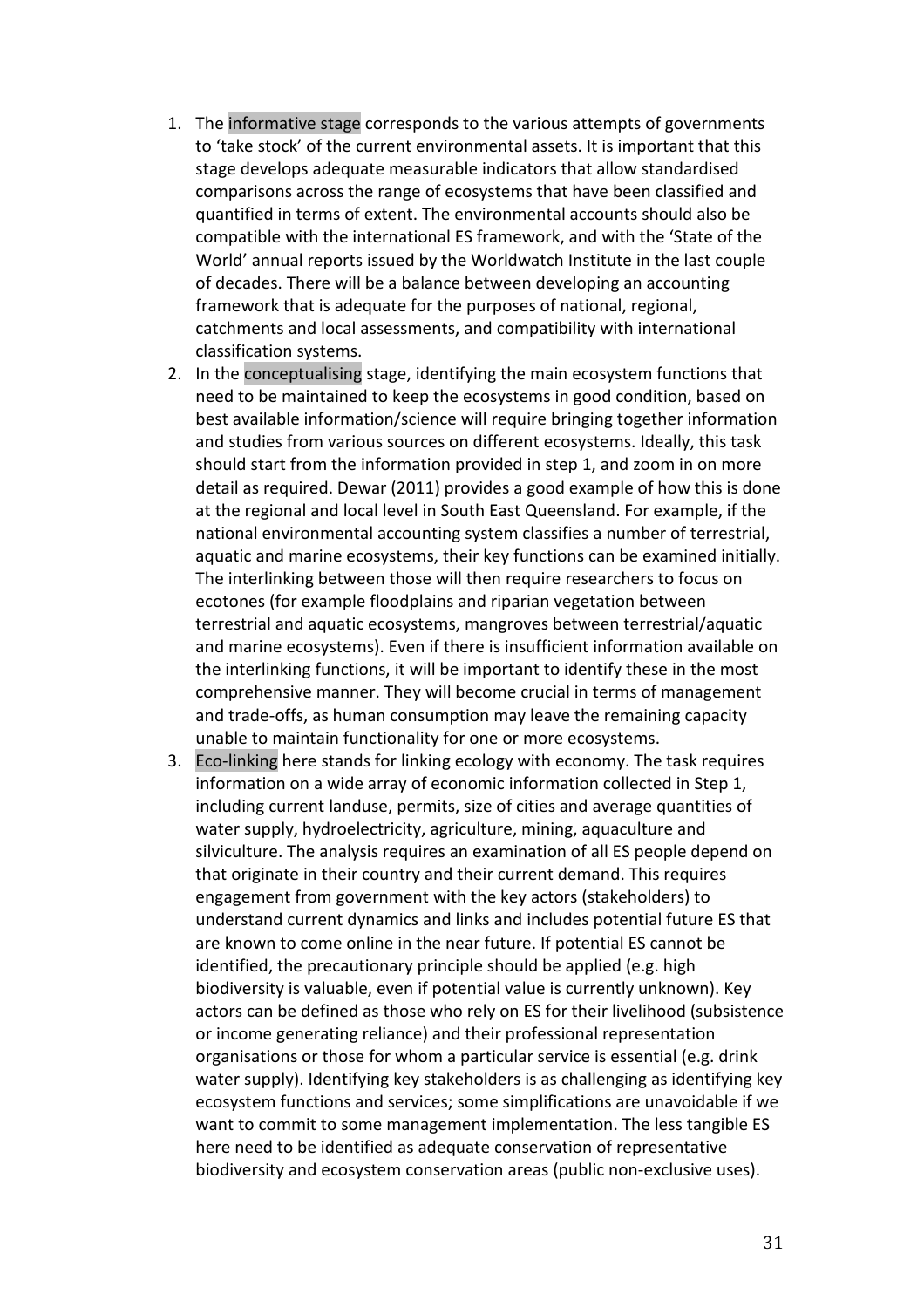- 4. At the accounting/trade-off stage, the demand and the supply capacity of the systems are quantified and balance sheets are created. An important part of this step is to quantify also what becomes a net export of economic products, for which reliance on an ecosystem service was necessary in the production process. This needs to be accounted for by comparing it to imports, and will require an economic evaluation; most of this information is available from national economic statistics. Trade-offs of ES will to varying degrees impact on both ecosystems and on beneficiaries. The type of dependency on ES may be considered in order to weight its importance, whereby a subsistence farmer or fisherman would receive a higher weighting than a transnational corporation, because even though in terms of net contribution to GDP the farmer contributes less, his greater vulnerability would invoke an equity principle. A problem that may arise at this step is in how one quantifies carrying capacity of ecosystems, i.e. its ability to supply a certain amount of a particular service in a sustainable way. Ecosystem degradation is usually a sign that demand outstrips supply capacity; which results in natural capital being eroded. Extrapolation into the future will be useful to project scenarios in perhaps 10 years time, and start planning to address future demand pressures.
- 5. The investment stage is the point where commitment from the government will be demonstrated. If demand outstrips supply, and degradation has been verified, restoration and conservation programs will be required. Demand pressures may need to be reduced (through efficiencies, changing policies, deterrence and incentives) unless a clear trade-off decision has been reached. Alternatively, ecological capital may need to be increased, by setting clear management targets to restore condition or improve/increase quantity of the ecosystem (for example by building corridors). Governance will play a strong role here. Market valuation is required, but only to compare value of benefits received versus investment required to maintain or restore sustainable ES. The value of the ecological capital is not required (often estimated to be much higher than market value and thus unsuitable in comparisons); only the marginal value to maintain or restore the capital. Equally, we do not put a market value on human capital, but we use market valuation to invest in it (e.g. education).
- 6. In the management stage, detailed management plans are worked out and implemented. Many ecosystems are already modified due to human interactions, and can be maintained in a modified state. But this requires active management and there are optimal ways of prioritising and doing this, including restoration activities where required. Decision support tools, which include quality trade-off options, should be used in consultation with stakeholders to develop an optimal outcome (Hermoso et al. 2012). As a principle, if ES can be used by multiple users, this should get preference over exclusive use by a few. The environment may have multiple users as well, such as fish, vegetation, birds and many others. Examples are dams in rivers, which require sedimentation management, fish passage, flow release management for consumptive use and environmental flow release, among others. Governance here will include interactions between key stakeholders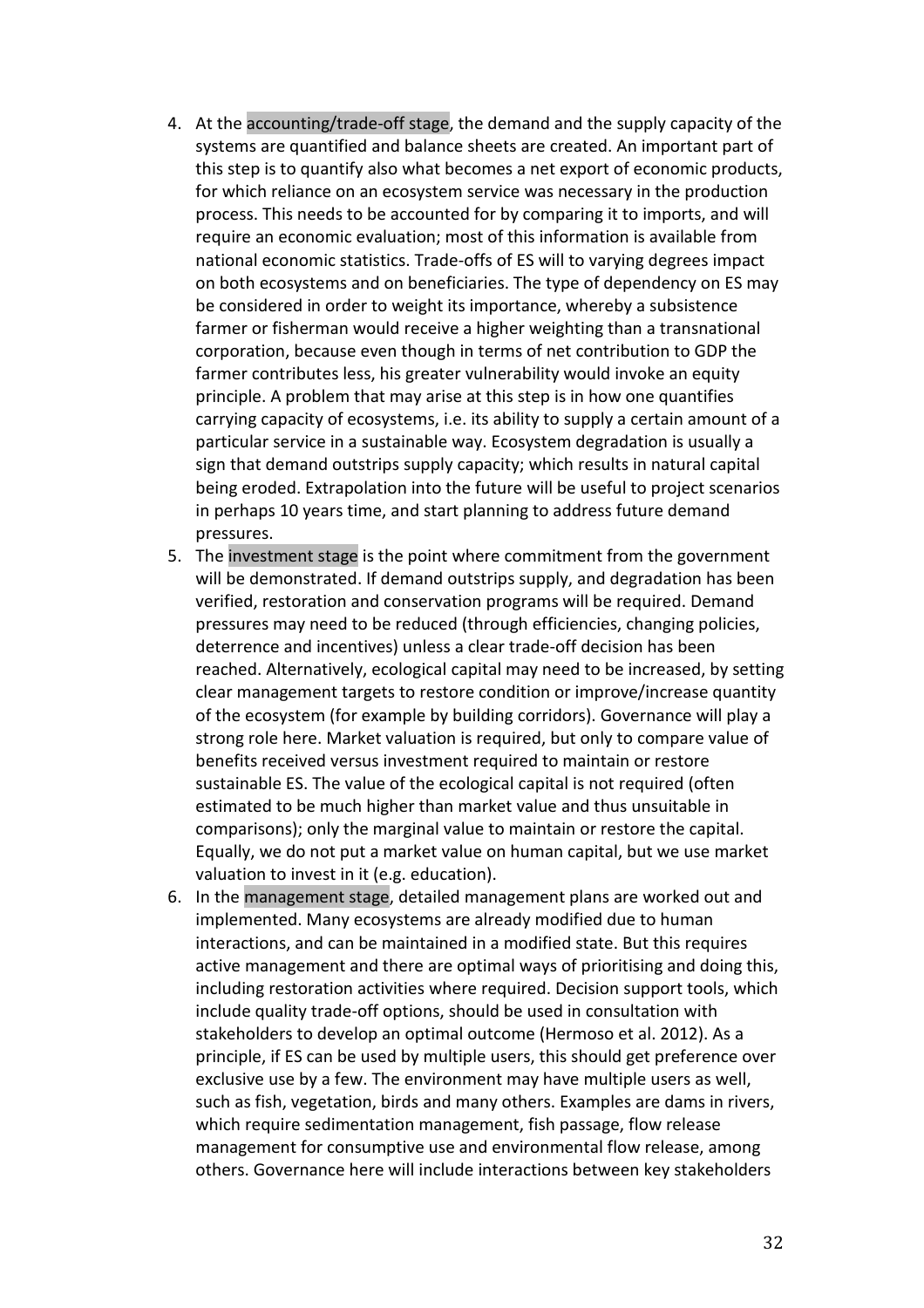and government, to provide two perspectives: on-the-ground management perspectives as well as catchment management and wider regional and national policy perspectives, including restoration programs, funding and institutional support mechanisms. The Australian CMA model may best fit this requirement, but needs to be critically revised, as current CMAs are not necessarily representative of all key stakeholders.

- 7. Monitoring and evaluating (adaptive management stage). This step involves:
	- a. Periodic checking of environmental accounting statistics. Where are the trends heading? Do they reflect intended targets, or are restoration/conservation attempts failing? Are our measurements at the right spatial and temporal scales, or is there vital information lacking? This step should be undertaken by government, and reported to the stakeholders/beneficiaries, and to the general public.
	- b. Evaluating the main ecosystem functions that were identified. This is an area of uncertainty where hypotheses need to be formulated based on available information and expert advice. Periodically, new evidence will turn up that may point in a different direction. Sources of evidence are obtained from social learning, research and evidence based management experience. If quantitative hypotheses are formulated, the evaluation can be used to try to reduce the level of uncertainty attached to it.
	- c. Evaluating the main ES that are derived from the range of ecosystems present. Are they still the same? Has demand for the services increased, decreased, changed in spatial/temporal distribution? What is the economic value that it represents, and how does this compare against investments to maintain and/or restore natural capital? What would be the alternatives, if the investment cannot be maintained? What are emerging demands? How do they project into the future? The assumptions about key beneficiaries (stakeholders) may need to be revisited or validated. Are they still the same or have some new ES demands emerged? From the same or different groups?
	- d. Is demand more balanced against supply capacity of the ecosystems? Here, the assumptions about ecosystem capacity to supply ES, and resilience against demand pressures need to be evaluated. Has new knowledge contributed to a greater insight into these ecosystems? Do we know more about potential tipping points, or ways we can measure resilience? Have some ecosystems tipped to another equilibrium, which has influenced the capacity for ES delivery? Has this reduced its capacity, or changed the type and quantity of ES available (the integrative assessment across ES is an important part of this evaluation).
	- e. Evaluating restoration programs. Have the targets that were set at the start of the program being met, or are we on track of meeting them by the projected timeline? If not, what are the reasons why? Investment failure? Are there other drivers that were not accounted for? Do we need to adjust the targets and are they still relevant (see d)? Do we need to increase our restoration efforts, or revisit the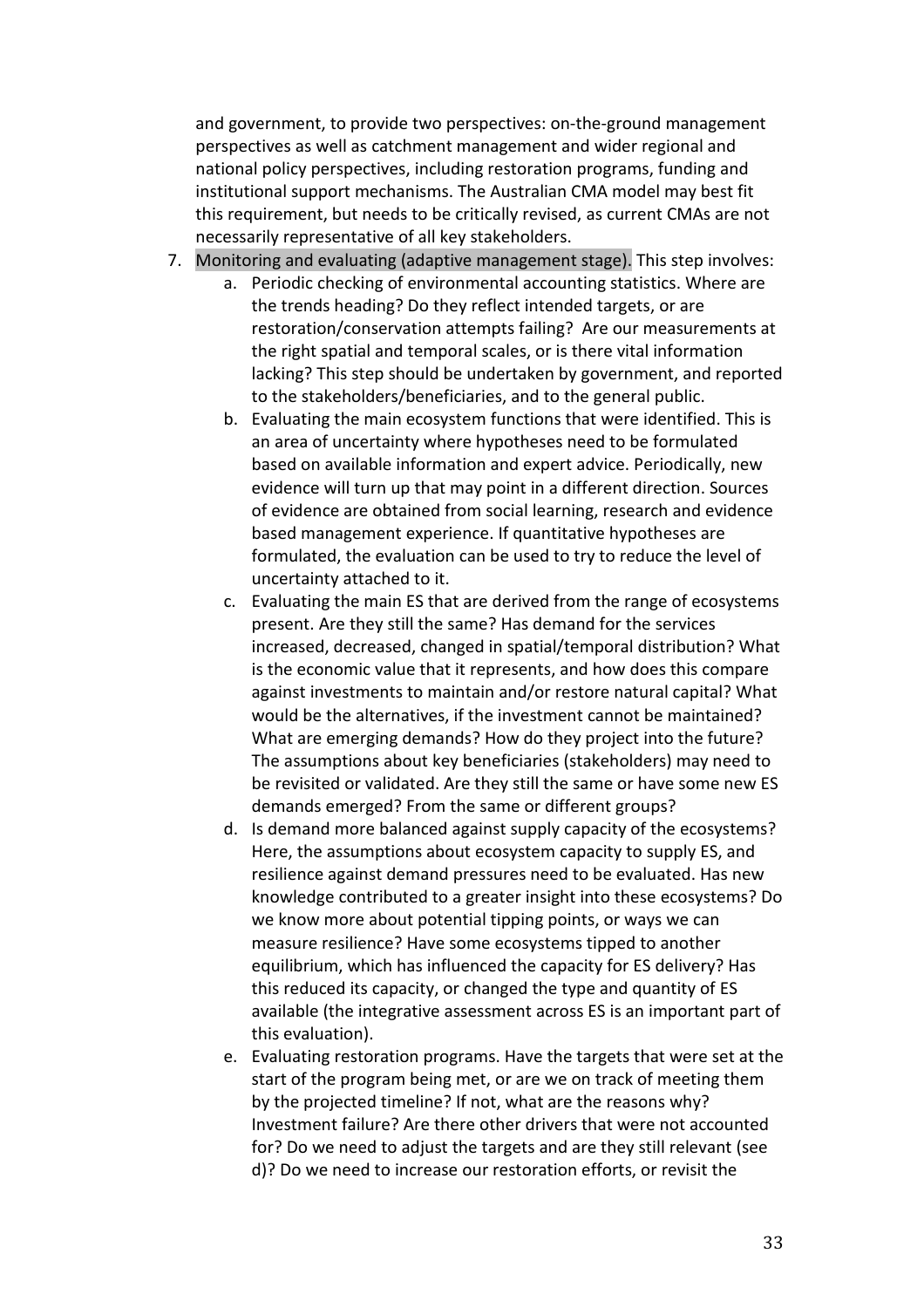overall strategy (adaptive management)? How well does the restoration programs work at the local, catchment, Basin and national scale?

f. How effective is our monitoring and evaluation program? Does it inform success or failure, according to the original objectives? Given that we manage complex human-ecosystem interactions, what are the uncertainty factors that we were unable to capture? Do we monitor at the appropriate spatial and temporal scales, and do we include the relevant stakeholders? Have we captured relevant crosssectoral information, and are our governance models adequate to deal with the challenges? Ideally, the monitoring should reveal that revisiting the cycle 1-6 should make the program more effective, and this can be measured also by the amount of effort (time?) spent on effectiveness monitoring. If this decreases or stays the same at each cycle, then the indicator suggests that the monitoring and evaluation program is effective. If it increases, this may be an indication that our assumptions were wrong, and that the management program needs significant adjustment and redesign. Given that this is an adaptive management framework, decreasing effectiveness should not be viewed as failure, but as an opportunity to learn and improve our management practices.

Planning, monitoring and evaluation should constitute only 10% of total ERP investment, but it is important that a long term commitment is made to invest this money, as it will be crucial to evaluate performance, efficiency and effectiveness of public moneys spent. Monitoring and evaluation should involve key partners and information from all previous stages.

#### **6b.Example of how ICEAIMM can be used in the Yellow River, China.**

The Yellow River is trying to manage delivery of four ES: water provision for drinking water and irrigation, environmental flows to restore ecosystem health including water for the wetlands in the lower delta, assimilation of wastewater, and sediment management to reduce the risk of flooding.

- 1. In the *information* stage, all information which is currently vested in different government departments and research institutions will need to be brought together, standardised, and developed into indicators that are informative about the extent of the ecosystems existing along the Yellow River. This stage needs to tie in with the development of national classification systems that can accommodate an inventory of all existing ecosystems, and with the international work on ES, and should focus on information relevant to water allocation and modelling of capacity of flows to meet the ES demand.
- 2. In the *conceptualisation* stage, ecosystem functions need to be identified and integrated. One example here is to develop in-stream indicators that complement those of the SLCP program, which was intended to reduce sedimentation from the Loess plateau, as discussed earlier. Another example is the environmental flow allocation as discussed by Shen and Speed (2009)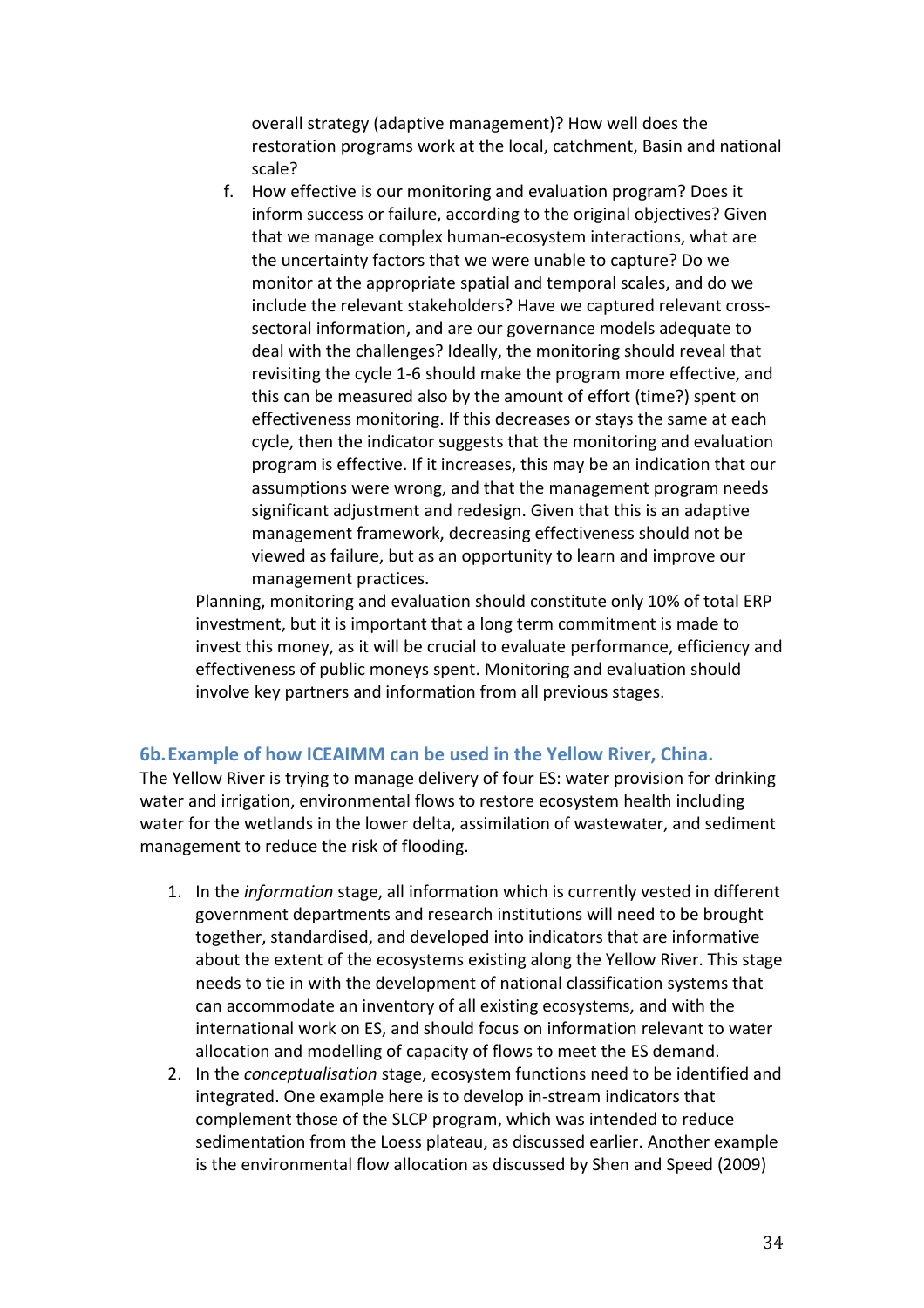to ensure appropriate flushing of sediments in the lower reach, and combining this with ecological watering regimes for the wetlands in the delta.

- 3. At the *eco-linking* stage, the river demands are linked to the ecosystem functions. At this stage it is possible to establish a Bayesian Belief Network (BBN) model, where the nodes are linked together and the model is set up for quantitative inputs at the next stage. Here, the environmental flow demands can be modelled against water demands for irrigation and drinking water use, and a number of optimisation scenarios being created, to be further populated with quantitative data at the next stage.
- 4. At the *accounting* stage, the BBN model can be populated with data obtained from stage 1, according to scenarios derived from stages 2 and 3. The model can deal with uncertainty and lack of data for some components, so that approximations can still be derived. In the absence of data, quantitative estimates can be used that may be obtained from interpolation (e.g. using comparable data from similar catchments elsewhere). The aim here is not to get very precise information, but to discover where the areas of discrepancy are between demand and ecosystem capacity, under current and perhaps a number of hypothetical scenarios.
- 5. *Investment* decisions can be made based on the findings from stage 4. In our example of the SLCP program, once all critical factors have been modelled (drivers, priority areas for revegetation, high erosion areas and others) it becomes possible to define rehabilitation actions and estimate the associated costs, based on priority areas. The water allocation regime can also determine the level of investment in complementary measures for restoration of the delta wetlands, or the investments required for infrastructure works to complement flushing regimes.
- 6. Once investment decisions are made, *management* plans are required for the areas which will be rehabilitated, conserved or used in different ways. Each plan will need to take into account existing management initiatives, to assess how they can be improved to meet determined management objectives.
- 7. *Monitoring and evaluation* will need to set out a comprehensive plan with integrated and nested spatial objectives, to which suitable indicators are linked. Environmental flow indicators will need to be coupled to sedimentation and water quality measures, which in turn need to complement erosion indicators that may already exist for a program such as the SLCP program.

# **6c. Example of how ICEAIMM can be used in the Murray-Darling Basin, Australia.**

In the Murray-Darling Basin, the Basin Plan has defined sustainable diversion limits, as a first step to restore river health. However, there is still an enormous challenge in designing environmental watering plans to optimise watering regimes for vegetation, fish and birds, at three nested spatial scales: the Basin scale, the catchment scale and the ecological asset scale. This will then also need to be coupled to monitoring plans that can measure the effects of environmental flows at short, intermediate and longer term timescales. In addition, the ecological effects of water trade, which will increase water use efficiency (including buy-backs for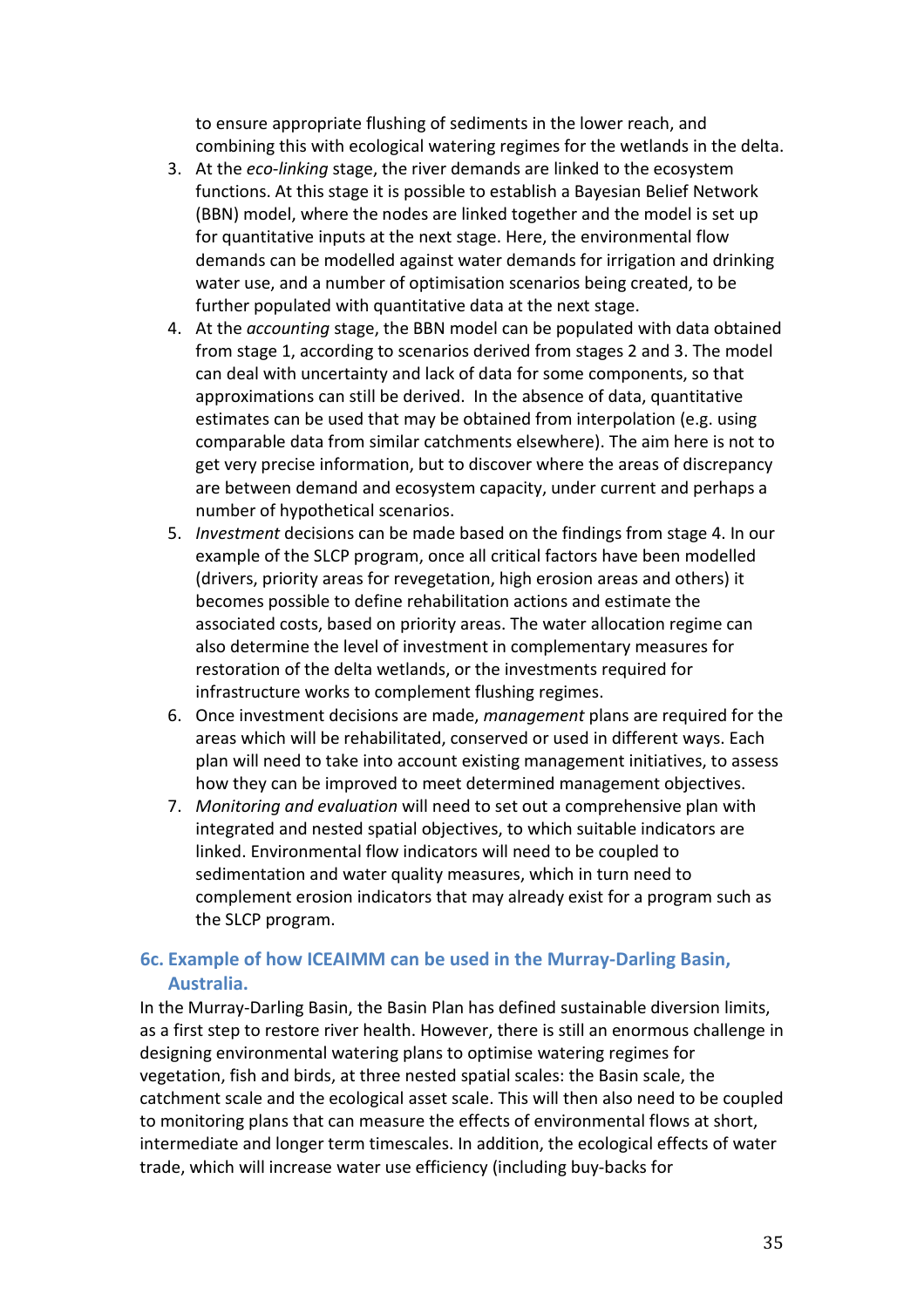environmental watering), are yet to be assessed and incorporated into restoration efforts.

- 1. The MDBA is currently informing itself about environmental accounting initiatives undertaken by other government departments in order to fill substantial gaps in *information* on ecological assets. It is unlikely that these gaps will be filled soon, nor will there be sufficient detail to undertake an ecosystem analysis similar to the SEQ ES framework. More likely, MDBA will need to refine its current method of inferring adequate ecological health management initiatives such as delivery of environmental flows by linking outcome monitoring to increased information on ecological types, functions and assets. However, the Basin Plan will not come into effect fully until 2019, so this lead up period could be used to undertake data gathering through partnerships with other Australian government departments. All indications are that this is currently being planned for.
- 2. *Conceptualising* will need to link and integrate the current ecological flow concepts with other important drivers of ecological health and with the effects of water trade as they become apparent. For example, Pittock et al. (2012) pointed out the new externalities created between water and forest mechanisms; this is the result of considering water ES in isolation from terrestrial ecosystems, where they should clearly be assessed in an integrated way based on a national classification scheme for all ecosystems in the Murray-Darling Basin. MDBA may not be the best institution to drive this integration, but could well advocate such an integrated approach to be pursued by the Department for Sustainability, Environment, Water, Population and Communities and the National Water Commission.
- 3. Similar to the Yellow river, *eco-linking* needs to tie water demands for irrigation of crops, grazing areas, forests, and drinking water purposes to environmental flow demands. This work has been done under the Basin Plan at the Basin scale, but will require further resolution at smaller spatial scales, with regard to environmental flow allocations. It could be tied in with the MDBA's commitment to localism, i.e. consulting with local communities to ensure local knowledge will be included in the implementation of the Basin Plan. Further work will be required in modelling the effects of environmental flows on ecological outcomes.
- 4. *Accounting* will require a more comprehensive database derived from Stage 1. The information required for this stage will need to be planned ahead and may require specific investments by MDBA to 'fill the gaps' with regard to what can be harvested from other government departments. It includes baseline information on current condition and demand for ES (in particular consumptive water demand). However, other demand factors may put pressure on the water resources (land use and infrastructure changes, for example), so the need for integrating the Murray-Darling Basin ES framework within a national (and international) framework is emphasised once again.
- 5. *Investment and restoration planning.* Some of this is already done through water buy-back schemes and implementation of the Basin Plan. However, as the Basin Plan is envisaged to be implemented as an adaptive management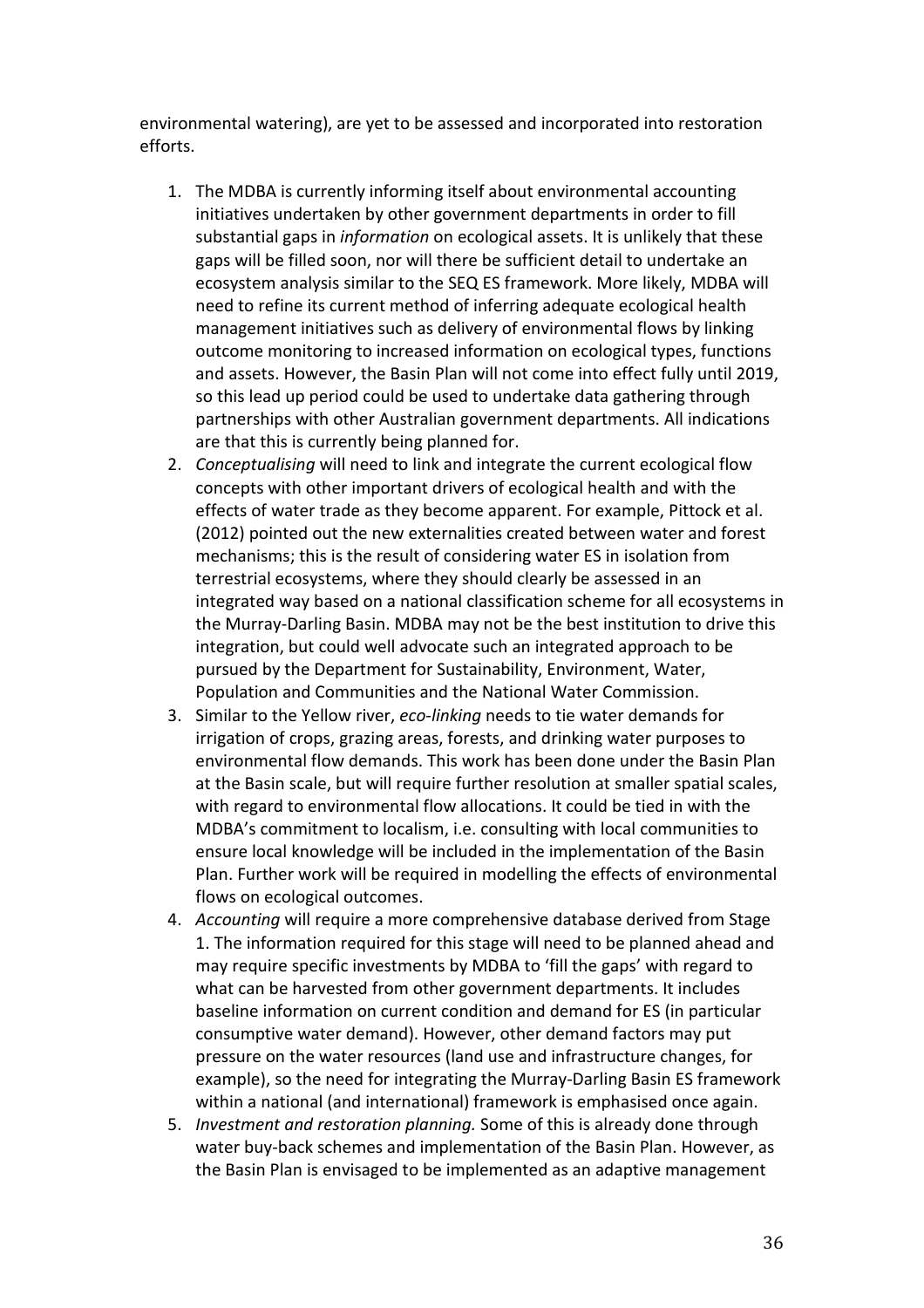cycle, the need will increase to integrate the plan with other natural resource management initiatives (state and federal) at the catchment management authorities' level. The investment budget to implement the Basin Plan and complementary natural resource management initiatives will still need to be secured through intergovernmental agreements.

- 6. *Management plans* will need to capitalize and build on existing management frameworks. However, these are in the process of being revised now that Basin Plan implementation is imminent. Existing arrangements reflect consultation with state working groups around natural resource management programs and there is a need to build more integrative consultation processes, which will reflect complementary functions rather than standalone initiatives. These will include water allocation, environmental flow regimes, works and measures to remove flow delivery constraints, water efficiency infrastructure as well as existing initiatives such as salt interception schemes, fish ladders, and the like. A stronger emphasis on capacity building with local on-ground NRM organisations such as CMAs will be crucial for achieving on-ground results.
- 7. *Monitoring programs* are currently in a conceptual stage, and will require greater clarity in governance arrangements. At present, the Water Act (2007) would suggest that MDBA is responsible for monitoring at the Basin scale, and perhaps at the catchment scale (as some catchments cross state jurisdictional boundaries). The assets would be the responsibility of state governments. But some assets also share state jurisdiction boundaries, and there are many issues yet to be clarified, not least funding agreements between MDBA and the state partners for monitoring programs.

# **6d. SWOT analysis of the proposed ICEAIMM framework**

The proposed framework will certainly not be a panacea for integrating ES with river restoration programs. We already concluded that in order for the ES framework to work in an effective way, it needs to be complemented and integrated with ecosystem conservation and restoration frameworks, at multiple spatial and temporal scales. ICEAIMM is an attempt to do this, and it is therefore valuable to analyse the potential strengths, weaknesses, opportunities and threats of this framework.

| <b>Strengths</b> |                                           |  | <b>Weaknesses</b>                       |  |  |
|------------------|-------------------------------------------|--|-----------------------------------------|--|--|
|                  | Integrates many of the ideas              |  | 1. No clear link is provided to the     |  |  |
|                  | proposed by prominent authors as          |  | international framework and             |  |  |
|                  | discussed in this essay.                  |  | classification work that exists at that |  |  |
|                  | 2. The seven stages allow for flexibility |  | scale.                                  |  |  |
|                  | in application to specific river basin    |  | 2. The framework is case specific       |  |  |
|                  | situations, as applied here for the       |  | (conceptualising, eco-linking, and so   |  |  |
|                  | Yellow River and the Murray Darling       |  | on) and has the potential to misalign   |  |  |
|                  | Basin.                                    |  | if integration at larger spatial and    |  |  |
|                  | Integrates ES quantification with         |  | temporal scales is attempted as a       |  |  |

#### **Table 3: SWOT analysis of the ICEAIMM framework**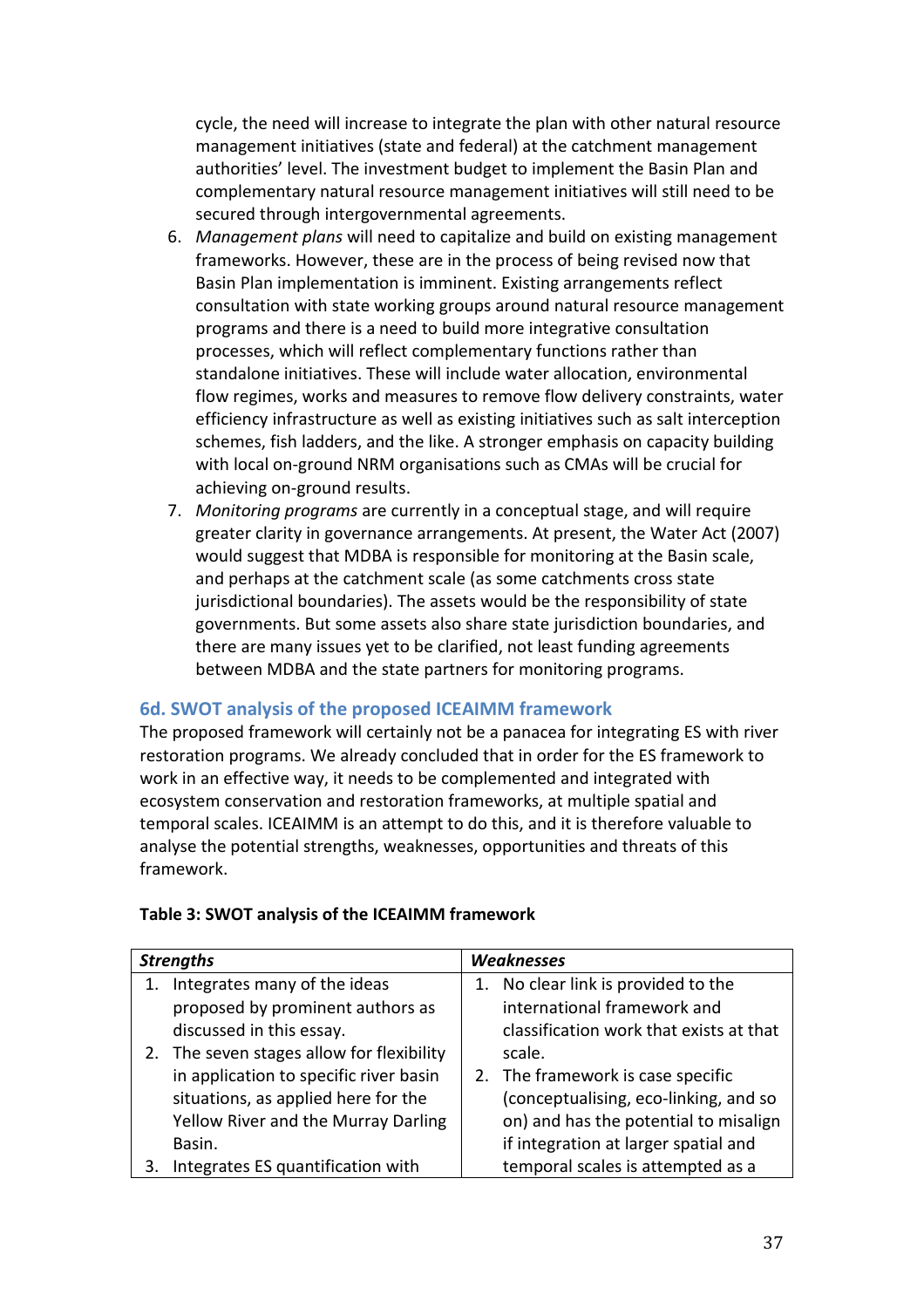|    | restoration and conservation of the                              |    | retrofit.                             |
|----|------------------------------------------------------------------|----|---------------------------------------|
|    | same ecosystems that are                                         | 3. | The process does not explain how      |
|    | threatened.                                                      |    | integration across spatial and        |
| 4. | Integrates across sector and                                     |    | temporal scales should be done (top   |
|    | ecosystem divides.                                               |    | down, bottom up), nor what the        |
| 5. | Can be applied at a number of                                    |    | appropriate delineations of the       |
|    | different spatial and temporal                                   |    | ecosystem units are to be             |
|    | scales; hence has the potential to                               |    | considered for assessment.            |
|    | integrate across those scales.                                   | 4. | The framework does not address        |
| 6. | Identifies ES in a participatory                                 |    | issues of eco-compensation or         |
|    | process with stakeholders and                                    |    | payment for ES in an explicit way;    |
|    | beneficiaries.                                                   |    | these mechanisms are to be linked     |
| 7. | Focuses on the process, including                                |    | to stage 5 (investment).              |
|    | the adaptive management cycle.                                   | 5. | The process of how to identify        |
|    |                                                                  |    | beneficiaries to be involved is not   |
|    |                                                                  |    | described.                            |
|    |                                                                  |    |                                       |
|    | <b>Opportunities</b>                                             |    | <b>Threats</b>                        |
| 1. | In Australia, the ES approach can be                             | 1. | The proposed framework is             |
|    | applied at a national scale, as part of                          |    | unknown, and may not get sufficient   |
|    | the National Water Initiative, and                               |    | exposure to be accepted by            |
|    | linked to the Millennium Ecosystem                               |    | intended audiences for uptake and     |
|    | Assessment. An implementation                                    |    | implementation.                       |
|    | framework could use the NWC's                                    | 2. | The framework tries to span too       |
|    | benefits table, and build on the work                            |    | many efforts across water resource    |
|    | from Maynard et al. (2010). This                                 |    | management, and unless the socio-     |
|    | could put Australia at the forefront                             |    | political governance constellation is |
|    | of the ES approach in demonstrating                              |    | favourable, it may not be adopted     |
|    | how a global framework can be                                    |    | without clear champions.              |
|    | implemented at local scale in an                                 | 3. | Implementing the framework across     |
|    | integrative way.                                                 |    | all geographic areas may be seen as   |
| 2. | In China, the advance on eco-                                    |    | too costly, so further work on        |
|    | compensation and payment for ES                                  |    | financial priorities and commitments  |
|    | provides a starting point for applying                           |    | may be required.                      |
|    | the framework in the area of                                     |    |                                       |
|    |                                                                  |    |                                       |
|    | strategic restoration and                                        |    |                                       |
|    | conservations investments. Chinese                               |    |                                       |
|    | expertise in this area is valuable to                            |    |                                       |
|    | apply elsewhere, and will contribute<br>to the global framework. |    |                                       |

As with all frameworks, the benefit lies in bringing a number of key elements together to assist with a more successful implementation of the ES approach, which is a relatively new concept in both Australia and China (and in fact around the world).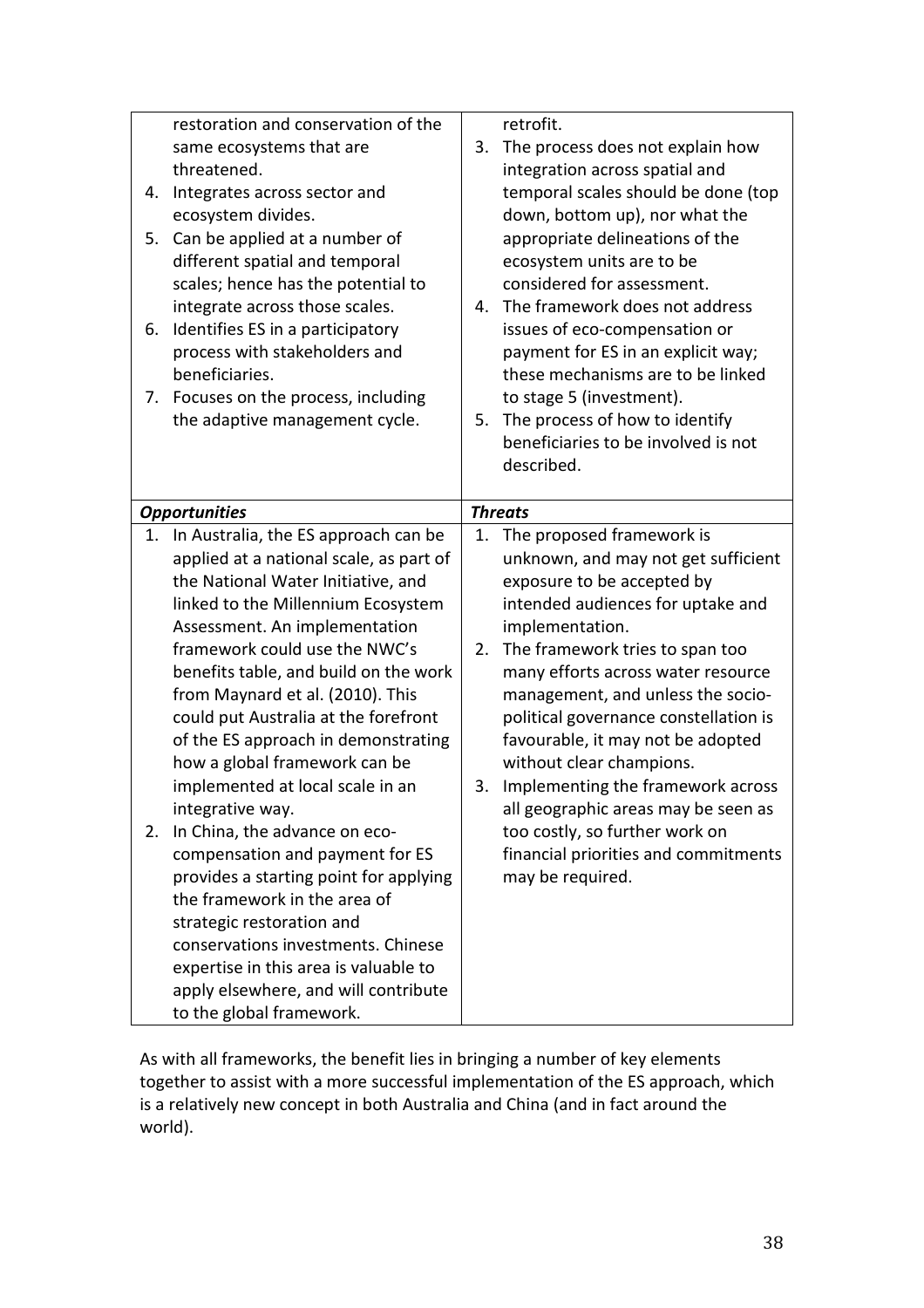# **7. Conclusion and recommendations**

While Primmer and Furman (2012) recognize that measuring all ES is unrealistic, it is still possible and desirable to quantify ecological capital on a global scale. This will help us establish international treaties and protection mechanisms to ensure we arrest the global decline of some of the key regulating ecosystems. In their paper on planetary boundaries, Rockström et al. (2009) point out that we cannot continue to loose biodiversity at the current rate; this means drastic action at a global scale will be required. The Millennium Ecosystem Assessment (2005) projects four future scenarios, where human well-being is quantified for five aspects: material wellbeing, social relations, health, security and freedom of choice. For each of those, the loss of biodiversity is estimated. Two of the scenarios with a proactive approach to environmental management (techno-garden and adapting mosaic) result in least biodiversity loss, and would form a good starting point for developing a global strategy.

At different spatial scales, different priorities for quantifying ES prevail: at the global scale, the task is to identify those regulating ES critical to our survival as a species, as well as the critical amount of biodiversity necessary to preserve and maintain. At the national scale mainstreaming the ES concept into economic modelling is required to improve our ability to measure human well-being (Pennock and Ura, 2011). At a basin scale, the concept can be used to maintain the integrity of the aquatic ecosystem on a sustainable and equitable use basis. At the valley scale humanecological coupled systems need to integrate current and future demand projections to achieve longer term sustainable use of our natural resources. At the reach scale, local knowledge from on-ground use and management of natural resources will inform the larger scale planning processes, and will become the 'hands, eyes and ears' of achieving restoration targets defined in a broader adaptive management cycle.

PES and EC are concepts that have the potential to be used in an international context, as the need to act on a global scale is becoming more urgent. As we are moving towards a more sustainable economic framework, these concepts should be integrated in the SEEAW frame work (UNU-IHDP & UNEP 2012) and could be linked to debt for nature swaps which have been around for the last three decades (Sheikh 2010). China is uniquely placed to contribute its experience in this area at a global scale. Australia has already adopted the SEEAW framework (ABS 2012), and MDBA, by being positioned at the Basin-scale level, has a unique governance opportunity to further link national policies and frameworks to the local scale with assistance of the states and CMA partners. Therefore, Australia has the potential for becoming the first country to demonstrate how the international ES framework, as defined in SEEAW, can be applied at national and smaller spatial scales. This is important, because it provides an opportunity for integration of environmental accounting from local to global scales.

For Australia and China, decisions about knowledge exchange should be made as part of national priority settings. The key policy documents that provide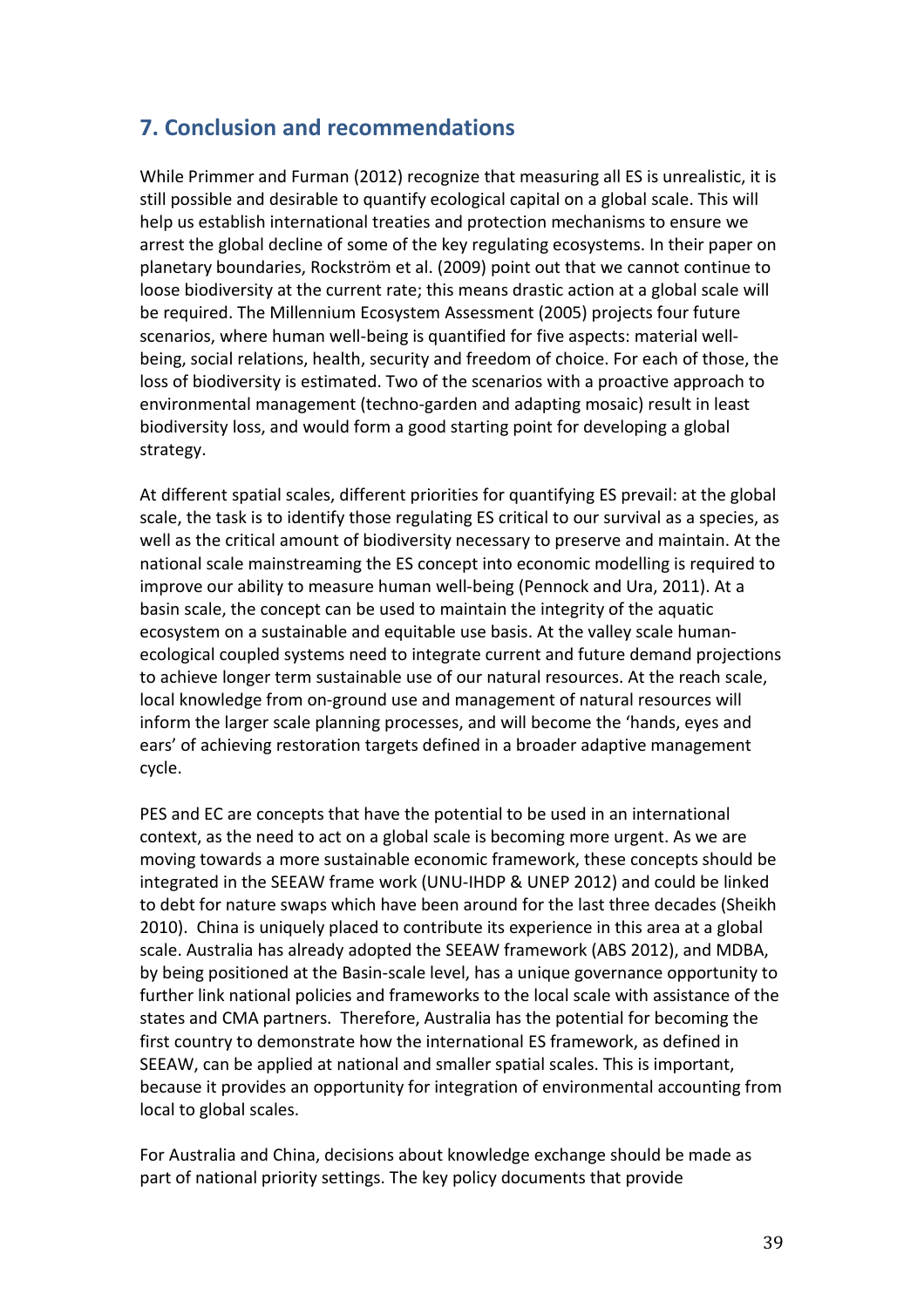opportunities for this are the No.1 Policy document, released in China in 2011, and the National Water Initiative (2004), Australia's long-term policy for water reform, which aims to 'optimise social, economic and environmental outcomes' (National Water Commission 2012). For the Murray-Darling Basin, the Water Act (2007) and the Basin Plan (2012) provide further opportunities.

This study has explored the effectiveness of ES as a framework for protecting ecosystems, in the context of China and Australia. Knowledge exchange opportunities have presented themselves through the five year ACEDP project for China and Australia to learn from each other, and to identify where future opportunities lie in continuing this dialogue. Three key recommendations have emerged:

### **Recommendation 1:**

ES should be linked explicitly to restoration and conservation frameworks, in order to integrate the strategy of 'stock taking' and valuation of ecological capital with strategies to preserve and maintain this capital.

### **Recommendation 2:**

The proposed ICEAIMM framework provides a mechanism to integrate ES with ecological restoration and conservation. It is recommended to explore the use of this framework to implement Recommendation 1.

### **Recommendation 3:**

Dialogue should be maintained between Australia and China about water resource management, to foster opportunities for knowledge exchange, and to work jointly on integrating national ES projects under the international framework as proposed by the Millennium Ecosystem Assessment.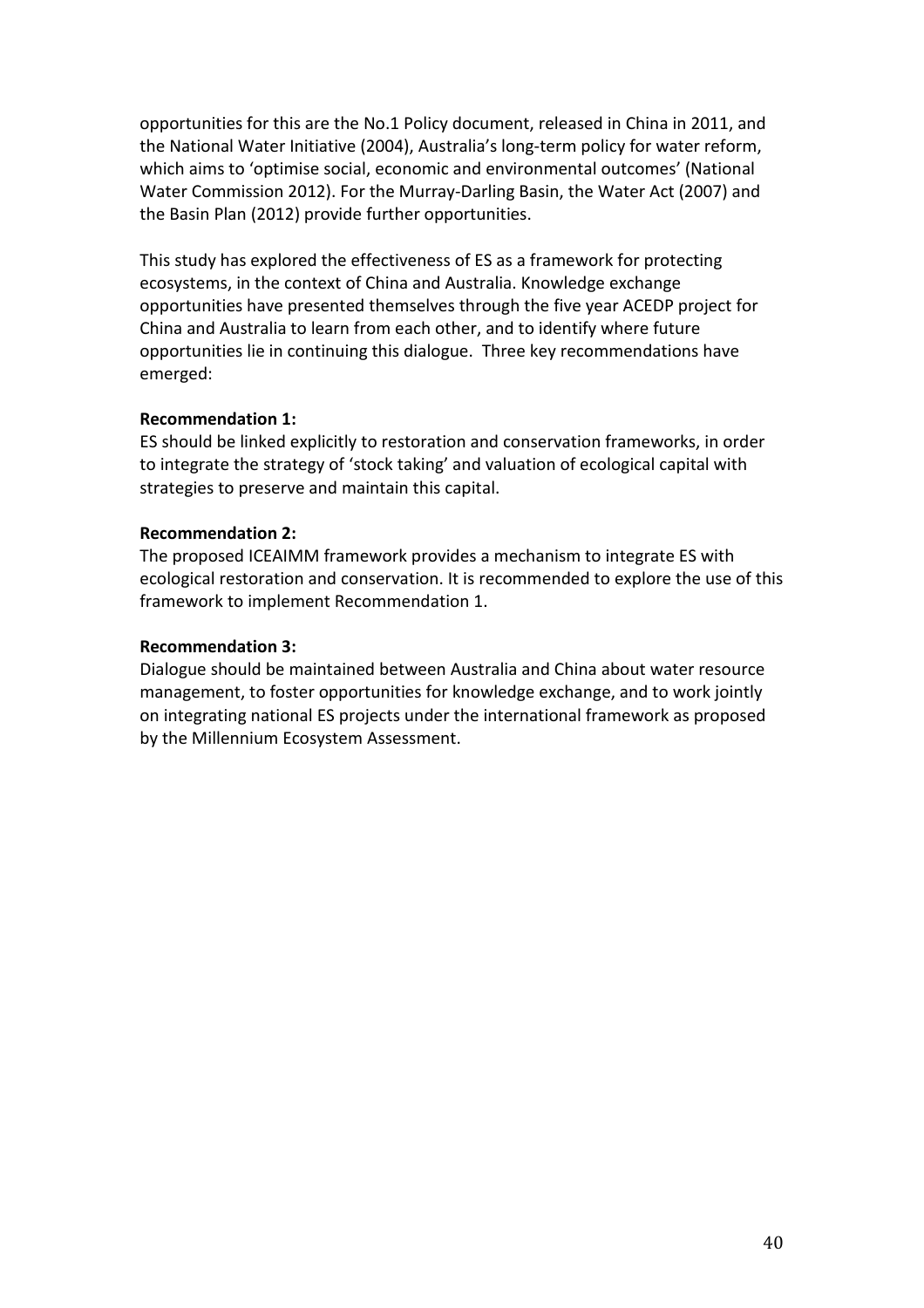# **References**

[es10May+2012](http://www.abs.gov.au/AUSSTATS/abs@.nsf/Lookup/4628.0.55.001main+features10May+2012)

ABS 2012, 'Completing the Picture - Environmental Accounting in Practice', viewed on 24/12/2012 at: [http://www.abs.gov.au/AUSSTATS/abs@.nsf/Lookup/4628.0.55.001main+featur](http://www.abs.gov.au/AUSSTATS/abs@.nsf/Lookup/4628.0.55.001main+features10May+2012)

Anderson, JE 1991, 'A conceptual framework for evaluating and quantifying naturalness', *Conservation Biology*, vol. 5, pp. 347-352.

Angermeier, PL & Karr, JR 1994, 'Biological integrity versus biological diversity as policy directives: Protecting biotic resources', *Bioscience*, vol. 44, pp. 690-697.

AusAID 2012, 'Australia China Environment Development Partnership 2007-12', *Synthesis Report*, Bejing June 2012.

Australian Government 2009, *NRM MERI Framework Australian Government Natural Resource Management Monitoring Evaluation, Reporting and Improvement Framework,* Commonwealth of Australia.

Batabyl, AA 1998, 'On some aspects of ecological resilience and the conservation of species', *Journal of Environmental Management*, vol. 52, pp. 373-378.

Braat, LC & De Groot, R 2012, 'The ecosystem services agenda: bridging the worlds of natural science and economics, conservation and development, and public and private policy', *Ecosystem Services,* vol. 1, pp. 4-15

Briggs, S 2003, 'Command and control in natural resource management: Revisiting Holling & Meffe', *Ecological Management & Restoration,* vol. 4, no. 3, pp. 161-162.

CCICED, 2004, *China Council for International Cooperation on Environment and Development,* viewed on 18 December 2012, at: [http://www.cciced.net/encciced/event/AGM\\_1/Pub04AGM/meetingdoc04/2012](http://www.cciced.net/encciced/event/AGM_1/Pub04AGM/meetingdoc04/201205/t20120515_228960.html) [05/t20120515\\_228960.html](http://www.cciced.net/encciced/event/AGM_1/Pub04AGM/meetingdoc04/201205/t20120515_228960.html)

Chen, N, Li, H & Wang, L 2009, 'A GIS-based approach for mapping direct use value of ecosystem services at a county scale: Management implications', *Ecological Economics,* vol. 68, pp. 2768-2776.

China Green News 2013, 'Protection Money' article viewed online on 13 January 2013 at[: http://eng.greensos.cn/ShowArticle.aspx?articleId=1330](http://eng.greensos.cn/ShowArticle.aspx?articleId=1330)

CPC Central Committee, 2011, *Decision of the Central Committee of CPC and the State Council on Accelerating the Water Conservancy Reform and Development,* no.1 Policy Document (translated version).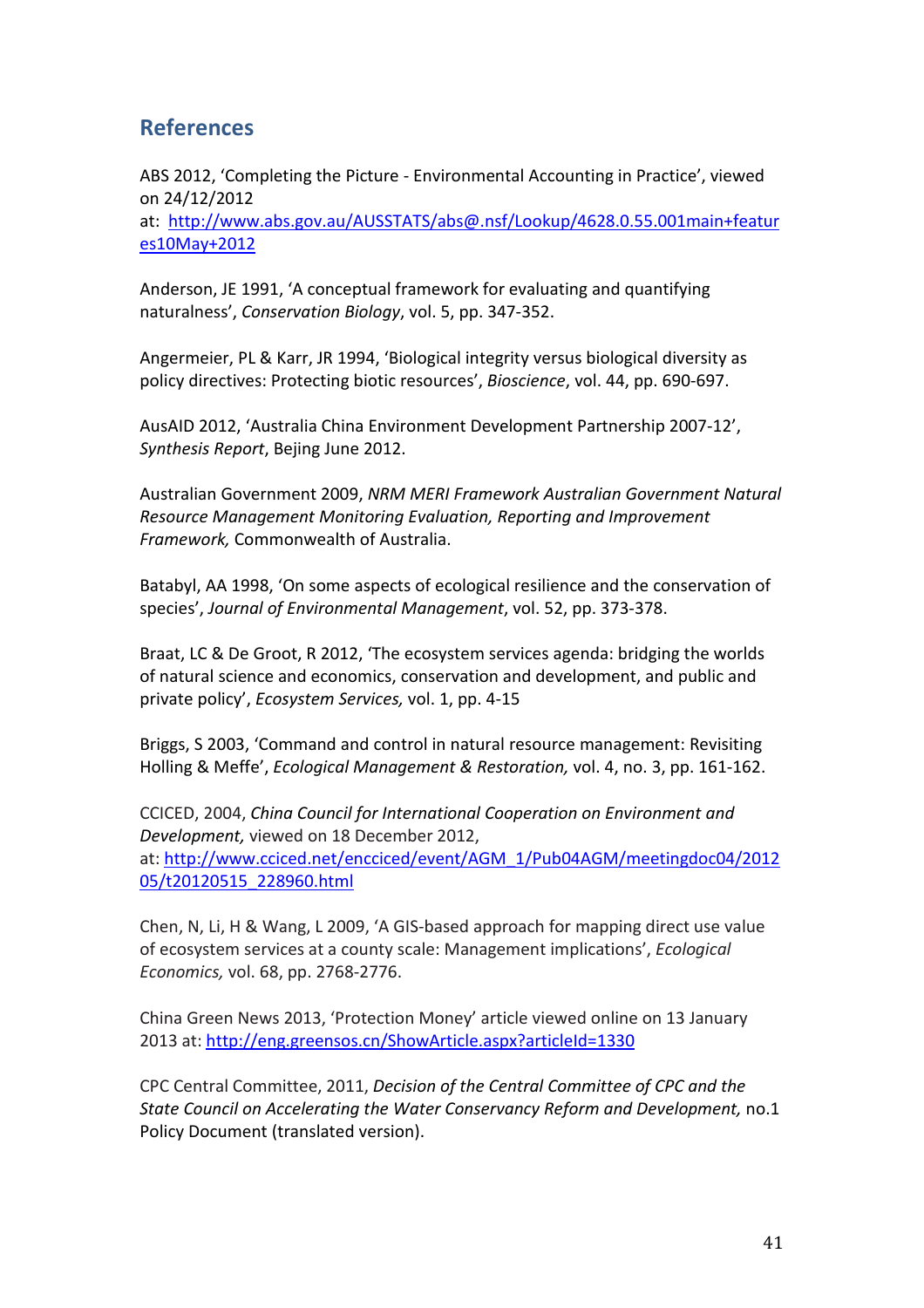Commonwealth of Australia 2009, *Water Act 2007*, reprinted on 1 January 2009, with amendments up to Act No.139, 2008, Commonwealth of Australia, Canberra.

Costanza, R 2008, 'Ecological Economics 1', *Encyclopedia of Ecology*, pp. 999-1006.

Costanza, R, d'Arge R, De Groot, RS, Farber, S, Grasso, M, Hannon, B, Limburg, K, Naeem, S, O'Neill, RV, Paruel, J, Raskin, RG, Sutton, P & Van den Belt, M 1997, 'The value of the world's ecosystem service and natural capital', *Nature,* vol. 387, pp. 253- 260.

CSIRO 2012, *Assessment of the ecological and economic benefits of environmental water in the Murray–Darling Basin*, CSIRO Water for a Healthy Country National Research Flagship, Australia.

Daily, GC & Matson, P 2008, 'Ecosystem services: from theory to implementation', *Proceedings of the National Academy of Sciences,* vol. 105, pp. 9455-9456.

De Groot, R, Wilson, M & Boumans, R 2002, 'A typology for the classification, description and valuation of ecosystem functions, goods and services', *Ecological Economics,* vol. 41, pp. 393–408.

De Groot, R, Brander, L, Van der Ploeg, S, Costanza, R, Bernard, F, Braat, L, Christie, M, Crossman, N, Ghermandi, A, Hein, L, Hussain, S, Kumar, P, McVittie, A, Portela, R, Rodriguez, LC, Ten Brink, P & Van Beukering, P 2012, 'Global estimates of the value of ecosystems and their services in monetary units', *Ecosystem Services,* vol. 1, pp. 50-61.

Dewar, C 2011, 'A guide to incorporating the South East Queensland Ecosystem Framework in Local Government Planning and Policy: Policy 4.3', SEQ *Regional Plan*.

Dong, Z, Yan, Y, Duan, J, Fu, X , Zhou, Q, Huang, X, Zhu, X & Zhao, J 2011, 'Computing payment for ecosystem services in watersheds: An analysis of the Middle Route Project of South-to-North Water Diversion in China', *Journal of Environmental Sciences*, vol. 23, no.12, pp. 2005–2012.

Everard, M, Colvin, JD, Mander, M, Dickens, C & Chimbuya, S 2009, 'Integrated Catchment Value Systems', *J Water Resource and Protection,* vol. 3, pp. 174-187.

Ferreira, SM & Towns, DR 2001, *An ecosystem approach to maximize conservation of indigenous biological assets of New Zealand*, Unpublished report, Department of Conservation: Auckland.

Giordano, M, Zhu, Z, Cai, X, Hong, S, Zhang, X & Xue, Y 2004, *Water management in the Yellow River Basin: Background, current critical issues and future research needs,* Comprehensive Assessment Research Report 3. Colombo, Sri Lanka: Comprehensive Assessment Secretariat.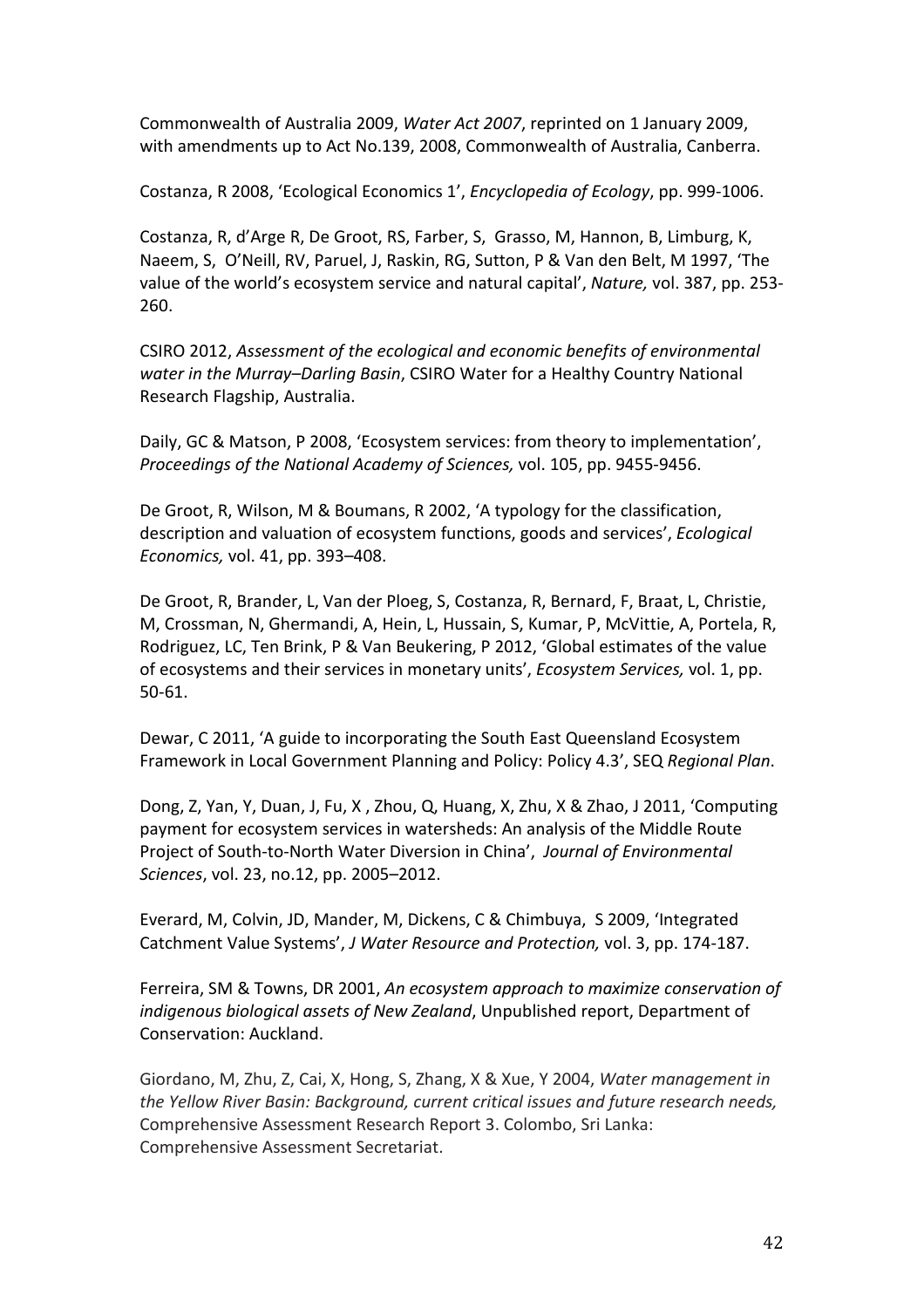Guoying, L 2012, 'China Water Development and Reform', In S Hongqi & L Xiangxin, *5th International River Forum on Ensuring Water Right of the River's demand and Health River Basin Maintenance*, Technical paper abstracts, Zhengzhou.

Hearnshaw, EJS, Cullen, R & Hughey KFD 2010, 'Ecosystem Health Demystified, An ecological concept determined by ecological means', in *Proceedings of the 2nd national workshop of the ANU's Economics and Environment Network, 4–6 May; 2005,* viewed on 24 October 2012, at: http://een.anu.edu.au/progpap.html

Hermoso, V, Pantus, F, Olley, J, Linke, S, Mugodo, J & Lea, P 2012, 'Systematic planning for river rehabilitation: integrating multiple ecological and economic objectives in complex decisions', *Freshwater Biology,* vol. 57, pp. 1-9.

Holling, CS 1973, 'Resilience and stability of ecological systems', *Annual Review of Ecological Systems*, vol. 4, pp. 1-23.

Holling, CS & Gunderson, LH 2002, 'Resilience and adaptive cycles', in LH Gunderson & CS Holling (eds.), *Panarchy*: *Understanding Transformations in Human and Natural Systems*, Island Press, Washington.

IWC, 2010, 'Topic 2: People and participation (introduction to LFA)', *Module reader WATR7000 Project Management*, University of Queensland, Griffith University, Monash University, the University of Western Australia, Brisbane.

Jian, S 2011, 'Research Advances and Trends in Ecosystem Services and Evaluation in China, 3rd International Conference on Environmental Science and Information Application Technology (ESIAT 2011)', *Procedia Environmental Sciences,* vol. 10, pp. 1791-1796.

Jorgensen, SE 1997, *Integration of Ecosystem Theories*: *A Pattern*, Kluwer Academic, Dordrecht.

Kay, JJ 1984, *Self-Organisation in Living Systems*, Systems Design Engineering Thesis, University of Waterloo, Ontario.

Kay, JJ 1991, 'A nonequilibrium thermodynamic framework for discussing ecosystem integrity', *Environmental Management*, vol. 15, pp. 483-495.

Kuhn, T 1962, *The Structure of Scientific Revolutions,* University of Chicago Press, Chicago.

Lefroy, T, Curtis, A, Jakeman, A & McKnee, J 2012, *Landscape Logic: integrating science for landscape management,* CSIRO publishing.

Lui B & Speed R 2009, 'Water resource management in the People's Republic of China', *Water Resources Development*, vol. 25, no. 2, 193-208.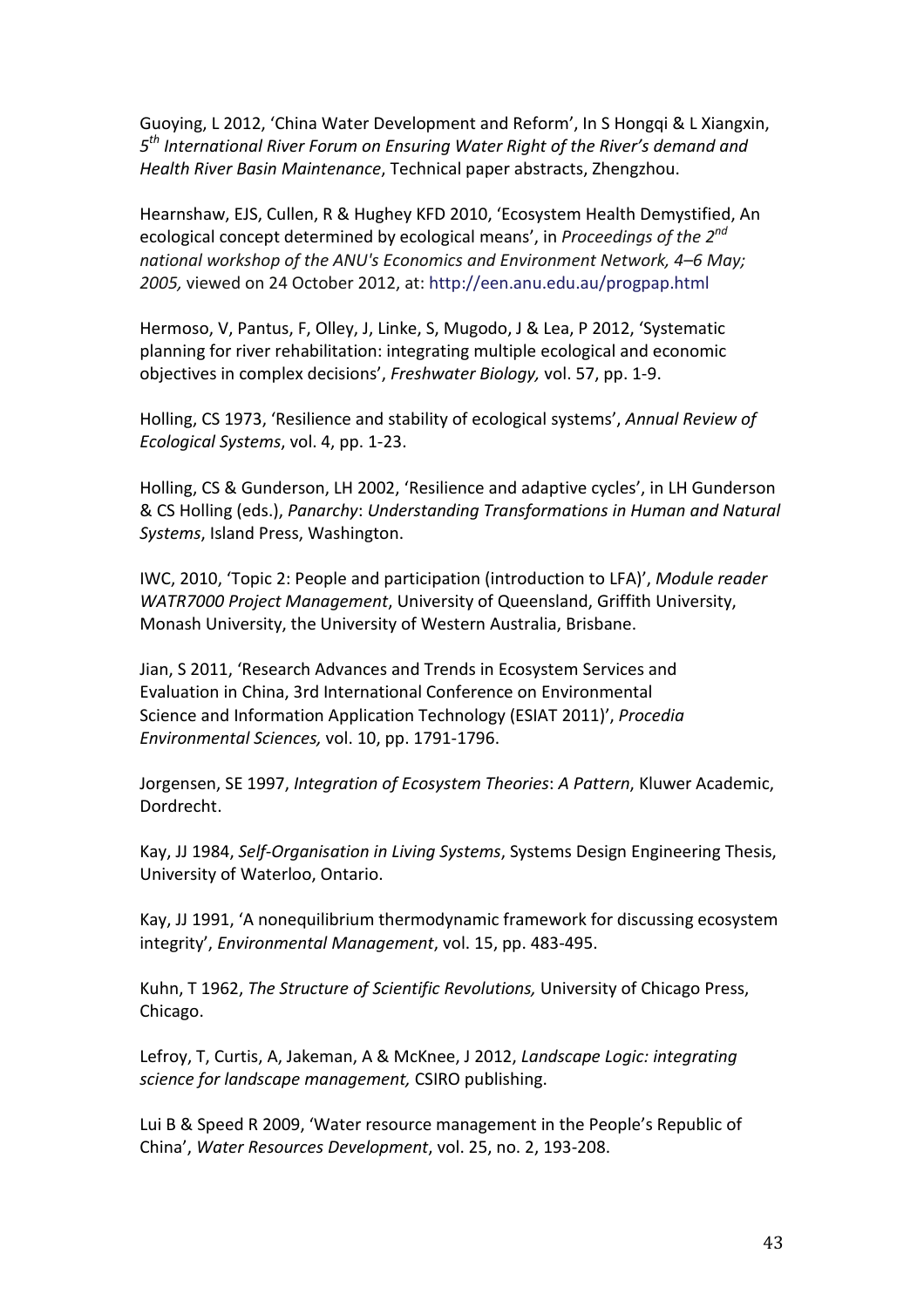Liu, JG, Li, SX, Ouyang, ZY, Tam, C & Chen, XD 2008, 'Ecological and socioeconomic effects of China's policies for ecosystem services', *Proceedings of the National Academy of Sciences of the United States of America*, vol. 105, no.28, pp. 9477- 9482.

Lindenmayer D & Likens G 2009, 'Adaptive monitoring: a new paradigm for longterm research and monitoring', *Trends in Ecology and Evolution*, vol.24, no.9, pp. 482-486.

Lindenmayer, D, Gibbons, P, Bourke, M, Burgman, M, Dickman, C, Ferrier, S, Fitzsimons, J, Freudenberger, D, Gernett, S, Groves, C, Hobbs, R, Kingsford, R, Krebs, C, Legge, S,. Lowe, A, McLean, R, Montambault, J, Possingham, H, Radford, J, Robinson, D, Smallbone, L, Thomas, D, Varcoe, T, Vardon, M, Wardle, G, Woniarski, J & Zerger A 2012, 'Improving biodiversity monitoring', *Austral Ecology*, vol. 37, pp 285-294.

Mace, GM, Norris, K & Fitter, AH 2012, 'Biodiversity and ecosystem services: a multilayered relationship', *Trends in Ecology and Evolution*, vol. 27, no. 1, pp. 19-25.

Maynard, S, James, D & Davidson, A 2010, 'The Development of an Ecosystem Services Framework for South East Queensland', *Environmental Management*, vol. 45, pp. 881-895.

Millennium Ecosystem Assessment 2005, *Ecosystems and Human Well-being: Biodiversity Synthesis*, World Resources Institute, Washington, DC.

Murray**-**Darling Basin Authority 2011, 'The proposed "environmentally sustainable level of take" for surface water of the Murray**-**Darling Basin: Methods and outcomes', *MDBA publication,* no. 226/11, Murray**-**Darling Basin Authority, Canberra.

Murray-Darling Basin Authority 2012, 'Hydrologic modelling to inform the proposed Basin Plan - methods and results', *MDBA publication,* no. 17/12, Murray-Darling Basin Authority, Canberra.

National Water Commission 2012a, 'Recognising the broader benefits of aquatic ecosystems in water planning: an ecosystem services approach', *Waterlines report series,* no. 87, August 2012.

National Water Commission 2012b, "National Water Initiative', viewed online 6 January 2013 at:<http://nwc.gov.au/nwi>

Odum, EP 1969, 'The strategy of ecosystem development', *Science*, vol. 164, pp.262- 270.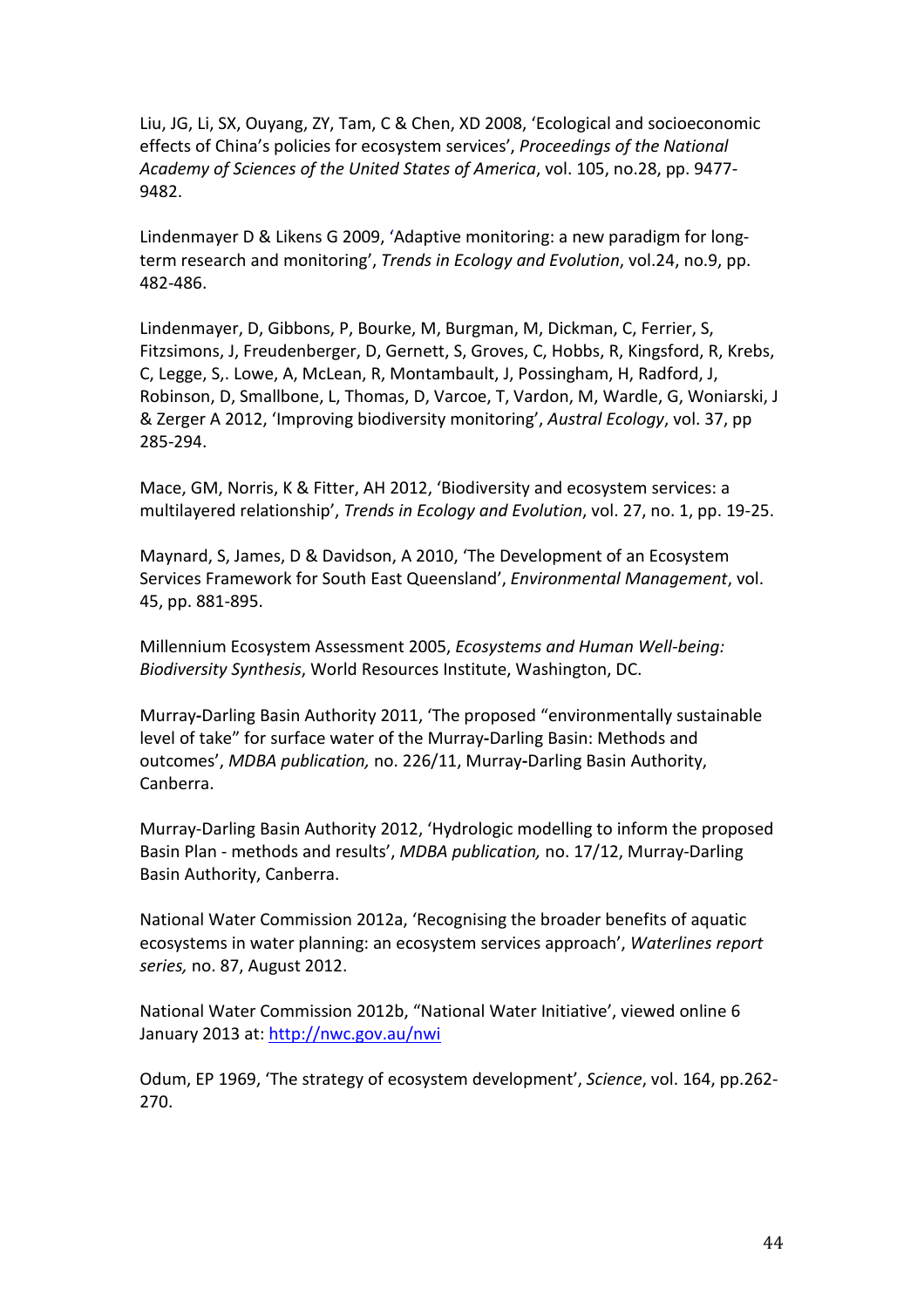Ostrom, E 2007, 'A diagnostic approach for going beyond panaceas', *Proceedings of the National Academy of Sciences of the United States of America*, vol. 104, pp. 15181**-**15187.

Pearce, DW 1991, 'An economic approach to saving the tropical Forests', In D Helm (Ed.), *Economic Policy towards the Environment*, Blackwell, Oxford, pp. 239**-**262.

Pennock and Ura, 2011, 'Gross national happiness as a framework for health impact assessment', *Environmental Impact Assessment Review*, vol. 31, pp. 61**-**65.

Pittock, J, Cork, S, Maynard, S, 2012, The state of the application of ecosystems services in Australia, *Ecosystem Services,* vol.1, pp. 111-120.

Primmer, E & Furman, E 2012, 'Operationalising ecosystem service approaches for governance: Do measuring, mapping and valuing integrate sector-specific knowledge systems?', *Ecosystem Services,* vol.1, pp. 85-92.

Reid**-**Piko, C, Crase, L, Horwitz, P & Butcher, R 2010, *Ecosystem Services and Productive Base for the Basin Plan*, Report prepared for the Murray**-**Darling Basin Authority by The Murray**-**Darling Freshwater Research Centre.

Rittel, HWJ & Webber, MM 1973, 'Dilemmas in a general theory of planning', *Policy Sciences,* vol. 4, pp. 155-169.

Rockström, J, Steffen, W, Noone, K, Persson, Å, Chapin, F S, Lambin, E, Lenton, T M, Scheffer, M, Folke, C, Schellnhuber, H, Nykvist, B, De Wit, C A, Hughes, T, van der Leeuw, S, Rodhe, H, Sörlin, S, Snyder, P K, Costanza, R, Svedin, U, Falkenmark, M, Karlberg, L, Corell, R W, Fabry, V J, Hansen, J, Walker, B, Liverman, D, Richardson, K, Crutzen, P & Foley, J 2009. 'Planetary boundaries: exploring the safe operating space for humanity', *Ecology and Society*, vol. 14, no. 2, issue 32.

Schaeffer, DJ, Henricks, EE & Kerster, HW 1988, 'Ecosystem health: Measuring ecosystem health', *Environmental Management*, vol. 12, pp. 445-455.

Schindler, DW 1990, 'Natural and anthropogenically imposed limitations to biotic richness in freshwaters', in G Woodwell, (ed.), *The Earth in Transition*: *Patterns and Processes of Biotic Impoverishment*, Cambridge University Press, Cambridge.

SEPA (State Environmental Protection Administration) 2006, State of the Environment Report, Beijing.

Sheikh PA 2010, *Debt-for-Nature Initiatives and the Tropical Forest Conservation Act: Status and Implementation*, CRS Report for Congress.

Shen, D & Speed, R 2009, 'Water Resources Allocation in the People's Republic of China', *Water Resources Development*, vol. 25, no. 2, 209-225.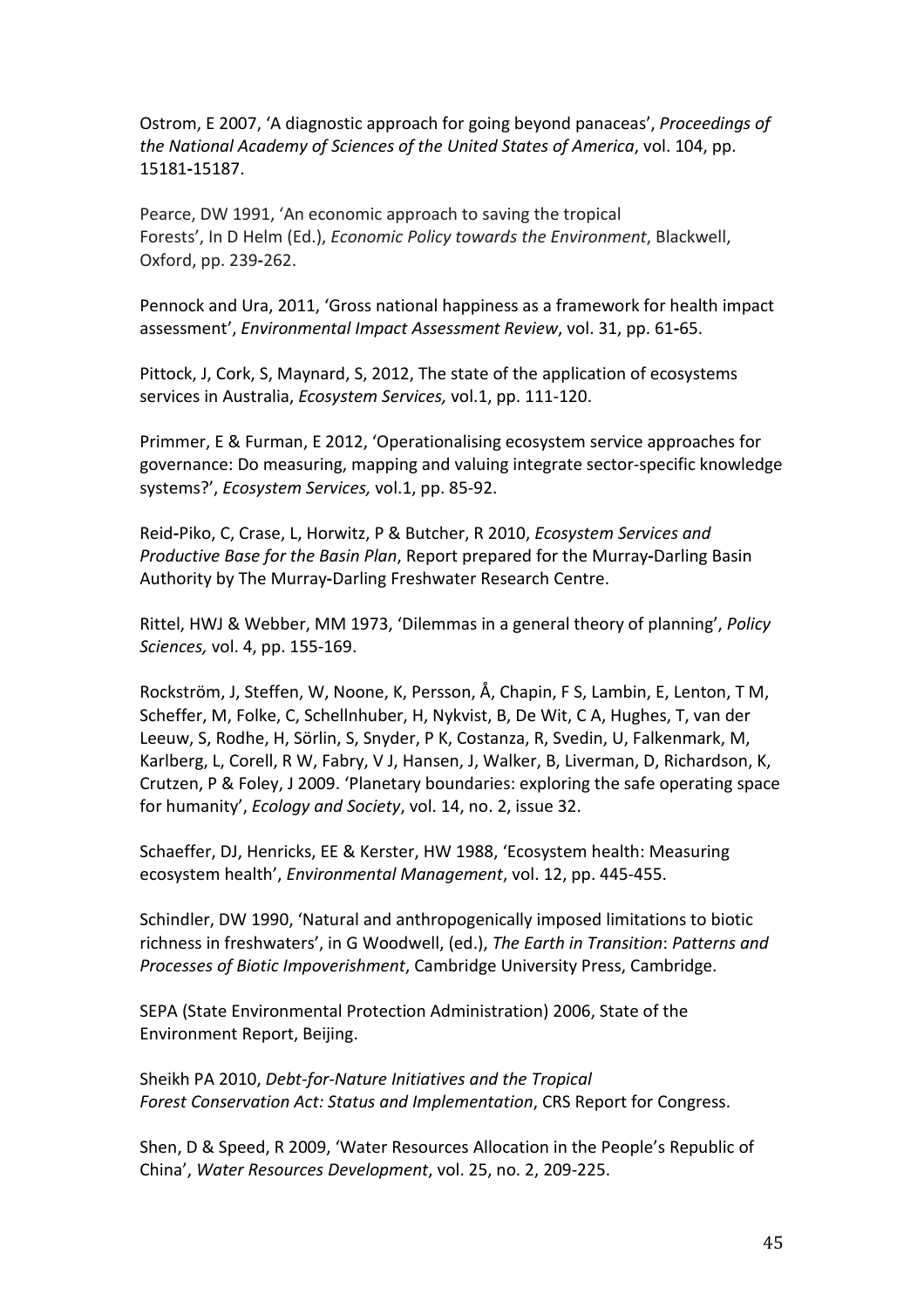Song, R 2011, *Yellow River Basin Management and River Health Assessment*, presentation at the Murray-Darling Basin Authority, 11 October 2011.

Smith, H 2012,'Understanding resilience: Implications for the water sector', *GWF Discussion Paper 1235*, Global Water Forum, Canberra, Australia, viewed online 7 November 2012 at: http://www.globalwaterforum.org/2012/09/16/

Tockner, K, Pusch, M, Borchardt, D & Lorang, M 2010, 'Multiple stressors in coupled river-floodplain ecosystems', *Freshwater Biology*, vol. 55, suppl. 1, pp. 135-151.

Ulanowicz, RE 1980, 'An hypothesis on the development of natural communities', *Journal of Theoretical Biology*, vol. 85, pp. 223-245.

Ulanowicz, RE 1986, *Growth and Development*: *Ecosystems Phenomenology*, Springer-Verlag, New York.

UNEP 2012a, 'Statistics: Graphs and maps. Water Resources', viewed 11 November 2012 at: [http://www.unwater.org/statistics\\_res.html](http://www.unwater.org/statistics_res.html)

UNEP 2012b, 'Rio declaration on Environment and Development', viewed 17 November 2012 at: [http://www.unep.org/Documents.Multilingual/Default.asp?documentid=78&articlei](http://www.unep.org/Documents.Multilingual/Default.asp?documentid=78&articleid=1163) [d=1163](http://www.unep.org/Documents.Multilingual/Default.asp?documentid=78&articleid=1163)

UNU-IHDP & UNEP 2012, *Inclusive Wealth Report 2012. Measuring progress toward sustainability*, Cambridge: Cambridge University Press.

Vörösmarty, CJ, McIntyre, PB, Gessner, MO, Dudgeon, D, Prusevich, A, Green, P, Glidden, S, Bunn SE, Sullivan, CA, Reidy Liermann, C & Davies, PM, 2010 'Global threats to human water security and river biodiversity', *Nature*, vol. 467, pp. 555- 561.

Wang, R & Paulussen, J 2007, 'Sustainability Assessment Indicators: Development and Practice in China', in T Hak, B Moldan & A Lyon Dahl (eds), *Sustainability Indicators*, Island Press, Washington, pp. 329-360.

Webber, M, Barnett, J, Wang, M, Finlayson, B & Dickson, D 2008, 'The Yellow River in Transition', *Environmental Science and Policy*, vol. 11, pp. 422-429.

White I, 2011, 'Eco-compensation policy and mechanism options: results of the ACEDP program on Water Eco-compensation', Presentation at the Riversymposium 2011, viewed 28 November, 16 December & 23 December 2012 at: <http://www.acedp-partnership.org/en/news/760.aspx>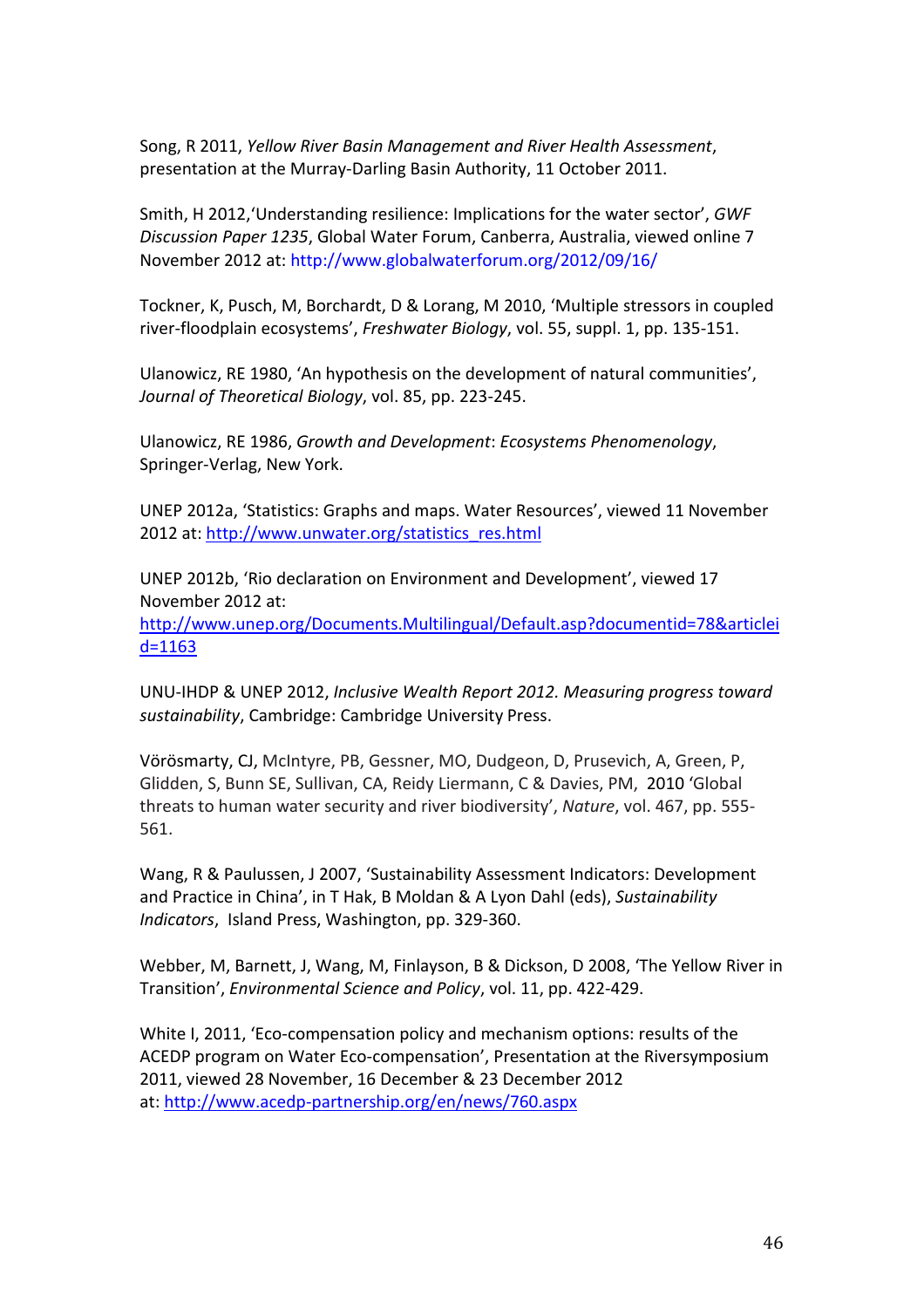Whittington, J, Coysh, J, Davies, P, Dyer, F, Gawne, B, Lawrence, I, Liston, P, Norris, R, Robinson, W & Thoms, M 2001, *Development of a Framework for the Sustainable Rivers Audit*, Cooperative Research Centre for Freshwater Ecology, Canberra.

Wicklum, D. & Davies, R 1995, 'Ecosystem Health and Integrity', *Canadian Journal of Botany*, vol. 73, pp. 997-1000.

Wolfgram, S 1984, 'Cellular automata as models of complexity', *Nature*, vol. 311, pp. 419-424.

World Bank 1993, *China: Yellow River Basin Investment Planning Study*, Report No. 11146-CHA, June 30, 1993.

Worldwatch Institute, 2013, 'The population story…so far', viewed 9 January 2013 at: <http://www.worldwatch.org/node/552>

Wulff, F, Field, JG & Mann, KH 1989, *Network Analysis of Marine Ecosystems*: *Methods and Applications*, Springer-Verlag, Heidelberg.

Yin, R & Zhao, M 2012, 'Ecological restoration programs and payments for ecosystem services as integrated biophysical and socioeconomic processes**—**China's experience as an example', Ecological *Economics,* vol. 73, pp. 56**-**65

Yung En Chee, 2004, 'An ecological perspective on the valuation of ecosystem services', *Biological Conservation,* vol. 120, pp. 549-565.

Zhang, L, Dawes, WR & Walker, GR 2001, 'Response of mean annual evapotranspiration to vegetation changes at the catchment scale', *Water Resources Research,* vol. 37, no.3, pp. 701-708.

Zhang, B, Li, W & Xie, G 2010, 'Ecosystem services research in China: Progress and perspective', *Ecological Economics*, vol. 69 pp. 1389**-**1395.

Zhang J, Mauzerall DL, Zhu, T, Liang S, Ezzati, M & Remais, JV 2010, 'Environmental Health in China: progress towards clean air and safe water', *Lancet*, vol. 375, pp. 1110-1119.